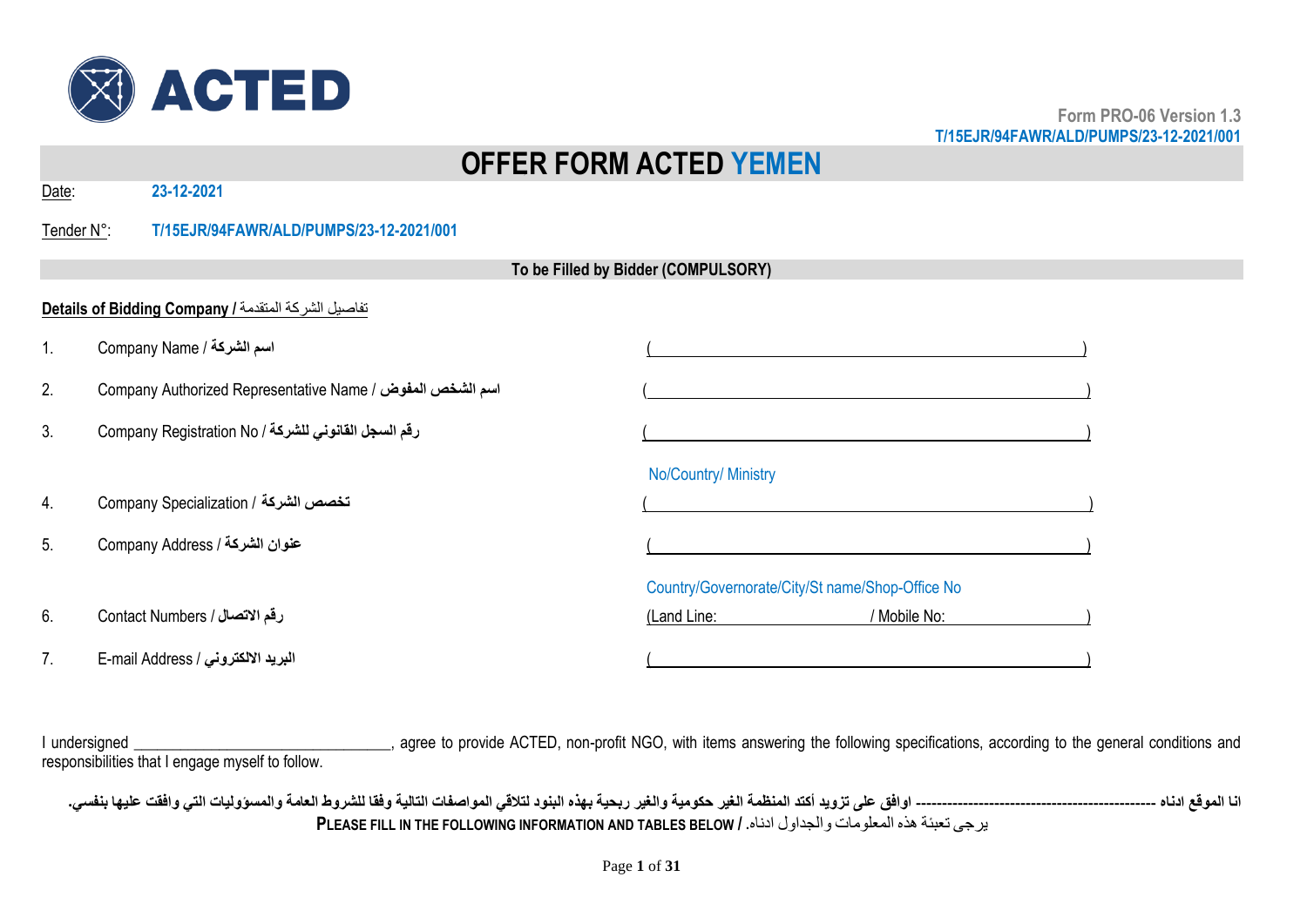

#### **General Notes:**

**- Samples and catalogs should be submitted with each offer and the type of material to be supplied and installed.**

**- The warranty period is one full year (12 months) starting from the date of testing and experimental operation with a certified engineer certificate and the shipping period is not taken into account.**

- After installation, the pump and the generator will be tested by operating them for 72 hours and the completion certificate will not be signed to confirm acceptance of all works **until the testing is successful.**

**- The contractor is obliged to train the LWAC Staff on how to operate and use the pump and how to use the good and maintain the integrity of the origin and how to maintain.**

**- The contractor in the bidding must visit the site before the start of the tender study and study all the circumstances surrounding the establishment and impact on the work and submit the offer. the contractor bears full responsibility in the implementation of the contract**

**- Bidder's may apply for One or Multiple Lots**

**ز**

**-Bidder's must provide a price for each line item in a lot in order to be considered**

#### **مالحظ ات عامة .:**

**-يجب تقديم نماذج عينات والكتلوجات مع كل عرض وبيان نوع المواد المطلوب توريدها و تركيبها.** -فترة الضمانة سنة كاملة لكل قطع منظومة الضخ (12 شهر) تبدأ من تاريخ الفحص والتشغيل التجريي بشهادة مهندس مختص ولا تؤخذ فترة تاريخ الشحن بالاعتبار. **- كيب يتم تشغيل المضخة و المولد لمدة ر بعد الت 72 ساعة والتعىط شهادة الفحص االبعد اتمام مراحل التشغيل أعاله.** -يلتزم المقاول بتدريب موظفين المؤسسة على كيفية تشغيل و استخدام المضخة و كيفية الاستخدام الجيد و المحافظة على سلامة المنشأه و كيفية صيانتها. -على المقاول المتقدم في العطاءات زيارة موقع المنشأه قبل البدء في دراسة المعام والمؤرخ المعاشر والمؤثرة على الأعمال وتقديم العرض ويتحمل المقاول كامل المسؤلية في تنفيذ العقد. **ي ز ي ز - يمكن للمتقدم ي التقديم عىل مجموعة واحدة او عدة مجموعات . ز ز**

**- المجموعة الواحدة ليعت تمؤهال فيها. يجب عىل المتقدم تعبئة جميع البنود ف ي**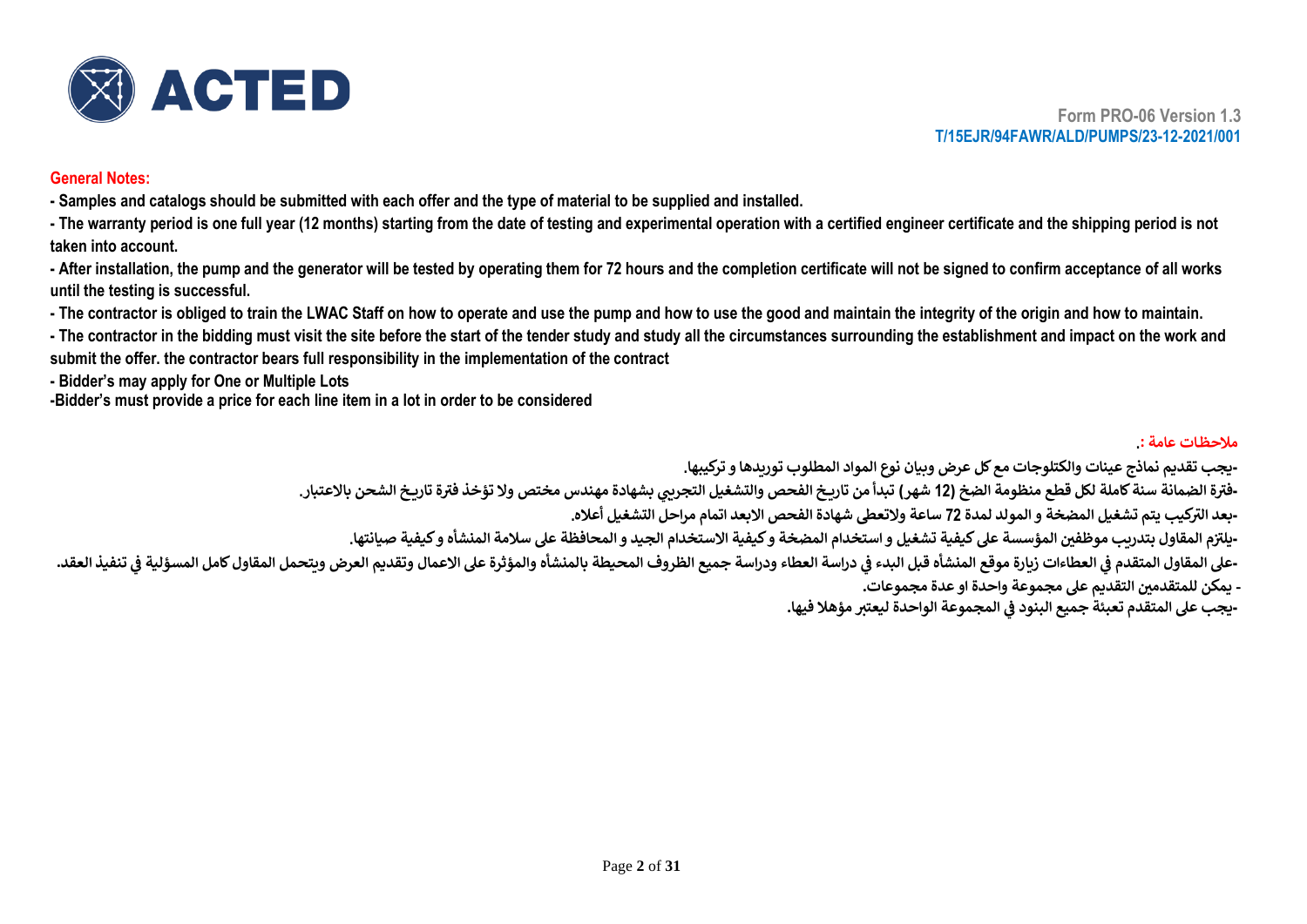

**LOT 2:** SUPPLY AND INSTALLATION OF A COMPLETE PUMPING UNIT - AL-JALILA - AL-DHALE'E DIST- AL-DHALEE GOVERNORATE

## **44.739149°** - **13.732736°**

**المجموعة الثانية:**

 **توريد وتركيب وحدة ضخ مياة ل بت5 - الجليلة - مديرية الضالع - محافظة الضالع 44.739149°** - **13.732736°**

| No.            | <b>Items details</b>                                                                                                                                                                                                                                                                                                                                                                                                                                                                                              | بيان الاعمال                                                                                                                                                                                                                                                                                                                                                                                                                                                                                                                                    |         | <b>Measuring</b><br>Unit | Quantity | <b>Total Unit Price</b>   | <b>Total price</b>                                                                                                                                                                                                                                                                                                       |
|----------------|-------------------------------------------------------------------------------------------------------------------------------------------------------------------------------------------------------------------------------------------------------------------------------------------------------------------------------------------------------------------------------------------------------------------------------------------------------------------------------------------------------------------|-------------------------------------------------------------------------------------------------------------------------------------------------------------------------------------------------------------------------------------------------------------------------------------------------------------------------------------------------------------------------------------------------------------------------------------------------------------------------------------------------------------------------------------------------|---------|--------------------------|----------|---------------------------|--------------------------------------------------------------------------------------------------------------------------------------------------------------------------------------------------------------------------------------------------------------------------------------------------------------------------|
|                |                                                                                                                                                                                                                                                                                                                                                                                                                                                                                                                   |                                                                                                                                                                                                                                                                                                                                                                                                                                                                                                                                                 |         | وحدة القياس              | الكمية   | اجمال <i>ی سعر</i> الوحدة | الإجمالي الكلي                                                                                                                                                                                                                                                                                                           |
| $\overline{2}$ | Supply and installation of Generator of Diesel motor made in European for LWSC's<br>Well 5 - Al-Jalila - Al-Dhale'e Dist. - Al-Dhale'e Gov. suitable for mountain areas, where<br>all components resistant to oxidization and European production with efficiency and<br>excellence, as following:                                                                                                                                                                                                                |                                                                                                                                                                                                                                                                                                                                                                                                                                                                                                                                                 |         |                          |          |                           | توريد وتركيب مولد الكهربائي بمحرك ديزل تجميع و تقفيل اوربي من البلد المصنع ولبئر<br>مؤسسة المياه بئر5 - الجليلة - مديرية الضالع - محافظة الضالع ,يلائم المناطق الجبلية بحيث<br>تكون جميع مكوناته مقاومة للصداء والتاكل. ويكون الصناعة اوروبية ومطابق المواصفات في<br>الكفاءة والتصنيع والجودة في الاتحاد الاوربي كالاتي: |
|                | Note:<br>- Attach the catalogs, drawings and specifications for all materials supplied and<br>installation works for the generator, which will be used in the implementation of the<br>item with the Offer.                                                                                                                                                                                                                                                                                                       |                                                                                                                                                                                                                                                                                                                                                                                                                                                                                                                                                 |         |                          |          |                           | ملاحظة·<br>- يجب ارفاق الكتلوجات و الرسومات و المواصفات لكافة المواد الموردة و اعمال التركيب<br>للمولد الكهربائي التي سوف تستخدم في تنفيذ البنود مع العطاء.                                                                                                                                                              |
| 2.1            | Supply and install of Generator of Diesel<br>motor made in European. Fixed on iron<br>base with insulation to prevent the<br>shakiness and has fuel tank capacity for<br>work 12 hours<br>- capacity of Generator: 176 KW<br>- Above sea level: 1430m<br>- Voltage: 3 x 380-400-415 V Frequency:<br>50 Hz<br>- Degree of Insulation: Class H<br>- Degree of protection: IP 21<br>- Cabin of protection should be has all the<br>measurement devices and monitoring<br>device. Aols Automatic Device for switch in | <u>تورید وترکیب مولد الکهربانی بمحرك دیزل تجمیع و تقفیل</u><br><mark>اوربي من البلد المصنع.</mark> حيث يتم تركيبة على قاعدة حديدية<br>مثبتة على عوازل لامتصاص الاهتزازات ومزود بخزان<br>وقود سعة 12 ساعة عمل<br>- قدرة المولد : 176 كيلوات<br>- الارتفاع عن سطح البحر = 1430 م<br>- الجهد الكهربائي : 380/ 415 فولت 50 سبكل / ثلاثي<br>- درجة عازليه اللفائف : class H<br>- كابينة الحماية والتشغيل مزودة بكافة الحمايات وأجهزة<br>القياس والمراقبة اللازمة وكذا أجهزة الفصل الأتوماتيكي في<br>الحالات التالبة:<br>- ارتفاع درجة حرارة التبريد. | الأطوار | L.S<br>مقطوعية           |          |                           |                                                                                                                                                                                                                                                                                                                          |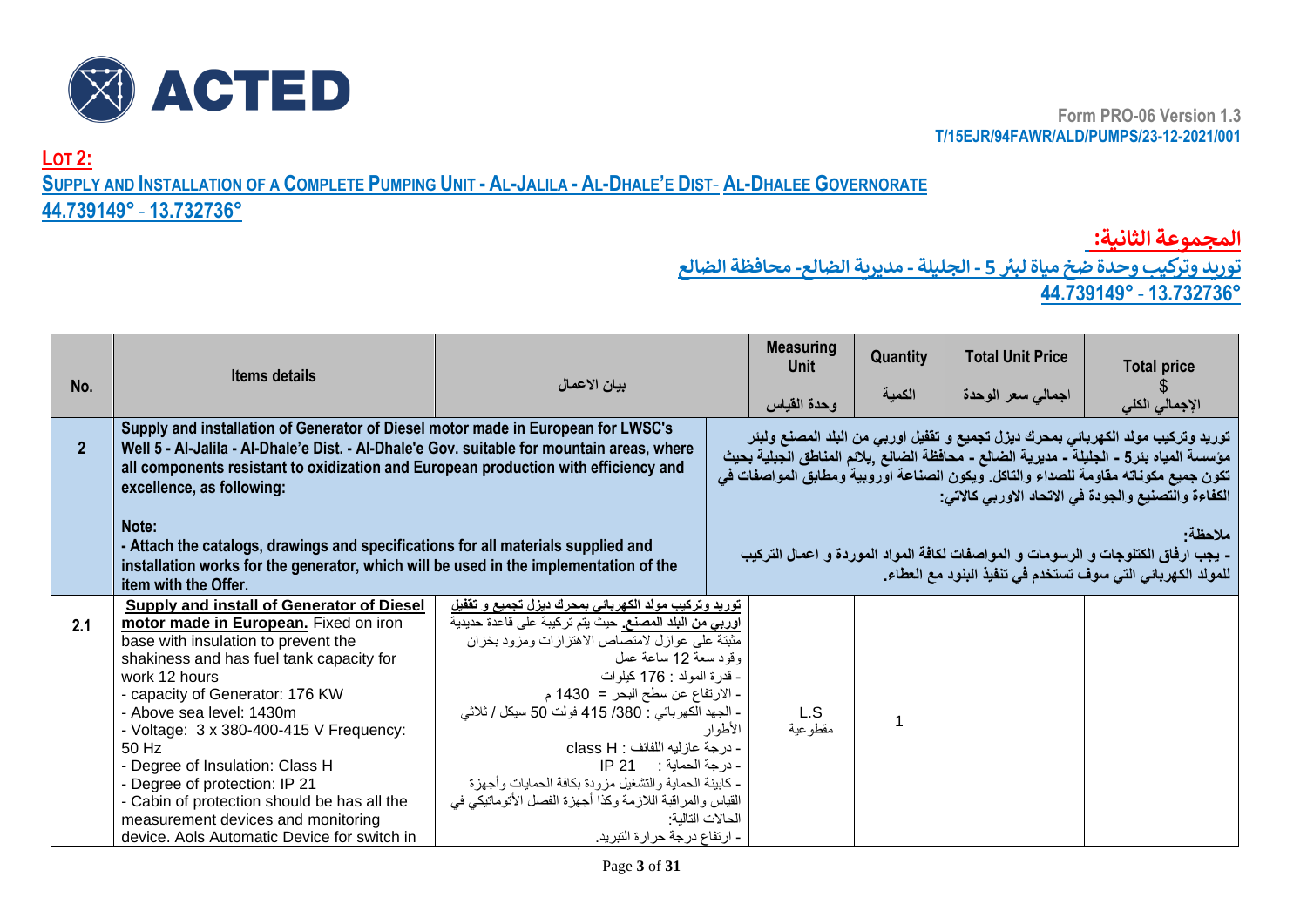

**Form PRO-06 Version 1.3 T/15EJR/94FAWR/ALD/PUMPS/23-12-2021/001**

| the following cases:<br>- high temperature<br>- rise up or down for oil pressure<br>- increase speed<br>- over load<br>The electric generator must be installed on<br>a concrete base and the engine exhaust<br>should be directed outside the pumping<br>chamber. And the delivery of a catalog for<br>maintenance and operation, a catalog of<br>spare parts, a certificate of factory test, a<br>certificate of the country of origin, the<br>accessories for installing the generator on<br>the concrete base. And a<br>Accessories:<br>Maintenance suit for the operator (Safety | - انخفاض أو ارتفاع ضغط الزيت.<br>- زيادة السر عة.<br>- زيادة الحمل.<br>المولد الكهربائي يجب أن يركب على قاعدة خرسا نية<br>وإخراج عادم المولد الى خارج غرفة الضخ وتسليم كاتلوج<br>للصيانة والتشغيل، شهادة الأختبار المصنعي شهادة بلد<br>المنشاء , الملحقات الخاصة بتركب المولد على القاعدة<br>الخر سانية.<br>الملحقات·<br>بدلة صيانة للمشغل (تشمل الحذاء - قفازات اليد - خوذة<br>الراس - واقى اذن من حدة صوت المولد), عدة صيانة ،<br>مجموعة قطع الغيار القياسية الملحقة (فلتر زيت 3، فلتر<br>ديزل 3، فلتر هواء 3، بطة سيور 2)<br>ملاحظة:<br>- يجب ان يكون المولد حديث التصنيع |                |             |  |
|---------------------------------------------------------------------------------------------------------------------------------------------------------------------------------------------------------------------------------------------------------------------------------------------------------------------------------------------------------------------------------------------------------------------------------------------------------------------------------------------------------------------------------------------------------------------------------------|------------------------------------------------------------------------------------------------------------------------------------------------------------------------------------------------------------------------------------------------------------------------------------------------------------------------------------------------------------------------------------------------------------------------------------------------------------------------------------------------------------------------------------------------------------------------------|----------------|-------------|--|
| shoes - Gloves - Helmet - Ear's protection),<br>Maintenance kit, standard spare parts<br>accessory set (oil filter 3, diesel filter 3, air<br>filter 3, bilt 2)<br>Note:<br>- The generator must be new made<br>- Attach the catalogs                                                                                                                                                                                                                                                                                                                                                 | - يجب ار فاق الكتلو جات                                                                                                                                                                                                                                                                                                                                                                                                                                                                                                                                                      |                |             |  |
| Supply and install a suitable electrical<br>switcher (200) Are for make the pump work<br>2.2<br>by both solar system and generator<br>(Change over). The work includes all the<br>pieces and materials necessary to finish the<br>work required to operate the pump and<br>according to the specifications and<br>instructions of the supervisor.                                                                                                                                                                                                                                     | تورید وترکیب قاطع کهربائی مناسب (220) امبیر<br>للمنظومة يعمل على تحويل التشغيل بين منظومة الطاقة<br>الشمسية و المولد الكهربائي (Change over) و يشمل<br>العمل كافة القطع و المواد اللازمة لأنهاء العمل بشكل<br>المطلوب لعمل المضخة وطبقاً للمواصفات و توجيهات<br>المهندس المشرف.                                                                                                                                                                                                                                                                                              | L.S<br>مقطوعية | $\mathbf 1$ |  |
|                                                                                                                                                                                                                                                                                                                                                                                                                                                                                                                                                                                       | <b>Total Price of LOT2 USD</b><br>إجمالي السعر للمجموعة الثانية بالدولار الامريكي                                                                                                                                                                                                                                                                                                                                                                                                                                                                                            |                |             |  |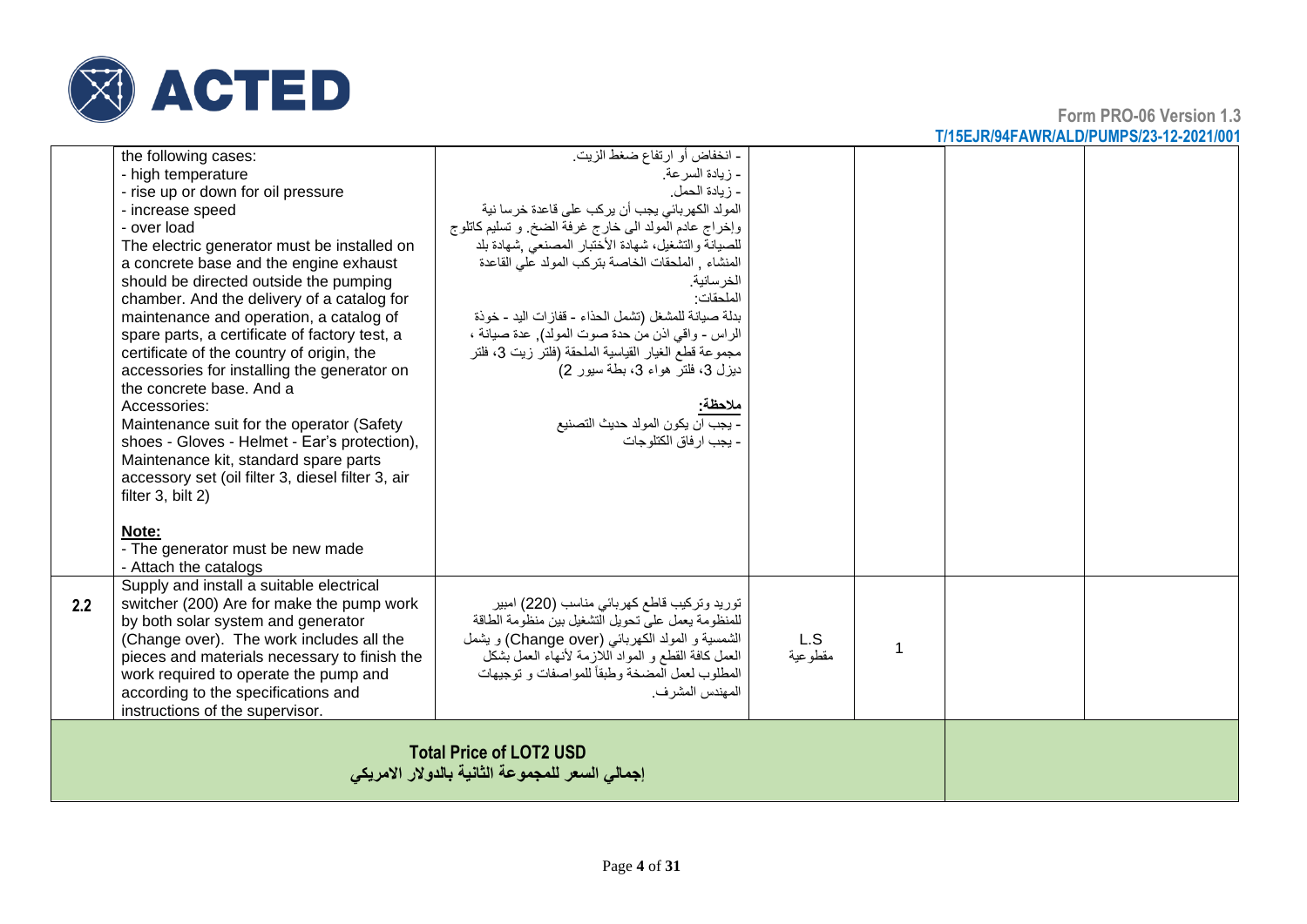

#### **BIDDER'S COMMENTS/REMARKS / المناقص ومالحظات تعليقات**

| . .      |  |
|----------|--|
| <u>.</u> |  |
| ັບ.      |  |
|          |  |

#### **Delivery:**

### **التوصيل** :

| <b>LOT</b><br>No.<br>مجموعات | <b>Work Description</b><br>وصف العمل                                  | <b>Address</b><br>العنوان                                                                                             | <b>Recommended work completion</b><br>الموعد المقترح للتسليم      | <b>Guaranteed delivery time for</b><br>suppliers<br>موعد التسليم بحسب قدرة المورد |
|------------------------------|-----------------------------------------------------------------------|-----------------------------------------------------------------------------------------------------------------------|-------------------------------------------------------------------|-----------------------------------------------------------------------------------|
|                              | SUPPLY AND INSTALL A PUMP ON WELL<br>توريد وتركيب وحدة ضخ مياة لبئر 5 | Site: AL-JALILA - AL-DHALE'E DIST- AL-<br><b>DHALEE GOVERNORATE</b><br>الموقع: الجليلة - مديرية الضالع- محافظة الضالع | 3 weeks after Site handover<br>ثلاثة اسابيع (3) بعد استلام الموقع |                                                                                   |

### **BIDDER'S TERMS AND CONDITIONS / المناقص شروط**

| العرض سارى لمدة  / Validity of the offer                      | (يفضل ان تكون صلاحية العرض لمدة ستة اشهر او اكثر recommended: Six months or more) ِ                           |
|---------------------------------------------------------------|---------------------------------------------------------------------------------------------------------------|
| طريقة الدفع المطلوبة/ Terms of payment                        | ـ (يفضل تسجيل رقم الحساب البنكي في <b>بنك اليمن الدولي       r</b> ecommended: bank account in <b>IBY )</b> _ |
| مدة التوصيل ـ شروط التوصيل  /Terms of Delivery                | بفضل ان يكون   .recommended: DDP in ACTED Site in <b>AL-DHALEE GOVERNORATE)</b>                               |
| شامل التوصيل وكافة الرسوم الى مواقع منظمة أكتد، محافظة الضالع |                                                                                                               |

Name of Bidder's Authorized Representative / للمناقص الرسمي المفوض اسم\_\_\_\_\_\_\_\_\_\_\_\_\_\_\_\_\_\_\_\_\_\_\_\_\_\_\_\_\_\_\_\_

Authorized signature and stamp / توقيع وختم المفوض /

\_\_\_\_\_\_\_\_\_\_\_\_\_\_\_\_\_\_\_\_\_\_\_\_\_\_\_\_\_\_\_\_ التاريخ / Date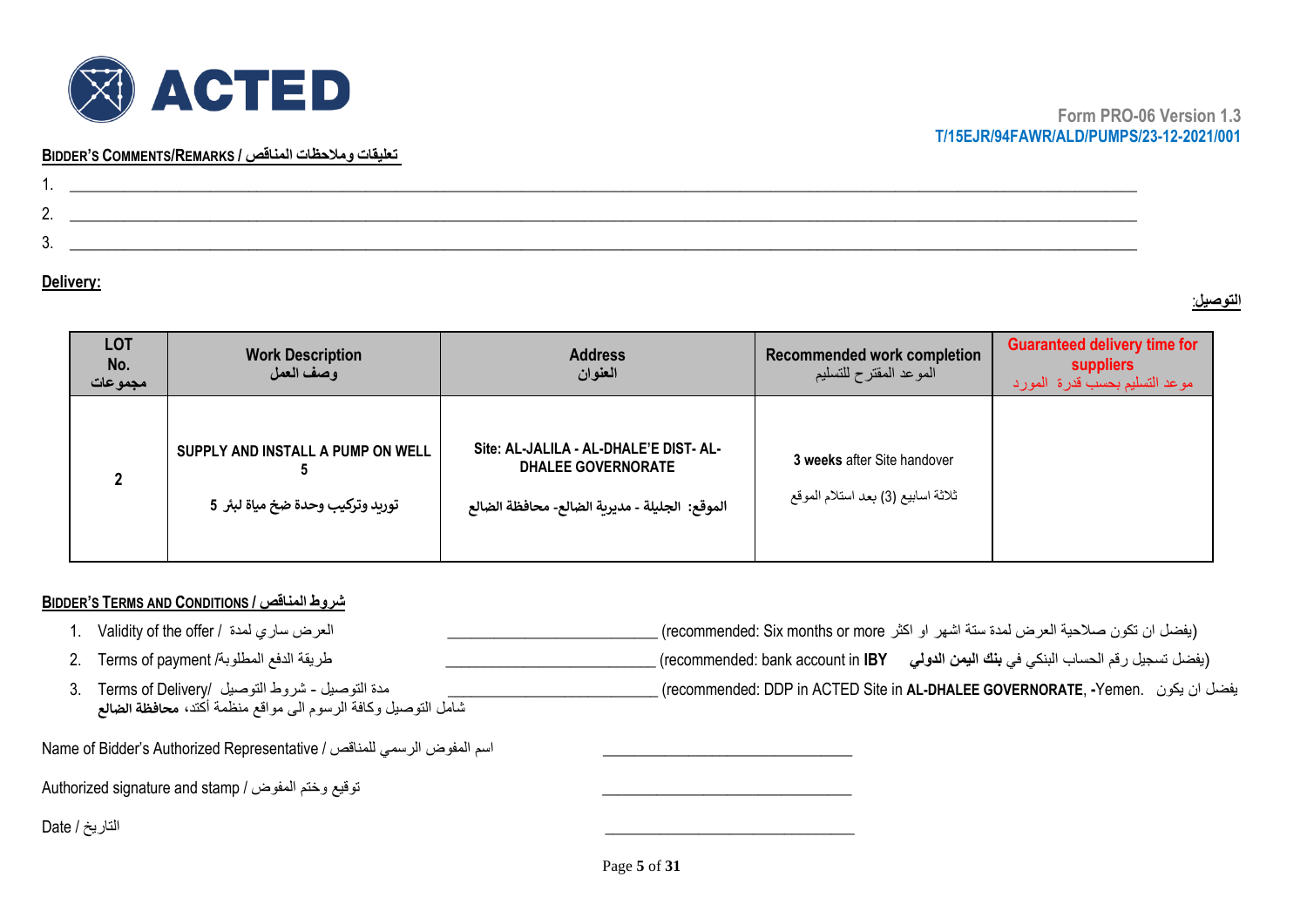

**LOT 3:**

SUPPLY AND INSTALLATION OF A COMPLETE PUMPING UNIT - AL-WA'ARH- AL-DHALE'E DIST- AL-DHALEE GOVERNORATE

## **44.740510°** - **13.738779°**

**المجموعة الثالثة:** 

 **توريد وتركيب وحدة ضخ مياة ل بت6 - الوعرة- مديرية الضالع- محافظة الضالع** 

|  | 44.740510° - 13.738779° |
|--|-------------------------|
|  |                         |

| No. | <b>Items details</b>                                                                                                                                                                                                                                                                                                                                         | بيان الاعمال                                                                                                                                                                                                                                                            |         | <b>Measuring</b><br>Unit<br>وحدة القياس | Quantity<br>الكمية | <b>Total Unit Price</b><br>اجمالى سعر الوحدة | <b>Total price</b><br>الإجمالي الكلي                                                                                                                                                                                                     |
|-----|--------------------------------------------------------------------------------------------------------------------------------------------------------------------------------------------------------------------------------------------------------------------------------------------------------------------------------------------------------------|-------------------------------------------------------------------------------------------------------------------------------------------------------------------------------------------------------------------------------------------------------------------------|---------|-----------------------------------------|--------------------|----------------------------------------------|------------------------------------------------------------------------------------------------------------------------------------------------------------------------------------------------------------------------------------------|
|     | Supply and installation of a solar system for LWSC's Well 6 - Al-Wa'arh - Al-<br>Dhale'e Dist. - Al-Dhale'e Gov. suitable for mountain areas, where all<br>components resistant to oxidization and European production with efficiency<br>and excellence, as following:                                                                                      |                                                                                                                                                                                                                                                                         |         |                                         |                    |                                              | توريد وتركيب منظومة طاقة شمسية لبنر مؤسسة المياه بنر6 - الوعرة - مديرية الصالع - محافظة<br>الضالع ,تلائم المناطق الجبلية بحيث تكون جميع مكوناتها مقاومة للصداء والتاكل. مطابقة المواصفات<br>الاروبية في الكفاءة والتصنيع والجودة كالاتي: |
|     | - the Pump electricity Capacity to rise the water: 55 KW<br>- Actual flow: 4 liter/sec.<br>Pump Capacity to rise: 610m<br>- Frequency: 50 Hz                                                                                                                                                                                                                 |                                                                                                                                                                                                                                                                         |         |                                         |                    |                                              | - قدرة المضخة الغاطسه الكهربائية لرفع الماء: 55 كيلوات<br>- اِنتاجية: 4 لتر اِثانية<br><b>ـ قدرة رفع: 610 متر</b><br>- التردد الرنيسي: 50 هرتز                                                                                           |
|     | Note:<br>- Attach the catalogs, drawings and specifications for all materials supplied<br>and installation works for the solar system, which will be used in the<br>implementation of the item with the Offer.                                                                                                                                               |                                                                                                                                                                                                                                                                         |         |                                         |                    |                                              | ملاحظة<br>- يجب ارفاق الكتلوجات و الرسومات و المواصفات لكافة المواد الموردة و اعمال التركيب لمنظومة<br>الطاقة شمسية التي سوف تستخدم في تنفيذ البنود مع العطاء.                                                                           |
| 3.1 | Supply and install of the necessary<br>protection from lightening and the work of<br>the necessary turf (Art) and all the<br>necessary quality is excellent. The work<br>includes all the pieces and materials<br>necessary to finish the work required to<br>operate the pump and according to the<br>specifications and instructions of the<br>supervisor. | تركيب و توريد الحماية اللازمة من الصواعق وعمل<br>التاريض اللأزم (الأرت) وكل مايلزم نوعية ممتازه ويشمل<br>البند كافة الاعمال وكل ما يلزم من ادوات ومواد لتنفيذ<br>الحماية اللازمة من الصواعق ولأنهاء العمل بشكل المطلوب<br>لعمل المضخة وطبقأ للمواصفات و توجيهات المهندس | المشرف. | L.S<br>مقطوعية                          |                    |                                              |                                                                                                                                                                                                                                          |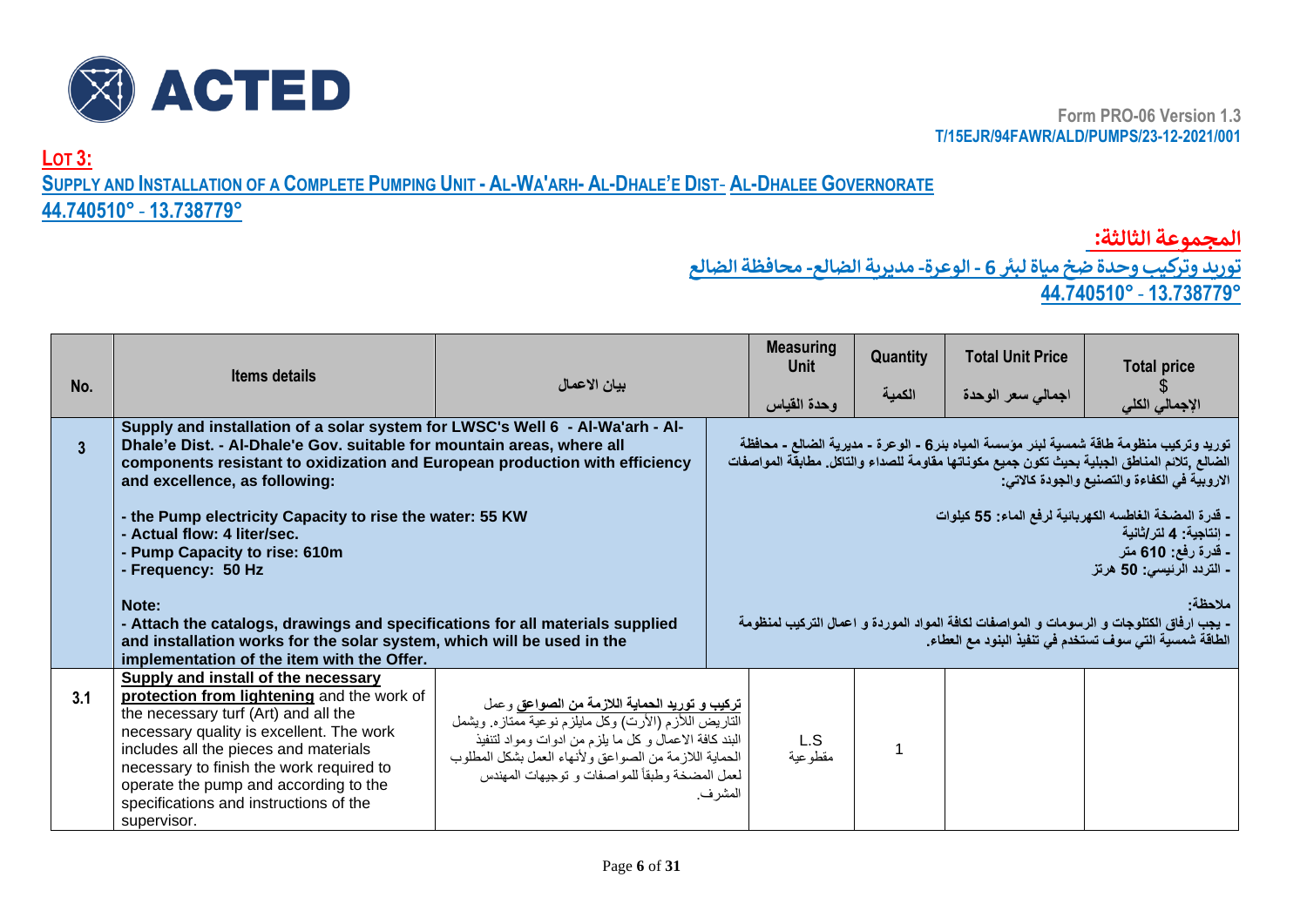

|     |                                                                                                                                                                                                                                                                                                                                                                                                                                                                                                                                                                                                                                                                                                                                                                                                                                                                         |                                                                                                                                                                                                                                                                                                                                                                                                                                                                                                                                                                                                                                                                                                                                                      |                 |   | <u>17 IJLJIN JHI AVVINALDIF UMF OIZJ" IZ"ZUZ 1700</u> |
|-----|-------------------------------------------------------------------------------------------------------------------------------------------------------------------------------------------------------------------------------------------------------------------------------------------------------------------------------------------------------------------------------------------------------------------------------------------------------------------------------------------------------------------------------------------------------------------------------------------------------------------------------------------------------------------------------------------------------------------------------------------------------------------------------------------------------------------------------------------------------------------------|------------------------------------------------------------------------------------------------------------------------------------------------------------------------------------------------------------------------------------------------------------------------------------------------------------------------------------------------------------------------------------------------------------------------------------------------------------------------------------------------------------------------------------------------------------------------------------------------------------------------------------------------------------------------------------------------------------------------------------------------------|-----------------|---|-------------------------------------------------------|
| 3.2 | Supply and install of solar panels,<br>conforming to European specifications, with<br>high capacity and capacity suitable for<br>pump lifting capacity. The item includes all<br>electrical works of suitable DC wires,<br>electrical connections, and the work include<br>Supply and install of complaining box from<br>the panel groups, and all the necessary<br>tools and materials to connect the solar<br>panel energy to the transformer in the<br>pumping room and to finish the work<br>required to operate the pump according to<br>the specifications and the directions of the<br>supervisor.<br>Note:<br>- The total power capacity of the panels<br>shall not be less than 1.5 the capacity of the<br>pump lifting power.<br>- Solar panels not less than 500 watt.<br>- Distance between Panels and Pump<br>Room: 150m<br>Note:<br>- Attach the catalogs | <b>تركيب و توريد ألواح شمسية،</b> مطابق للمواصفات الاوربية،<br>ذات قدرة و كفاه عالية ۖ مناسبةٌ لقدرة رفع المضخة المطلوب<br>تنفيذها. و يشمل البند كافة الاعمال الكهربائية من الاسلاك<br>النحاسيه نوعية DC بقطر مناسب للالواح و الوصلات<br>الكهربائية , ويشمل العمل توريد وتركيب صندوق تجميعي<br>للاسلاك من مجموعات الالواح وكل ما يلزم من ادوات<br>ومواد لربط طاقة الالوح الشمسية الى المحول في غرفة<br>الضخ ولأنهاء العمل بشكل المطلوب لعمل المضحة وطبقأ<br>للمواصفات و توجيهات المهندس المشرف.<br>ملاحظه:<br>- اجمالي فدرة طاقة الالواح لا تقل عن 1.5 فدرة طاقة رفع<br>المضخة المطلوبة<br>ـ الواح لا يقل عن 500 وات.<br>ـ بعد غرفة الضخ عن موقع الالواح: 150م<br><mark>ملاحظة:</mark><br>- يجب ار فاق الكتلوجات                                     | L.S<br>مقطوعية  | 1 |                                                       |
| 3.3 | Supply and install of a metal structure<br>for carrying solar panels installed on a<br>concrete base (16 mm iron). Where the<br>boards are raised from the natural ground<br>level by not less than 2 meters, and the<br>concrete base shall be placed at least 70<br>cm below the ground and its dimensions<br>(1x1x0.5) m carrying the metal frame on<br>which the panels are fixed and resistant to<br>the wind and all-natural factors that may<br>lead to its fall. (Including the control switch<br>at the angle of the base of the panels and<br>the ability to control the angle shift up or<br>down, so that the panels can be moved to                                                                                                                                                                                                                        | تركيب و توريد هيكل معدنى لحمل الالواح الشمسية مثبت<br>على قاعدة خرسانية (حديد ابو 16مم) منفذه في الموقع. حيث<br>يرفع الألواح من منسوب الأرض الطبيعية بمقدار لا يقل عن<br>2متر, و القاعدة الخرسانية توضع بعمق لا يقل عن 70 سم<br>تحت الارض و ابعادها لا تقل عن (1*1*0.5)م لحمل<br>الاطار المعدني المثبت عليه الالواح و مقاومة لرياح و كل<br>عوامل الطبيعية التي قد تؤدي الى سقوطها. وتوضع بالميول<br>المطلوب لإستقبال أشعة الشمس (بحيث نحتوى على مفتاح<br>تحكم للتحكم بزاوية ميول فاعدة الألوح والقدرة التحكم بتغيير<br>الزاوية إرتفاعا او إنخفاضا, بحيث يمكن تحريك الالواح<br>لمتابعة اشعة الشمس) ويشمل البند كافة الاعمال وكل ما بلزم<br>لأنهاء العمل بشكل المطلوب لعمل المضخة وطبقأ<br>للمواصفات و الرسومات و توجيهات المهندس المشرف.<br>ـ ملاحظة: | L.S<br>مقطو عية | 1 |                                                       |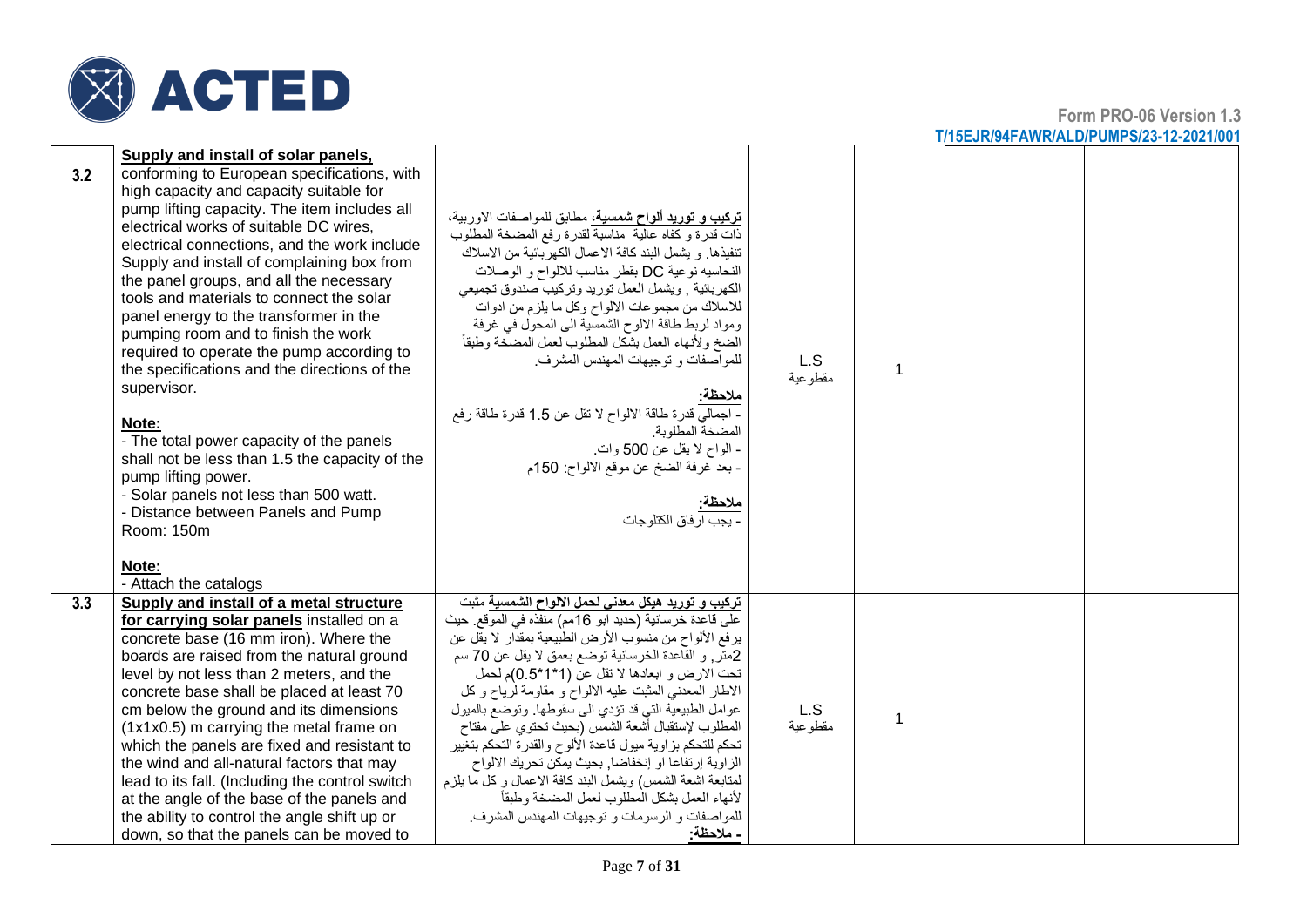

|     | follow the sun). The item includes all the<br>works and everything necessary to finish<br>the work required for the work of the pump<br>According to specifications, drawings and<br>instructions of the supervisor.<br>- Note:<br>Submit Completed drawings of the design<br>of the bases and the metal structure that will<br>be installed must be submitted with the<br>offer.                                                                                                                                                                                                                                                                                                                                                                                                                                                                            | يجب تسليم رسومات متكامله لتصميم القواعد و الهيكل<br>المعدني الذي سوف يتم تركيبه مع العطاء.                                                                                                                                                                                                                                                                                                                                                                                                                                                                                                                                                                                                      |                 |                |  |
|-----|--------------------------------------------------------------------------------------------------------------------------------------------------------------------------------------------------------------------------------------------------------------------------------------------------------------------------------------------------------------------------------------------------------------------------------------------------------------------------------------------------------------------------------------------------------------------------------------------------------------------------------------------------------------------------------------------------------------------------------------------------------------------------------------------------------------------------------------------------------------|-------------------------------------------------------------------------------------------------------------------------------------------------------------------------------------------------------------------------------------------------------------------------------------------------------------------------------------------------------------------------------------------------------------------------------------------------------------------------------------------------------------------------------------------------------------------------------------------------------------------------------------------------------------------------------------------------|-----------------|----------------|--|
| 3.4 | Supply and install of iron netting wall<br>around solar panels 2 m height:<br>The work of the iron netting is covered with<br>plastic. The Hight of the net wall is 2.5<br>meters. The work consists of burying 50 cm<br>of netting in the ground with cement mortar<br>in it. Iron diameter 1.5-inch thickness 1.8<br>mm so that the dimension between the<br>vertical is not more than 3 meters the poles<br>of the poles shall be wires along the height<br>of the column and the columns are resistant<br>to rust and the columns are fixed by a<br>concrete base 1: 2: 3 depth 60 cm diameter<br>30 cm, with the work of galvanized iron door<br>for entry and exit the wall of the system.<br>The work includes all the pieces and<br>materials necessary to finish the work<br>according to the specifications and<br>instructions of the supervisor. | <u>عمل جدار شبك حديدي لزوم حماية حول الألواح بإرتفاع 2</u><br>عمل شبك حديد مبطن بالبلاستيك حول الألواح بحيث إرتفاعة<br>2.5 متر, والعمل شامل دفن 50 سم من الشبك في الأرض<br>مع عمل مونة أسمنتية فيها وشد الشبوك بشكل جيدٌ وتسلم<br>خيوط بحيث نتبث الشبوك بأعمدة مواسير حديد فطر 1.5إنش<br>سماكة 1.8ملم بحيث لايزيد البعد بين العمودي عن 3 متر<br>حييث أن تتبيث الشبوك بالأعمدة يكون باأسلاك على طول<br>إرتفاع العمود ويتم دهان الأعمدة مقاوم للصداء وتتبث<br>الأعمدة بقاعدة خرسانية 1:2:3 عمق 60سم قطر 30سم<br>وذلك يشمل عمل باب من الحديد المجلفن من أجل الدخول<br>والخروج من سور المنظومة. ويشمل البند كافة الاعمال و<br>كل ما يلزم لأنهاء العمل طبقاً للمواصفات و توجيهات<br>المهندس المشر ف. | L.S<br>مقطوعية  | $\overline{1}$ |  |
| 3.5 | Supply and install of the necessary<br>protection from lightening and the work of<br>the necessary turf (Art) and all the<br>necessary quality is excellent. The work<br>includes all the pieces and materials<br>necessary to finish the work required to<br>operate the pump and according to the<br>specifications and instructions of the<br>supervisor.                                                                                                                                                                                                                                                                                                                                                                                                                                                                                                 | تركيب و توريد الحماية اللازمة من الصواعق وعمل<br>القاريض اللأزم (الأرت) وكل مايلزم نوعية ممتازه ويشمل<br>البند كافة الاعمال وكل ما يلزم من ادوات ومواد لتنفيذ<br>الحماية اللازمة من الصواعق ولأنهاء العمل بشكل المطلوب<br>لعمل المضخة وطبقاً للمواصفات و توجيهات المهندس<br>المشر ف.                                                                                                                                                                                                                                                                                                                                                                                                            | L.S<br>مقطو عية | 1              |  |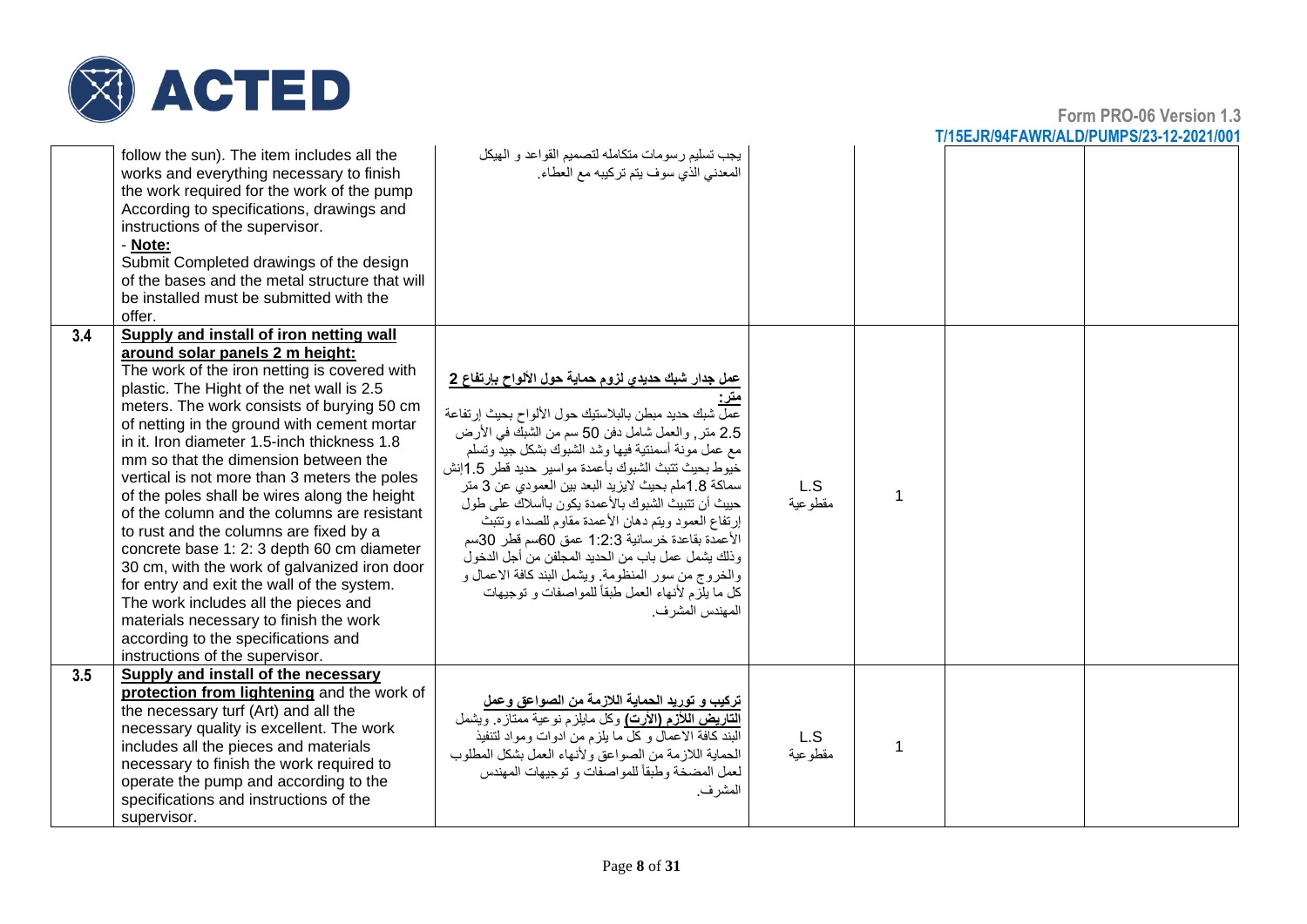

|                                                                                                                                                                                                                                                                                                                                                                                                                                                                                                                                                                                                                                                                                                                                                                                                                                                                                |                                                                                                                                                                                                                                                                                                                                                                                                                                                                                                                                                                                                                                                                                                                 |                |  | <u>11 JULIO 1945 AVVIO ALUIPUIVIPSI 23-TZ-202 IIUV</u> |
|--------------------------------------------------------------------------------------------------------------------------------------------------------------------------------------------------------------------------------------------------------------------------------------------------------------------------------------------------------------------------------------------------------------------------------------------------------------------------------------------------------------------------------------------------------------------------------------------------------------------------------------------------------------------------------------------------------------------------------------------------------------------------------------------------------------------------------------------------------------------------------|-----------------------------------------------------------------------------------------------------------------------------------------------------------------------------------------------------------------------------------------------------------------------------------------------------------------------------------------------------------------------------------------------------------------------------------------------------------------------------------------------------------------------------------------------------------------------------------------------------------------------------------------------------------------------------------------------------------------|----------------|--|--------------------------------------------------------|
| 3.6<br>Supply and install of solar panels,<br>conforming to European specifications, with<br>high capacity and capacity suitable for<br>pump lifting capacity. The item includes all<br>electrical works of suitable DC wires,<br>electrical connections, and the work include<br>Supply and install of complaining box from<br>the panel groups, and all the necessary<br>tools and materials to connect the solar<br>panel energy to the transformer in the<br>pumping room and to finish the work<br>required to operate the pump according to<br>the specifications and the directions of the<br>supervisor.<br>Note:<br>- The total power capacity of the panels<br>shall not be less than 1.5 the capacity of the<br>pump lifting power.<br>- Solar panels not less than 500 watt.<br>- Distance between Panels and Pump<br>Room: 150m<br>Note:<br>- Attach the catalogs | تركيب و توريد ألواح شمسية، مطابق للمواصفات الاوربية،<br>ذات قدرة وكفاه عالية مناسبة لقدرة رفع المضخة المطلوب<br>تنفيذها. و يشمل البند كافة الاعمال الكهربائية من الاسلاك<br>النحاسيه نوعية DC بقطر مناسب للالواح و الوصلات<br>الكهربائية , ويشمل العمل توريد وتركيب صندوق تجميعي<br>للاسلاك من مجموعات الالواح وكل ما يلزم من ادوات<br>ومواد لربط طاقة الالوح الشمسية الى المحول في غرفة<br>الضخ ولأنهاء العمل بشكل المطلوب لعمل المضخة وطبقأ<br>للمو اصفات و توجيهات المهندس المشر ف.<br><mark>ملاحظة:</mark><br>- اجمالي قدرة طاقة الالواح لا نقل عن 1.5 قدرة طاقة رفع<br>المضخة المطلوبة<br>- الواح لا يقل عن 500 وات.<br>- بعد غرفة الضخ عن موقع الالواح: 150م<br><u>ملاحظة.</u><br>. يجب ار فاق الكتلو جات | L.S<br>مقطوعية |  |                                                        |
|                                                                                                                                                                                                                                                                                                                                                                                                                                                                                                                                                                                                                                                                                                                                                                                                                                                                                | <b>Total Price of LOT3 USD</b><br>إجمالي السعر للمجموعة الثالثه بالدولار الامريكي                                                                                                                                                                                                                                                                                                                                                                                                                                                                                                                                                                                                                               |                |  |                                                        |

#### **BIDDER'S COMMENTS/REMARKS / المناقص ومالحظات تعليقات**

| ັ  |  |
|----|--|
| J. |  |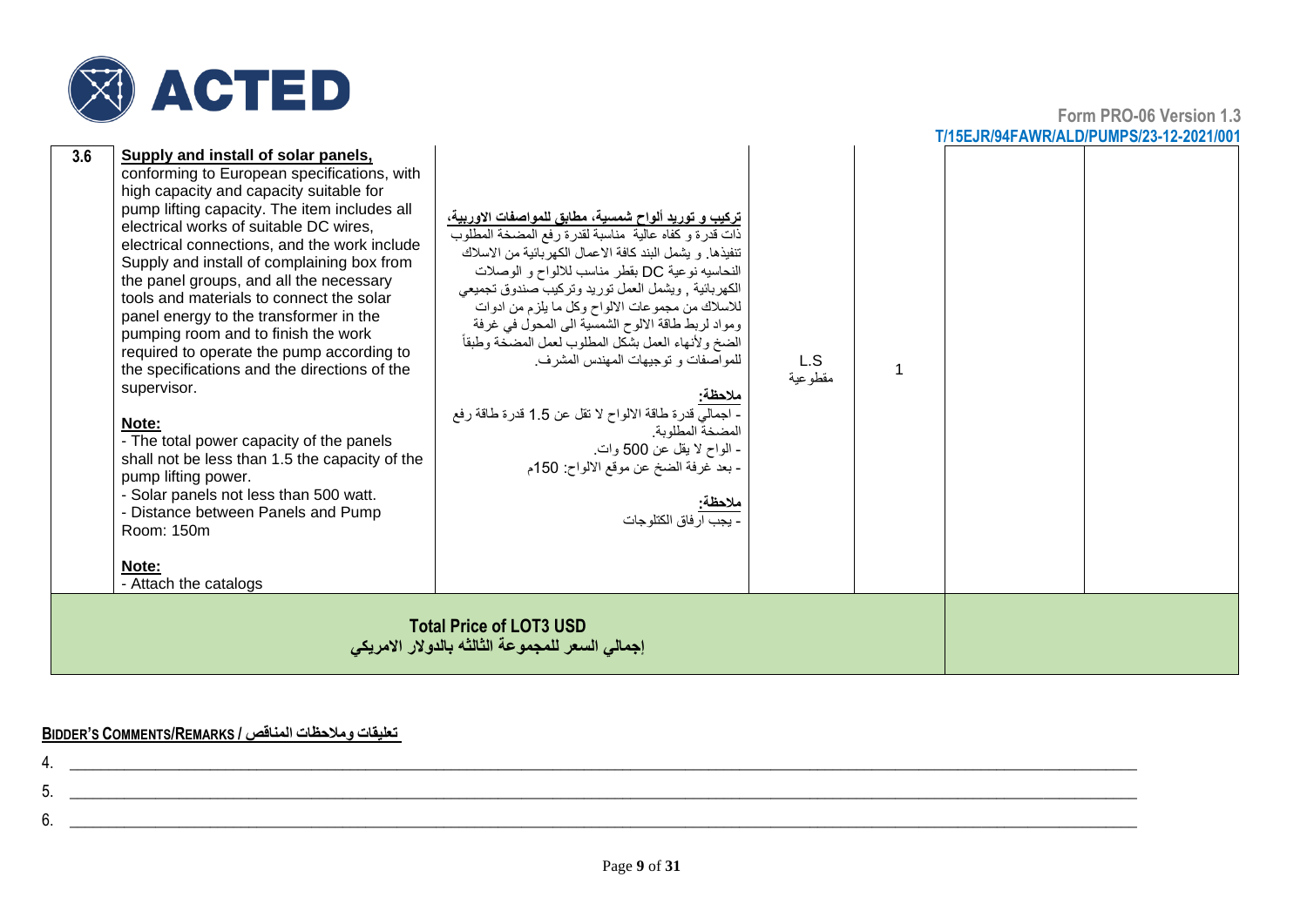

#### **Delivery:**

## **التوصيل** :

| <b>LOT</b><br>No.<br>مجموعات | <b>Work Description</b><br>وصف العمل                                   | <b>Address</b><br>العنوان                                                                                                     | <b>Recommended work completion</b><br>الموعد المقترح للتسليم    | <b>Guaranteed delivery time for</b><br>suppliers<br>موعد التسليم بحسب قدرة المورد |
|------------------------------|------------------------------------------------------------------------|-------------------------------------------------------------------------------------------------------------------------------|-----------------------------------------------------------------|-----------------------------------------------------------------------------------|
| ິ                            | SUPPLY AND INSTALL A PUMP ON WELL<br>توريد وتركيب وحدة ضخ مياة لبئر  6 | Site: AL- Al-Wa'arh- AL-DHALE'E DIST- AL-<br><b>DHALEE GOVERNORATE</b><br>الموقع:  قرية الوعرة - مديرية الضالع- محافظة الضالع | 6 weeks after Site handover<br>سنة اسابيع (6) بعد استلام الموقع |                                                                                   |

## **BIDDER'S TERMS AND CONDITIONS / المناقص شروط**

| - العرض ساري لمدة / 4.   Validity of the offer                        | (يفضل ان تكون صلاحية العرض لمدة ستة اشهر او اكثر recommended: Six months or more) ِ                           |
|-----------------------------------------------------------------------|---------------------------------------------------------------------------------------------------------------|
| طريقة الدفع المطلوبة/ 5.    Terms of payment                          | ـ (يفضل تسجيل رقم الحساب البنكي في <b>بنك اليمن الدولي       r</b> ecommended: bank account in <b>IBY )</b> _ |
| مدة التوصيل ـ شروط التوصيل  /Terms of Delivery                        | ا (recommended: DDP in ACTED Site in <b>AL-DHALEE GOVERNORATE, -Y</b> emen. يفضل ان يكون                      |
| شامل التوصيل وكافة الرسوم الى مواقع منظمة أكتد، محا <b>فظة الضالع</b> |                                                                                                               |

Name of Bidder's Authorized Representative / السم المفوض الرسمي للمناقص

Authorized signature and stamp / توقيع وختم المفوض /

\_\_\_\_\_\_\_\_\_\_\_\_\_\_\_\_\_\_\_\_\_\_\_\_\_\_\_\_\_\_\_\_ التاريخ / Date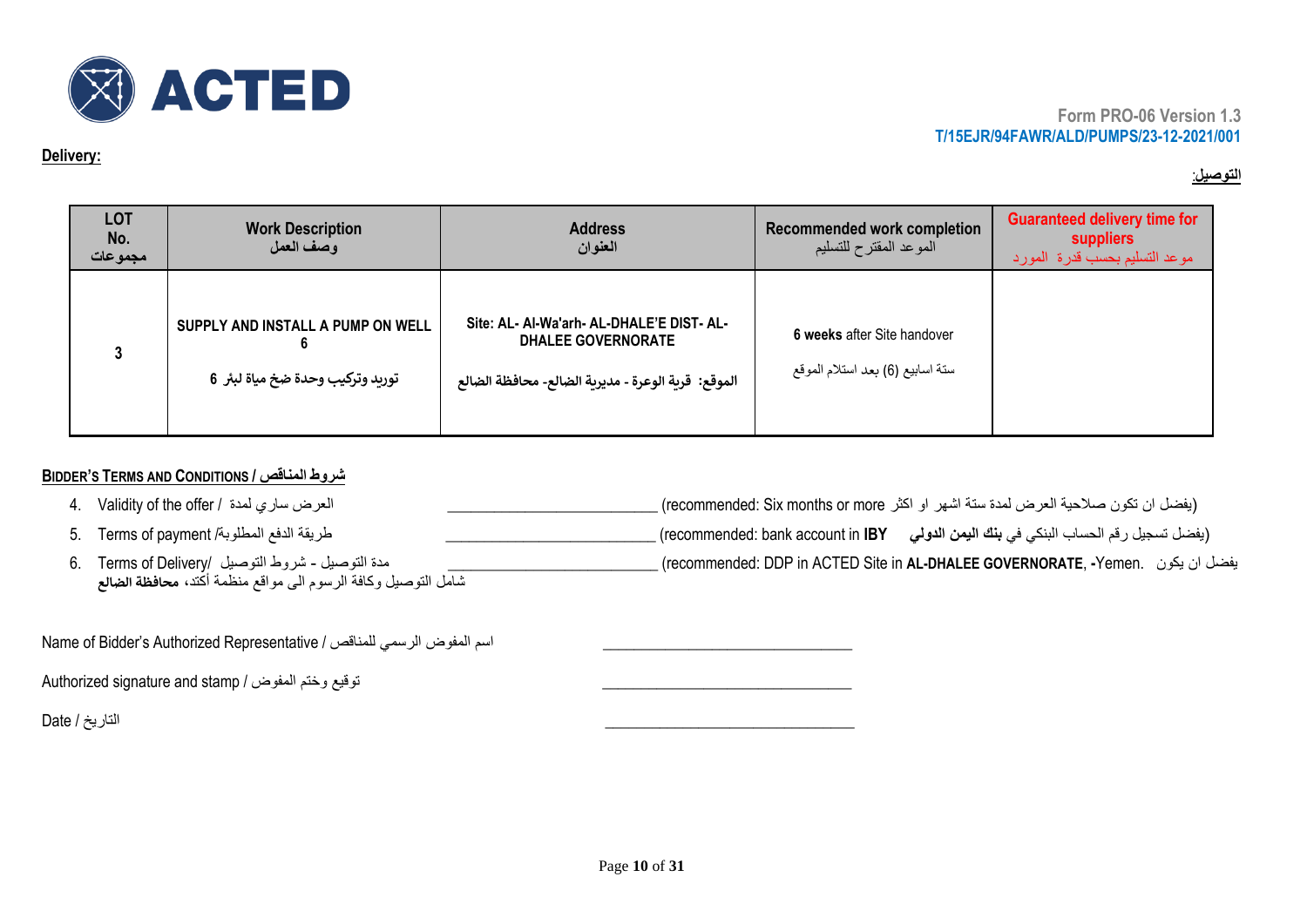

**LOT 4:**

## SUPPLY AND INSTALLATION OF A COMPLETE PUMPING UNIT - QARIAH AL-SHA'AR - BELAD AL-SHA'ARY - AL-DHALEE DIST.- AL-DHALEE GOVERNORATE **44.800014°** - **13.720234°**

**المجموعة الرابعة:** 

 **توريد وتركيب وحدة ضخ مياة ل بت قرية الشعار - بالد الشاعري- مديرية الضالع - محافظة الضالع** 

**°13.720234 - °44.800014**

|     | <b>Items details</b>                                                                                                                                                                                                                                                                                                                                                                                                                                                                                                                                                                                                                                        |              | <b>Measuring</b><br>Unit | Quantity | <b>Total Unit Price</b> | <b>Total price</b>                                                                                                                                                                                                                                                                                                                                                                                                                                                                                                                                                                                                                              |
|-----|-------------------------------------------------------------------------------------------------------------------------------------------------------------------------------------------------------------------------------------------------------------------------------------------------------------------------------------------------------------------------------------------------------------------------------------------------------------------------------------------------------------------------------------------------------------------------------------------------------------------------------------------------------------|--------------|--------------------------|----------|-------------------------|-------------------------------------------------------------------------------------------------------------------------------------------------------------------------------------------------------------------------------------------------------------------------------------------------------------------------------------------------------------------------------------------------------------------------------------------------------------------------------------------------------------------------------------------------------------------------------------------------------------------------------------------------|
| No. |                                                                                                                                                                                                                                                                                                                                                                                                                                                                                                                                                                                                                                                             | بيان الاعمال | وحدة القياس              | الكمية   | اجمالى سعر الوحدة       | الإجمالي الكلي                                                                                                                                                                                                                                                                                                                                                                                                                                                                                                                                                                                                                                  |
|     | Supply and installation of a Complete Pump Unit worked by solar system for<br>well of Qariah Al-Sha'ar - Al-Dhalee Dist. - Al-Dhale'e Gov. suitable for<br>mountain areas, where all components resistant to oxidization and European<br>production with efficiency and excellence, as following:<br>Note:                                                                                                                                                                                                                                                                                                                                                  |              |                          |          |                         | توريد وتركيب وحدة ضخ متكاملة تعمل بمنظومة طاقة شمسية لبنر فرية الشعار - بلاد الشاعري -<br>مديرية الضالع - محافظة الضالع ,تلانم المناطق الجبلية بحيث تكون جميع مكوناتها مقاومة للصداء<br>والتاكل. وتكون الصناعة اوروبية ومطابقة المواصفات في الكفاءة والتصنيع والجودة في الاتحاد<br>الاوربي كالاتي:                                                                                                                                                                                                                                                                                                                                              |
| 4   | - Attach the catalogs, drawings and specifications for all materials supplied<br>- بجب ارفاق الكتلوجات و الرسومات و المواصفات لكافة المواد الموردة و اعمال التركيب لوحدة ضخ<br>and installation works for the pump unit, which will be used in the<br>المتكاملة التي سوف تستخدم في تنفيذ البنود مع العطاء.<br>implementation of the item with the Offer.                                                                                                                                                                                                                                                                                                    |              |                          |          | ملاحظة                  |                                                                                                                                                                                                                                                                                                                                                                                                                                                                                                                                                                                                                                                 |
|     | Supply and installation of motor and submersible pump, with all belongings<br>of pump inside and outside the well, and all the requirements of installation.<br>Item include insurability and submission in work site, and submit Catalog<br>with offer, where All steel components are made in stainless steel, that<br>ensures high corrosive and humidity resistance according to the following:<br>- Pump Capacity to rise: 60m<br>- Actual flow: 3 liter/sec.<br>- Water Temperature: 25C°<br>- Well depth: 16m<br>- Installation depth: 14m<br>- Frequency: 50 Hz<br>- Voltage: 3 x 380-400-415 V<br>- Above sea level: 1580m<br>- Well diameter: 3 m |              |                          |          |                         | توريد وتركيب محرك ومضخة غاطس شامل  جميع توابع التشغيل داخل وخارج البنر  ، مع جميع<br>مستلزمات التركيب، ويشمل التامين والتسليم في موقع العمل ، وان يرفق الكتلوج مع العطاء ، و تكون<br>جميع العناصر والأجزاء المصنعه له لاتتأثر بالماء مقاومة للصداء والرطوبة والتأكل وأن تكون الريش<br>من المعدن الإستينلس ستيل طبقاً للتالي:<br>ـ قدرة رفع: 60 متر<br>- اِنْتَاجِيَّة: 3 لَتَر/ثَانيَّة<br>- درجة حرارة الماء: 25°<br><b>- عمق البئر: 16 م</b><br>- العمق التركيبي للمضخه: 14 م<br>- التردد الرئيسي: 50 هرتز<br>- الفولتية: 380 -415 فولت 3-فاز<br>ـ ارتفاع عن سطح البحر: 1580 متر<br><b>ـ قطر البئر : 3 م</b><br>- كفاءة المضخة: لا تقل عن 70% |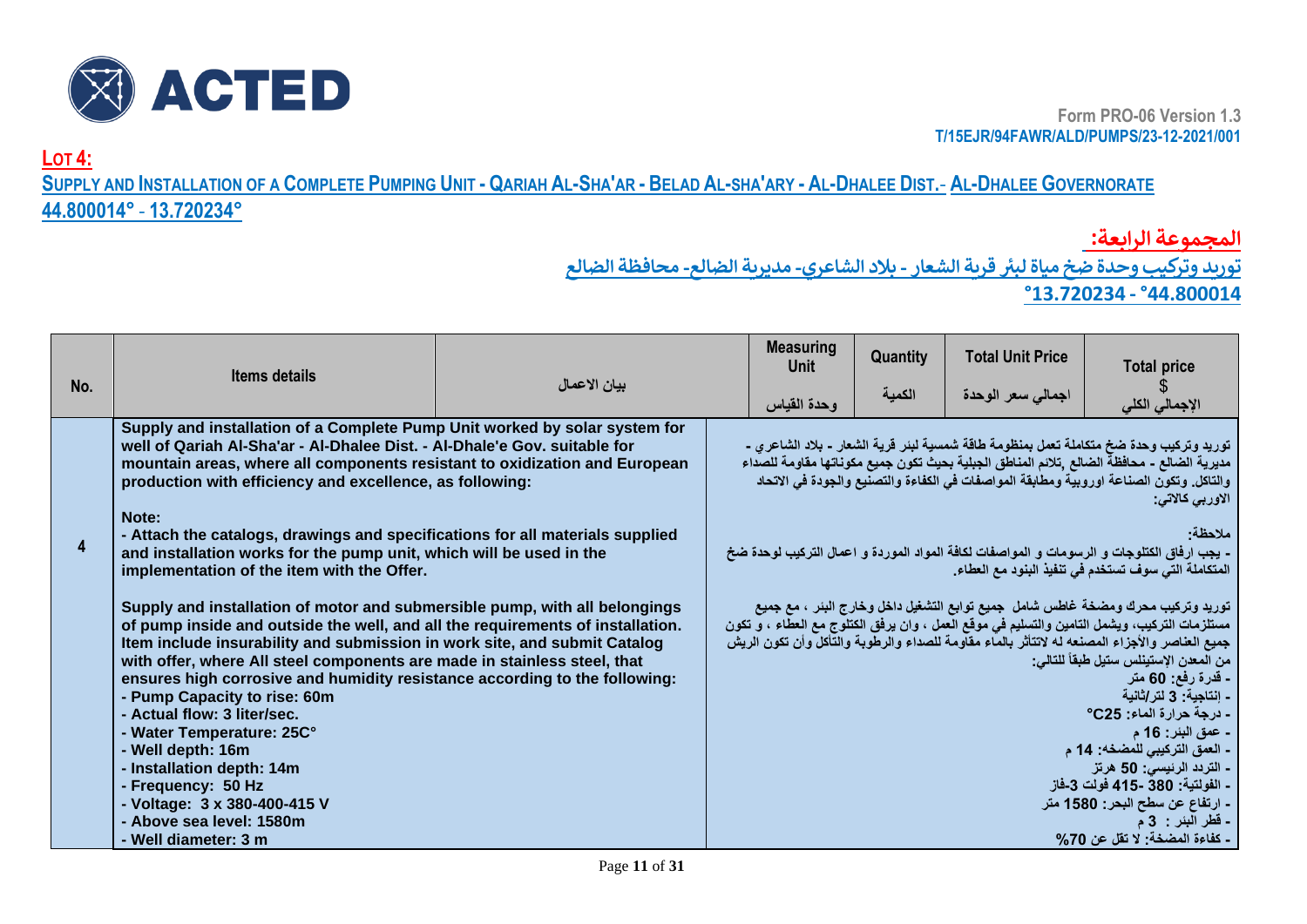

**Form PRO-06 Version 1.3**

**T/15EJR/94FAWR/ALD/PUMPS/23-12-2021/001**

|     | - Eta pump: not less than 70%                                              |                                                           |           |          |              | ـ كفاءة المحرك الغاطس : لا تقل عن 80%                                                           |
|-----|----------------------------------------------------------------------------|-----------------------------------------------------------|-----------|----------|--------------|-------------------------------------------------------------------------------------------------|
|     | - Eta motor: not less than 80%                                             |                                                           |           |          |              |                                                                                                 |
|     | and item include all necessary to complete the work in accordance with the |                                                           |           |          |              | و يشمل العمل كافة القطع و المواد اللازمة لأنهاء العمل بشكل المطلوب لعمل المضخة وطبقاً للمواصفات |
|     | drawings and engineering specifications and guidance of the supervising    |                                                           |           |          |              | و الرسومات و توجيهات المهندس المشرف.                                                            |
|     | engineer instructions.                                                     |                                                           |           |          |              |                                                                                                 |
|     | Supply and install of motor and                                            |                                                           |           |          |              |                                                                                                 |
| 4.1 | submersible pump, with all belongings                                      |                                                           |           |          |              |                                                                                                 |
|     | of the pump inside and outside the well,                                   | توريد وتركيب مضخة ومحرك غاطس شامل جميع توابع              |           |          |              |                                                                                                 |
|     |                                                                            | التشغيل داخل وخارج البئر                                  |           |          |              |                                                                                                 |
|     | Materials of manufacturing:                                                |                                                           |           |          |              |                                                                                                 |
|     | - outer cover: Cast iron                                                   | المواد الداخلة في التصنيع:                                |           |          |              |                                                                                                 |
|     | - Fan: AISI 304                                                            | - الغلاف الخارجي : حديد صلب                               |           |          |              |                                                                                                 |
|     | - Shaft: Cast iron AISI 431                                                | - الريش : حديد صلب من الإستيناس ستيل AISI 304             |           |          |              |                                                                                                 |
|     | - outer cover of motor: Cast iron AISI 403                                 | - عمود الإدارة : حديد صلب من الإستيناس ستيل AISI          |           |          |              |                                                                                                 |
|     | - Degree of Insulation: Degree (Y) Degree                                  |                                                           | 431       |          |              |                                                                                                 |
|     | (F)                                                                        | - الغلاف الخارجي للمحرك : حديد صلب من الإستيناس           |           |          |              |                                                                                                 |
|     | - Type of Insulation: PE2/PVC with Beeper                                  | ستيل 304 AISI                                             |           |          |              |                                                                                                 |
|     | to cut when the temperature goes up.                                       | - درجة العازلية للملفات : در جة (F ) أو درجة ( Y )        |           |          |              |                                                                                                 |
|     | - Degree of protection: IP68                                               | - نوعية العزل : PE2 /PVC مزود بجهاز استشعار               |           |          |              |                                                                                                 |
|     | - Connect between the motor and pump                                       | للفصل عند ارتفاع درجة الحرارة .                           |           | L.S      |              |                                                                                                 |
|     | according (NEMA standard)                                                  | - درجة الحماية : IP68                                     |           | مقطوعية  |              |                                                                                                 |
|     | The work includes Connecting the pumping                                   | - التوصيل بين المحرك والمضخة وفق ( NEMA                   |           |          |              |                                                                                                 |
|     | line with a non-return valve, a pressure                                   |                                                           | (standard |          |              |                                                                                                 |
|     | gauge (manometer), and a water meter to                                    | و يشمل العمل ربط خط الضخ وتزويده بمحبس عدم الرجوع         |           |          |              |                                                                                                 |
|     | measure the amount of pumping (flow) at                                    | وجهاز قياس الضغط ( مانومنر ) وعداد مياه لقياس كمية        |           |          |              |                                                                                                 |
|     | the well. And all the pieces and materials                                 | الضخ ( الندفق) عند رأس البئر ٍ و يشمل كافة القطع و المواد |           |          |              |                                                                                                 |
|     | necessary to finish the work required to                                   | اللازمة لأنهاء العمل بشكل المطلوب لعمل المضخة وطبقأ       |           |          |              |                                                                                                 |
|     | operate the pump and according to the                                      | للمواصفات و الرسومات و توجيهات المهندس المشرف.            |           |          |              |                                                                                                 |
|     | specifications and drawings and instructions                               |                                                           |           |          |              |                                                                                                 |
|     | of the supervisor.                                                         |                                                           | ملاحظة:   |          |              |                                                                                                 |
|     |                                                                            | - يجب ارفاق الكتلوجات و المنحنى البياني للمضخة و          |           |          |              |                                                                                                 |
|     |                                                                            | المحرك في العرض                                           |           |          |              |                                                                                                 |
|     | Note:                                                                      |                                                           |           |          |              |                                                                                                 |
|     | - Attach the catalogs and the curve and                                    |                                                           |           |          |              |                                                                                                 |
|     | chart of the Pump and motor in the offer.                                  |                                                           |           |          |              |                                                                                                 |
|     | Supply and install of Cable: Cable for pump                                | تركيب و توريد كابل التغذية: كابل تغذية للمحرك المضخه      |           |          |              |                                                                                                 |
| 4.2 | Motor, that ensures high corrosive and                                     | مناسب ذو مقاومة عالية للماء ودرجة الحرارة العالية مرن     |           | L.S      | $\mathbf{1}$ |                                                                                                 |
|     | humidity resistance, and high-temperature                                  | ودبل ومضاعف العازلية وان يكون قطعة واحدة نوع              |           | مقطو عية |              |                                                                                                 |
|     | resistance, and one piece (HO7RN/F). The                                   | (HO7RN/F) و يشمل العمل كافة القطع و المواد اللازمة        |           |          |              |                                                                                                 |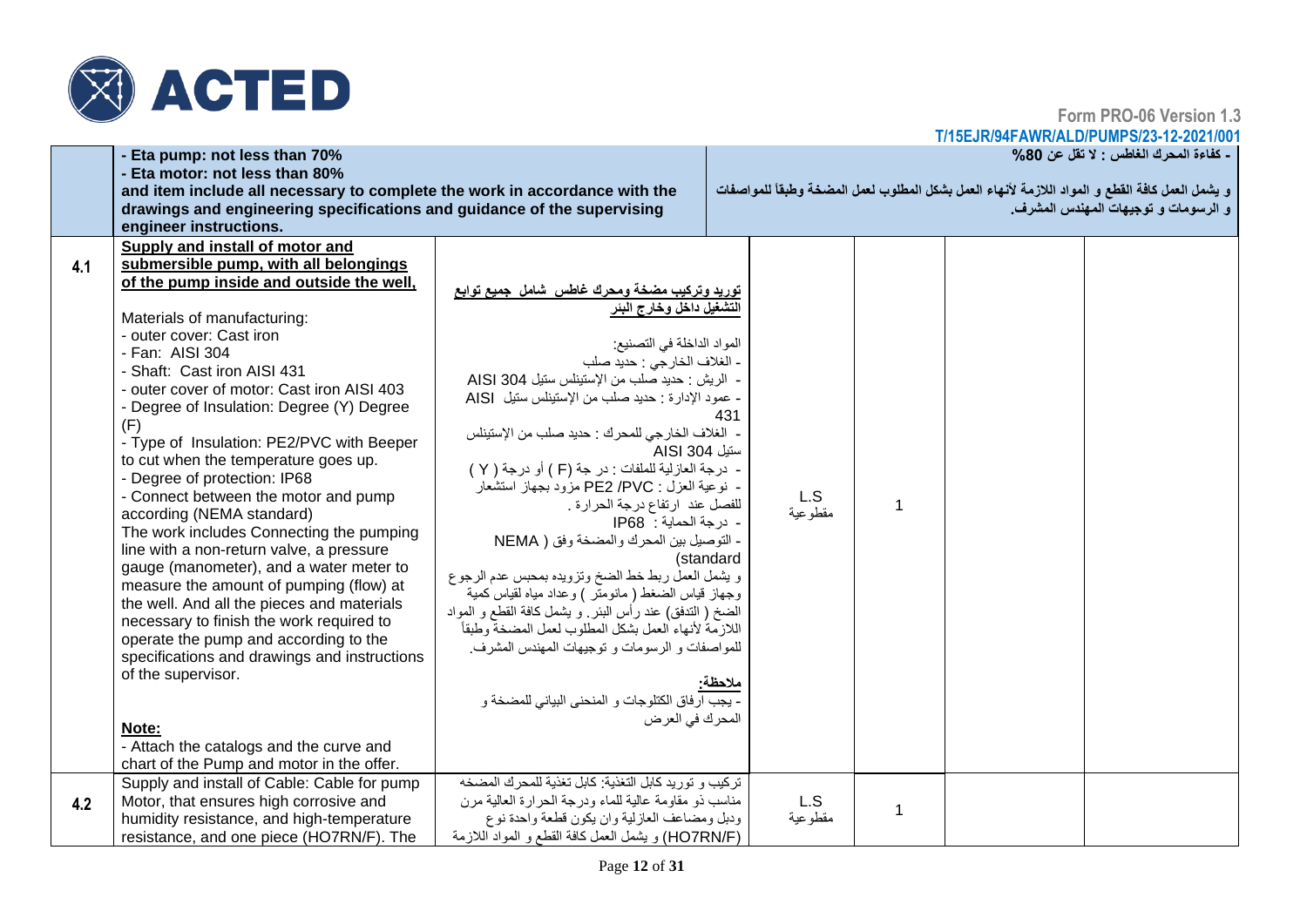

|     | work includes all the pieces and materials<br>necessary to finish the work required to<br>operate the pump and according to the<br>specifications and instructions of the<br>supervisor.<br>Note:<br>- The distance from the submersible motor<br>of the pump to the pumping room = $60 \text{ m}$<br>- Attach the catalogs which show the<br>selected diameter of the cable for<br>connecting the pump and motor in the offer.                                                                                                                                                                                                                                                    | لأنهاء العمل بشكل المطلوب لعمل المضخة وطبقاً<br>للمواصفات و توجيهات المهندس المشرف.<br>ملاحظة·<br>- المسافة من المحرك الغاطس للمضخة الى غرفة الضخ =<br>60م<br>- يجب ارفاق الكتلوجات التي توضح قطر الكابل الذي سوف<br>يستخدم لتغذية المحرك و المضخة في العرض.                                                                                                                                                                                                                                    |                  |   |  |
|-----|------------------------------------------------------------------------------------------------------------------------------------------------------------------------------------------------------------------------------------------------------------------------------------------------------------------------------------------------------------------------------------------------------------------------------------------------------------------------------------------------------------------------------------------------------------------------------------------------------------------------------------------------------------------------------------|-------------------------------------------------------------------------------------------------------------------------------------------------------------------------------------------------------------------------------------------------------------------------------------------------------------------------------------------------------------------------------------------------------------------------------------------------------------------------------------------------|------------------|---|--|
| 4.3 | Supply and install of Cable for Sensor<br>System of pump for switch on and switch<br>off, accordance of water level in well, that<br>ensures high corrosive and humidity<br>resistance and high-temperature resistance,<br>and one piece. The work includes all the<br>pieces and materials necessary to finish the<br>work required to operate the pump and<br>according to the specifications and<br>drawings and instructions of the supervisor.<br>Note:<br>- The distance from the submersible motor<br>of the pump to the pumping room $= 60$ m<br>- Attach the catalogs which show the<br>selected diameter of the cable for<br>connecting the pump and motor in the offer. | تركيب و توريد كابل الحماية من هبوط منسوب المياه مع<br>الالكترود كابل حساس لتشغيل وغلق بحسب منسوب المياه،<br>وعلى ان يكون ذو مقاومة للماء ودرجة الحرارة وان يكون<br>قطعة واحدة ويشمل العمل كافة القطع و المواد اللازمة<br>لأنهاء العمل بشكل المطلوب لعمل المصخة وطبقاً<br>للمواصفات و الرسومات و توجیهات المهندس المشرف.<br>ملاحظة·<br>- المسافة من المحرك الغاطس للمضخة الى غرفة الضخ =<br>60م<br>- يجب ارفاق الكتلوجات التي توضح قطر الكابل الذي سوف<br>يستخدم لتغذية المحرك و المضخة في العرض | L.S<br>مقطو عية  | 1 |  |
| 4.4 | Supply and install Steel Clad Pipes of high<br>pressure (heavy) 6mm thickness, 3inch<br>diameter, 6m length, and with all<br>components, belongings, and connections<br>to install the pump line. The work includes<br>all the pieces and materials necessary to<br>finish the work required to operate the pump<br>and according to the specifications and<br>instructions of the supervisor.                                                                                                                                                                                                                                                                                     | تركيب و توريد مواسير حديد مجلفن ضغط عالمي /انابيب<br>مجلفن ضغط عالي (heavy) تريت سماكة 6 ملّم  قطر<br>2.5 هنش وطول 6 منز مع جميع نوابع النركيب ونوصيلات<br>خط الضخ. مع التثبيت كابل الكهربائي. و يشمل العمل كافة<br>القطع و الموادُّ اللازمة لأنهاء العمل بُشكل المطلوب لعمل<br>المضخة وطبقأ للمواصفات و توجيهات المهندس المشرف.<br>ملاحظة<br>- بجب ار فاق الكتلو جات                                                                                                                           | <b>NO</b><br>عدد | 3 |  |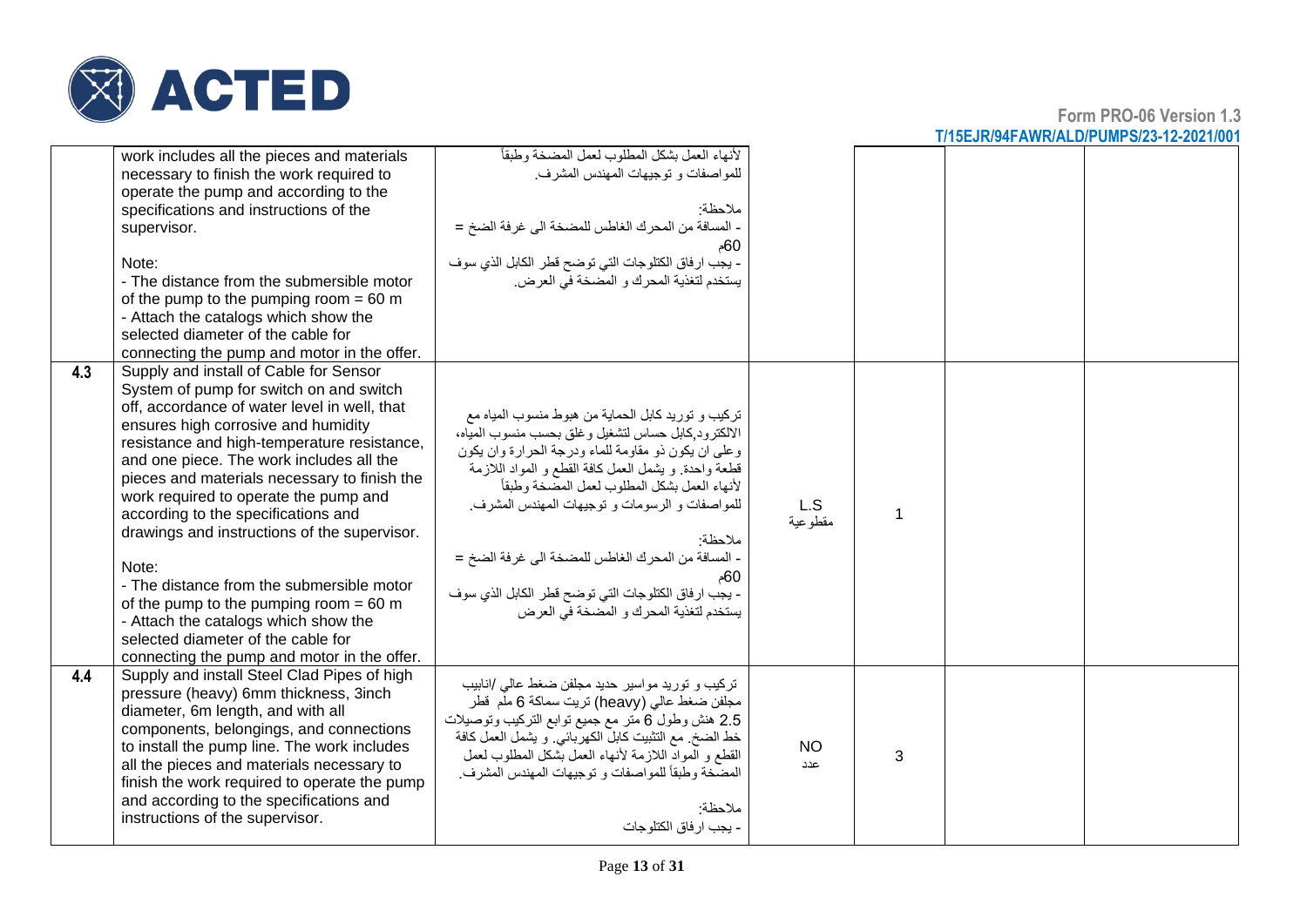

|     | Note:<br>- Attach the catalogs                                                                                                                                                                                                                                                                                                                                                                                                                                                                                                                                                             |                                                                                                                                                                                                                                                                                                                                                                                                                                                                                                                                                                                |                 |                |  |
|-----|--------------------------------------------------------------------------------------------------------------------------------------------------------------------------------------------------------------------------------------------------------------------------------------------------------------------------------------------------------------------------------------------------------------------------------------------------------------------------------------------------------------------------------------------------------------------------------------------|--------------------------------------------------------------------------------------------------------------------------------------------------------------------------------------------------------------------------------------------------------------------------------------------------------------------------------------------------------------------------------------------------------------------------------------------------------------------------------------------------------------------------------------------------------------------------------|-----------------|----------------|--|
| 4.5 | Supply and install control panel with the<br>appropriate protection unit suitable for<br>the pumping system capable of operating<br>the pumping system of both AC / DC. The<br>work includes all the pieces and materials<br>necessary to finish the work required to<br>operate the pump and according to the<br>specifications and instructions of the<br>supervisor.                                                                                                                                                                                                                    | توريد وتركيب لوحة تشغيل وتحكم تشمل وحدة الحماية مع<br>.<br>كل اجهزة الحماية المطلوبة لحماية المضخة و المحرك و<br>القادر على تشغيل نظام الضخ لكل من مصادر النيار / AC<br>DC . وتوضع لوحة تشغيل وتحكم في صندوق مصنع من<br>المعدن وتكون مثبته على جدار غرفة الضخ و يشمل العمل<br>كافة القطع و المواد اللازمة لأنهاء العمل بشكل المطلوب<br>لعمل المضخة وطبقأ للمواصفات و توجيهات المهندس<br>المشر ف.                                                                                                                                                                               | L.S<br>مقطوعية  | 1              |  |
|     | Note:<br>- Capacity of electric transformer = 1.5<br>capacity of pump<br>- Attach the catalogs                                                                                                                                                                                                                                                                                                                                                                                                                                                                                             | ملاحظة:<br>- قدرة لوحة تشغيل وتحكم = 1.5 قدرة المضخة الغاطسة<br>- يجب ار فاق الكتلو جات                                                                                                                                                                                                                                                                                                                                                                                                                                                                                        |                 |                |  |
| 4.6 | Supply and install of the necessary<br>protection from lightening and the work<br>of the necessary turf (Art) and all the<br>necessary quality is excellent. The work<br>includes all the pieces and materials<br>necessary to finish the work required to<br>operate the pump and according to the<br>specifications and instructions of the<br>supervisor.                                                                                                                                                                                                                               | تركيب و توريد الحماية اللازمة من الصواعق وعمل<br>القاريض اللأزم (الأرت) وكل مايلزم نوعية ممتازه <sub>. و</sub> يشمل<br>البند كافة الاعمال وكل ما بلزم من ادوات ومواد لتنفيذ<br>الحماية اللازمة من الصواعق ولأنهاء العمل بشكل المطلوب<br>لعمل المضخة وطبقأ للمواصفات و توجيهات المهندس<br>المشر ف.                                                                                                                                                                                                                                                                              | L.S<br>مقطوعية  | $\overline{1}$ |  |
| 4.7 | Supply and install of solar panels,<br>conforming to European specifications, with<br>high capacity and capacity suitable for<br>pump lifting capacity. The item includes all<br>electrical works of suitable DC wires,<br>electrical connections, and the work include<br>Supply and install of complaining box from<br>the panel groups, and all the necessary<br>tools and materials to connect the solar<br>panel energy to the transformer in the<br>pumping room and to finish the work<br>required to operate the pump according to<br>the specifications and the directions of the | تركيب و توريد ألواح شمسية، مطابق للمواصفات الاوربية،<br>ذات قدرة وكفاه عالية مناسبة لقدرة رفع المضخة المطلوب<br>تنفيذها. و يشمل البند كافة الاعمال الكهربائية من الاسلاك<br>النحاسيه نوعية DC بقطر مناسب للالواح و الوصلات<br>الكهربائية , ويشمل العمل توريد وتركيب صندوق تجميعي<br>للاسلاك من مجموعات الالواح وكل ما يلزم من ادوات<br>ومواد لربط طاقة الالوح الشمسية الى المحول في غرفة<br>الضخ ولأنهاء العمل بشكل المطلوب لعمل المضخة وطبقأ<br>للمو اصفات و توجيهات المهندس المشرف.<br>ملاحظة·<br>- اجمالي قدرة طاقة الالواح لا تقل عن 1.5 قدرة طاقة رفع<br>المضخة المطلوبة. | L.S<br>مقطو عية | 1              |  |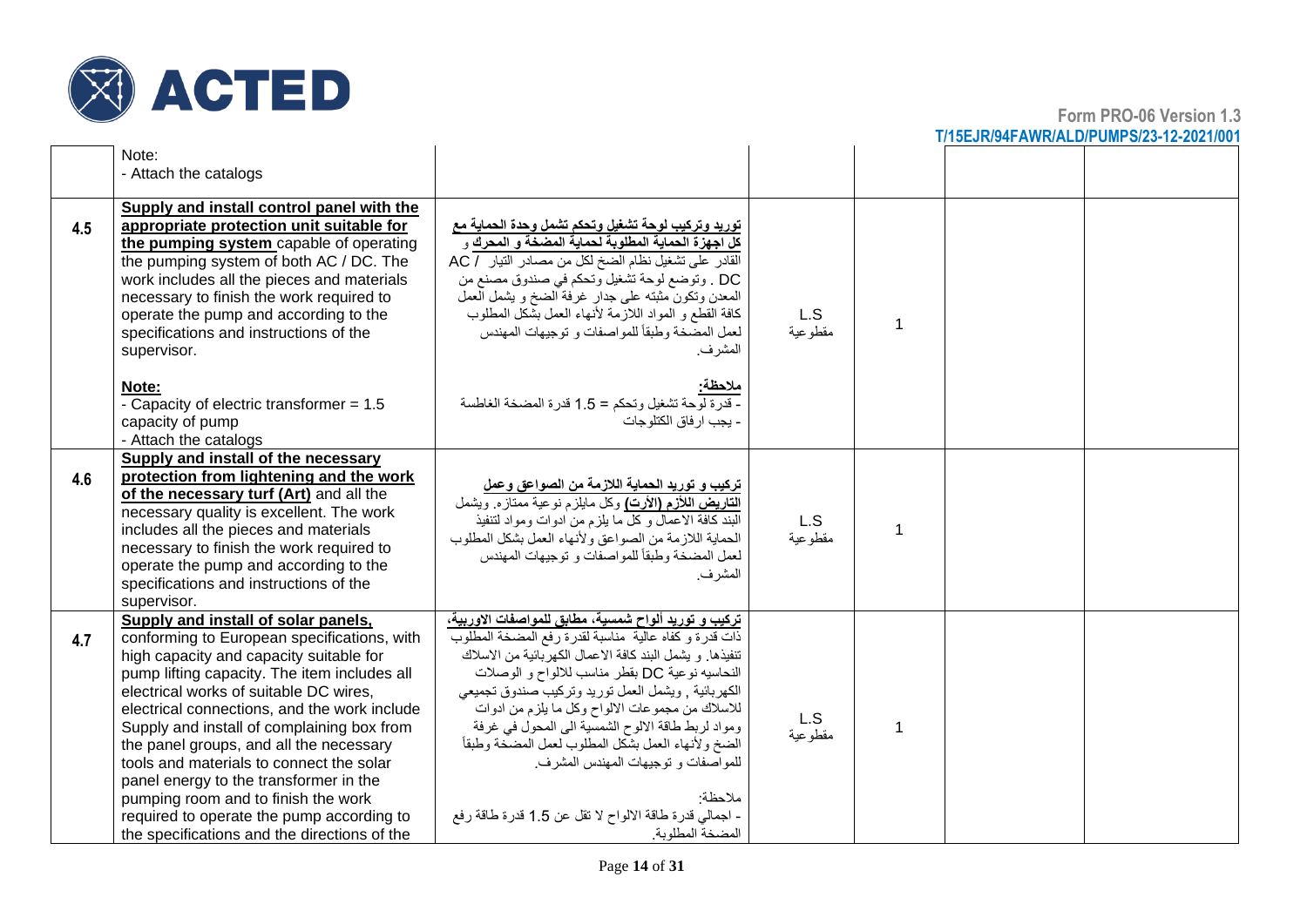

|     | supervisor.                                     | - الواح لا يقل عن 500 وات.<br>ـ بعد غرفة الضخ عن موقع الالواح: 150م                                     |          |             |  |
|-----|-------------------------------------------------|---------------------------------------------------------------------------------------------------------|----------|-------------|--|
|     | Note:                                           |                                                                                                         |          |             |  |
|     | - The total power capacity of the panels        | ملاحظة:                                                                                                 |          |             |  |
|     | shall not be less than 1.5 the capacity of the  | - يجب ار فاق الكتلوجات                                                                                  |          |             |  |
|     | pump lifting power.                             |                                                                                                         |          |             |  |
|     | - Solar panels not less than 500 watt.          |                                                                                                         |          |             |  |
|     | - Distance between Panels and Pump              |                                                                                                         |          |             |  |
|     | Room: 150m                                      |                                                                                                         |          |             |  |
|     |                                                 |                                                                                                         |          |             |  |
|     | Note:                                           |                                                                                                         |          |             |  |
|     | - Attach the catalogs                           |                                                                                                         |          |             |  |
|     | Supply and install of a metal structure         |                                                                                                         |          |             |  |
| 4.8 | for carrying solar panels installed on a        |                                                                                                         |          |             |  |
|     | concrete base (16 mm iron). Where the           |                                                                                                         |          |             |  |
|     | boards are raised from the natural ground       |                                                                                                         |          |             |  |
|     | level by not less than 2 meters, and the        | <u>تركيب و توري</u> د هيكل معدنى لحمل الالواح الشمسية مثبت                                              |          |             |  |
|     | concrete base shall be placed at least 70       | على فَاعدة خرسانية (حديد ابو 16مم) منفذه في الموقع.                                                     |          |             |  |
|     | cm below the ground and its dimensions          | حيث يرفع الألواح من منسوب الأرض الطبيعية بمقدار لا يقل                                                  |          |             |  |
|     | (1x1x0.5) m carrying the metal frame on         | عن 2متر, و القاعدة الخرسانية توضع بعمق لا يقل عن 70                                                     |          |             |  |
|     | which the panels are fixed and resistant to     | سم تحت الارض و ابعادها لا تقل عن (1*1*0.5)م لحمل                                                        |          |             |  |
|     | the wind and all-natural factors that may       | الاطار المعدني المثبت عليه الالواح و مقاومة لرياح وكل                                                   |          |             |  |
|     |                                                 | عوامل الطبيعية التي قد تؤدي الى سقوطها. وتوضع بالميول                                                   |          |             |  |
|     | lead to its fall. (Including the control switch | المطلوب لإستقبال أشعة الشمس (بحيث تحتوي على مفتاح                                                       | L.S      |             |  |
|     | at the angle of the base of the panels and      |                                                                                                         | مقطو عية | 1           |  |
|     | the ability to control the angle shift up or    | تحكم للتحكم بزاوية ميول فاعدة الألوح والقدرة التحكم بتغيير                                              |          |             |  |
|     | down, so that the panels can be moved to        | الزاوية إرتفاعا او إنخفاضا, بحيث يمكن تحريك الالواح                                                     |          |             |  |
|     | follow the sun). The item includes all the      | لمتابعة اشعة الشمس) ويشمل البند كافة الاعمال وكل ما يلزم<br>لأنهاء العمل بشكل المطلوب لعمل المضخة وطبقأ |          |             |  |
|     | works and everything necessary to finish        |                                                                                                         |          |             |  |
|     | the work required for the work of the pump      | للمواصفات و الرسومات و توجيهات المهندس المشرف.                                                          |          |             |  |
|     | According to specifications, drawings and       | ـ ملاحظة:                                                                                               |          |             |  |
|     | instructions of the supervisor.                 | بعب تسليم رسومات متكامله لتصميم القواعد و الهيكل                                                        |          |             |  |
|     | - Note:                                         | المعدني الذي سوف يتم تركيبه مع العطاء.                                                                  |          |             |  |
|     | Submit Completed drawings of the design         |                                                                                                         |          |             |  |
|     | of the bases and the metal structure that will  |                                                                                                         |          |             |  |
|     | be installed must be submitted with the         |                                                                                                         |          |             |  |
|     | offer.                                          |                                                                                                         |          |             |  |
| 4.9 | Supply and install of iron netting wall         | عمل جدار شبك حديدي لزوم حماية حول الألواح بإرتفاع 2                                                     | L.S      |             |  |
|     | around solar panels 2 m height:                 |                                                                                                         | مقطوعية  | $\mathbf 1$ |  |
|     | The work of the iron netting is covered with    | عمل شبك حديد مبطن بالبلاستيك حول الألواح بحيث إر تفاعة                                                  |          |             |  |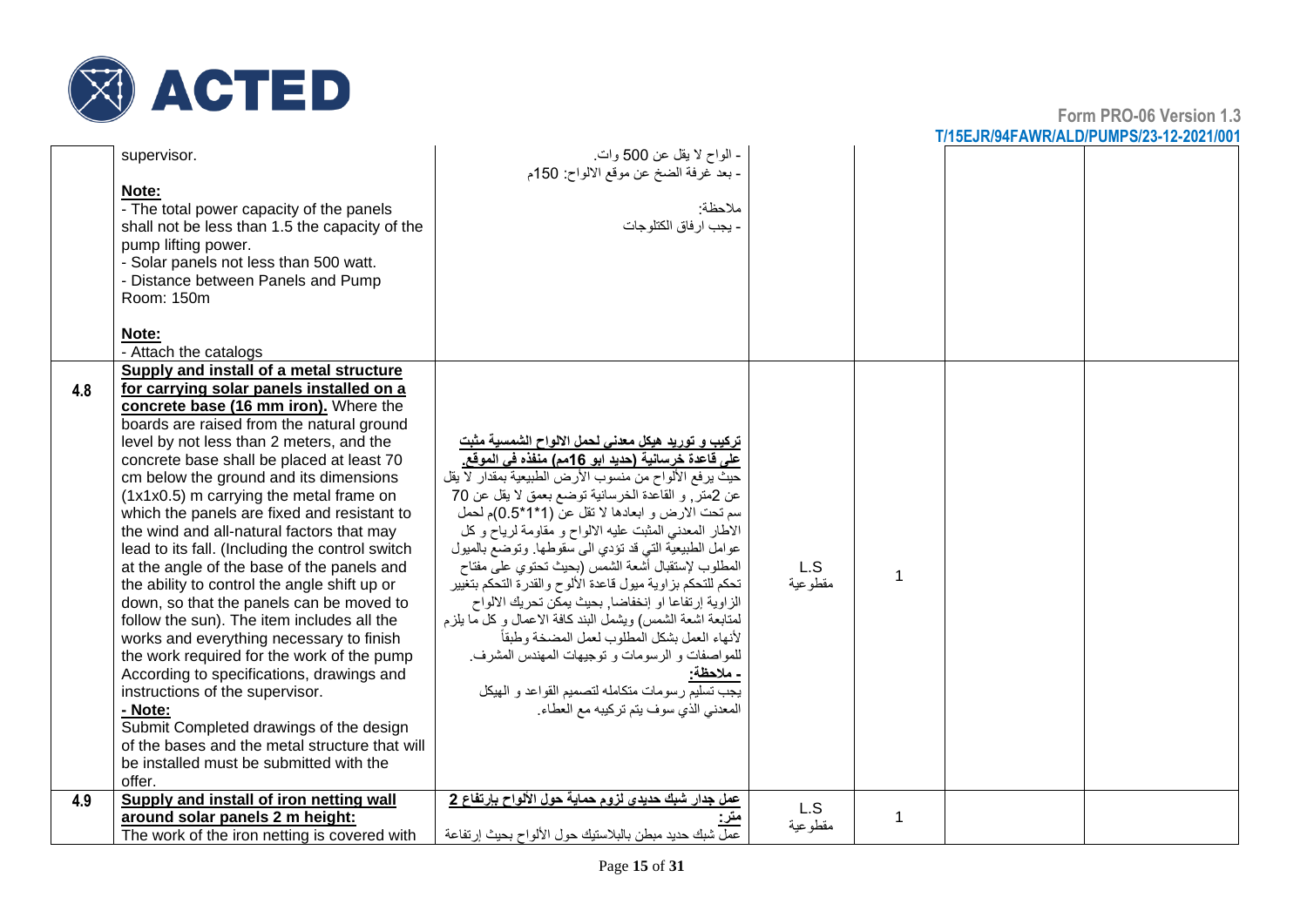

**Form PRO-06 Version 1.3 T/15EJR/94FAWR/ALD/PUMPS/23-12-2021/001**

|      | plastic. The Hight of the net wall is 2.5<br>meters. The work consists of burying 50 cm<br>of netting in the ground with cement mortar<br>in it. Iron diameter 1.5-inch thickness 1.8<br>mm so that the dimension between the<br>vertical is not more than 3 meters the poles<br>of the poles shall be wires along the height<br>of the column and the columns are resistant<br>to rust and the columns are fixed by a<br>concrete base 1: 2: 3 depth 60 cm diameter<br>30 cm, with the work of galvanized iron door<br>for entry and exit the wall of the system.<br>The work includes all the pieces and<br>materials necessary to finish the work<br>according to the specifications and<br>instructions of the supervisor. | 2.5 متر, والعمل شامل دفن 50 سم من الشبك في الأرض<br>مع عمل مونة أسمنتية فيها وشد الشبوك بشكل جيد وتسلم<br>خيوط بحيث تتبث الشبوك بأعمدة مواسير حديد قطر 1.5إنش<br>سماكة 1.8ملم بحيث لايزيد البعد بين العمودي عن 3 متر<br>حييث أن تتبيث الشبوك بالأعمدة يكون باأسلاك على طول<br>إرتفاع العمود ويتم دهان الأعمدة مقاوم للصداء وتتبث<br>الأعمدة بقاعدة خرسانية 1:2:3 عمق 60سم قطر 30سم<br>وذلك يشمل عمل باب من الحديد المجلفن من أجل الدخول<br>والخروج من سور المنظومة. ويشمل البند كافة الاعمال و<br>كل ما يلزم لأنهاء العمل طبقاً للمواصفات و توجيهات<br>المهندس المشر ف. |                |  |  |  |
|------|--------------------------------------------------------------------------------------------------------------------------------------------------------------------------------------------------------------------------------------------------------------------------------------------------------------------------------------------------------------------------------------------------------------------------------------------------------------------------------------------------------------------------------------------------------------------------------------------------------------------------------------------------------------------------------------------------------------------------------|-------------------------------------------------------------------------------------------------------------------------------------------------------------------------------------------------------------------------------------------------------------------------------------------------------------------------------------------------------------------------------------------------------------------------------------------------------------------------------------------------------------------------------------------------------------------------|----------------|--|--|--|
| 4.10 | Connecting and supplying the pumping line<br>with a gate stop, a non-return valve, a<br>pressure gauge (manometer), and a water<br>meter to measure the amount of pumping<br>(flow) at the well.                                                                                                                                                                                                                                                                                                                                                                                                                                                                                                                               | ربط و نزويد خط الضخ بمحبس بوابة ومحبس عدم الرجوع<br>وجهاز قياس الضغط ( مانومتر ) وعداد مياه لقياس كمية<br>الضخ ( التدفق) عند البئر                                                                                                                                                                                                                                                                                                                                                                                                                                      | L.S<br>مقطوعية |  |  |  |
|      | <b>Total Price of LOT4 USD</b><br>إجمالي السعر للمجموعة الرابعة بالدولار الامريكي                                                                                                                                                                                                                                                                                                                                                                                                                                                                                                                                                                                                                                              |                                                                                                                                                                                                                                                                                                                                                                                                                                                                                                                                                                         |                |  |  |  |

#### **BIDDER'S COMMENTS/REMARKS / المناقص ومالحظات تعليقات**

| v |  |
|---|--|
|   |  |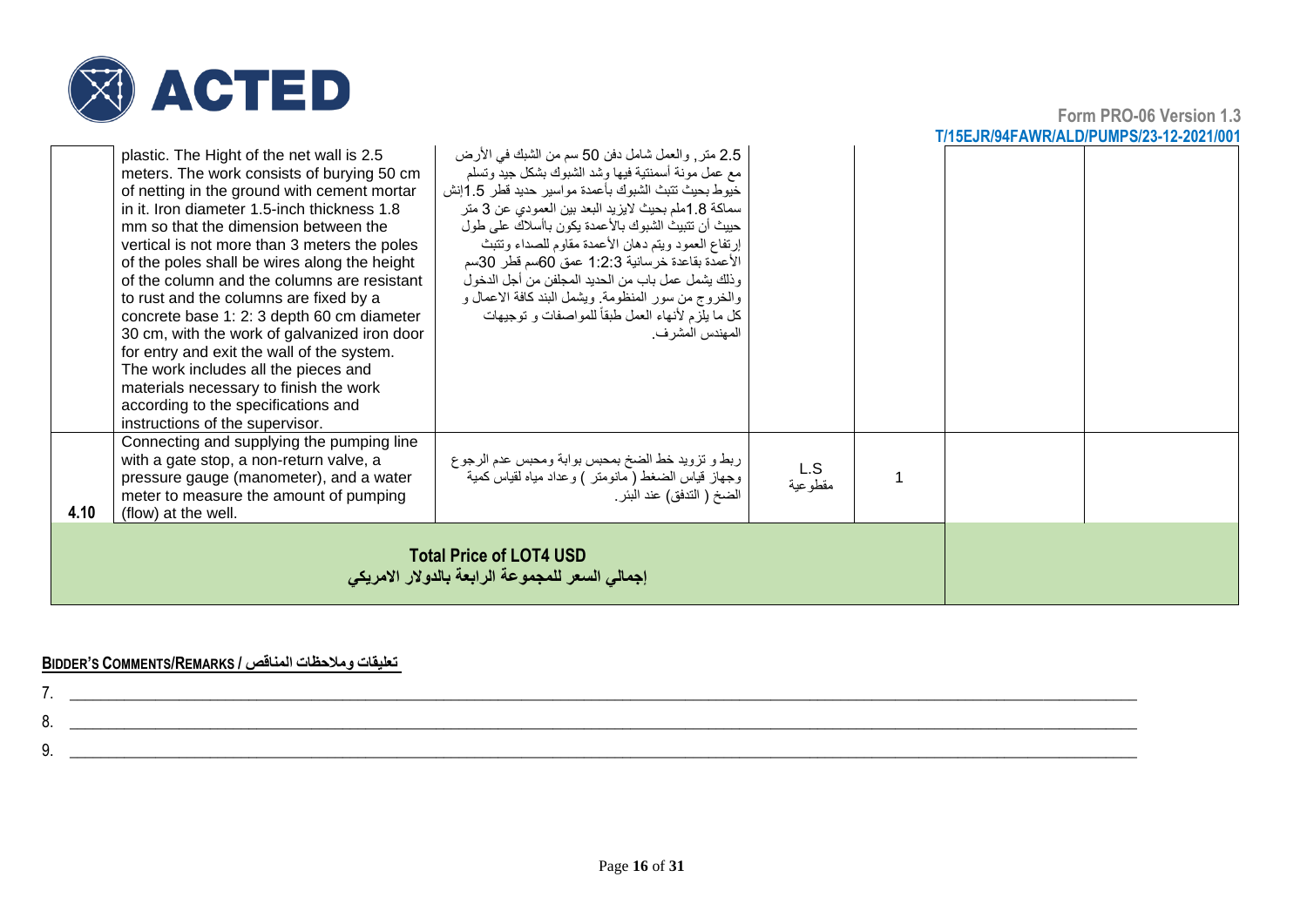

#### **Delivery:**

## **التوصيل** :

| <b>LOT</b><br>No.<br>مجموعات | <b>Work Description</b><br>وصف العمل                                                                           | <b>Address</b><br>العنوان                                                                                                                                               | <b>Recommended work completion</b><br>الموعد المقترح للتسليم      | <b>Guaranteed delivery time for</b><br>suppliers<br>موعد التسليم بحسب قدرة المورد |
|------------------------------|----------------------------------------------------------------------------------------------------------------|-------------------------------------------------------------------------------------------------------------------------------------------------------------------------|-------------------------------------------------------------------|-----------------------------------------------------------------------------------|
|                              | SUPPLY AND INSTALL A PUMP FOR<br><b>WELL OF QARIAH AL-SHA'AR</b><br>توريد وتركيب وحدة ضخ مياة لبئر قرية الشعار | Site: QARIAH AL-SHA'AR - BELAD AL-SHA'ARY<br>- AL-DHALEE DIST.- AL-DHALEE<br><b>GOVERNORATE</b><br>الموقع:  قرية الشعار - بلاد الشاعري- مديرية الضالع-<br>محافظة الضالع | 4 weeks after Site handover<br>اربعة اسابيع (4) بعد استلام الموقع |                                                                                   |

## **BIDDER'S TERMS AND CONDITIONS / المناقص شروط**

| العرض ساري لمدة / Validity of the offer                       | (يفضل ان تكون صلاحية العرض لمدة ستة اشهر او اكثر recommended: Six months or more) ِ                          |
|---------------------------------------------------------------|--------------------------------------------------------------------------------------------------------------|
| طريقة الدفع المطلوبة/ 8.     Terms of payment                 | ـ (يفضل تسجيل رقم الحساب البنكي في <b>بنك اليمن الدولي       r</b> ecommended: bank account in <b>IBY)</b> . |
| مدة التوصيل ـ شروط التوصيل /Terms of Delivery .               | _ يفضل ان يكون   .recommended: DDP in ACTED Site in <b>AL-DHALEE GOVERNORATE, -</b> Yemen )                  |
| شامل التوصيل وكافة الرسوم الى مواقع منظمة أكتد، محافظة الضالع |                                                                                                              |

Name of Bidder's Authorized Representative / للمناقص الرسمي المفوض اسم\_\_\_\_\_\_\_\_\_\_\_\_\_\_\_\_\_\_\_\_\_\_\_\_\_\_\_\_\_\_\_\_

Authorized signature and stamp / توقيع وختم المفوض /

\_\_\_\_\_\_\_\_\_\_\_\_\_\_\_\_\_\_\_\_\_\_\_\_\_\_\_\_\_\_\_\_ التاريخ / Date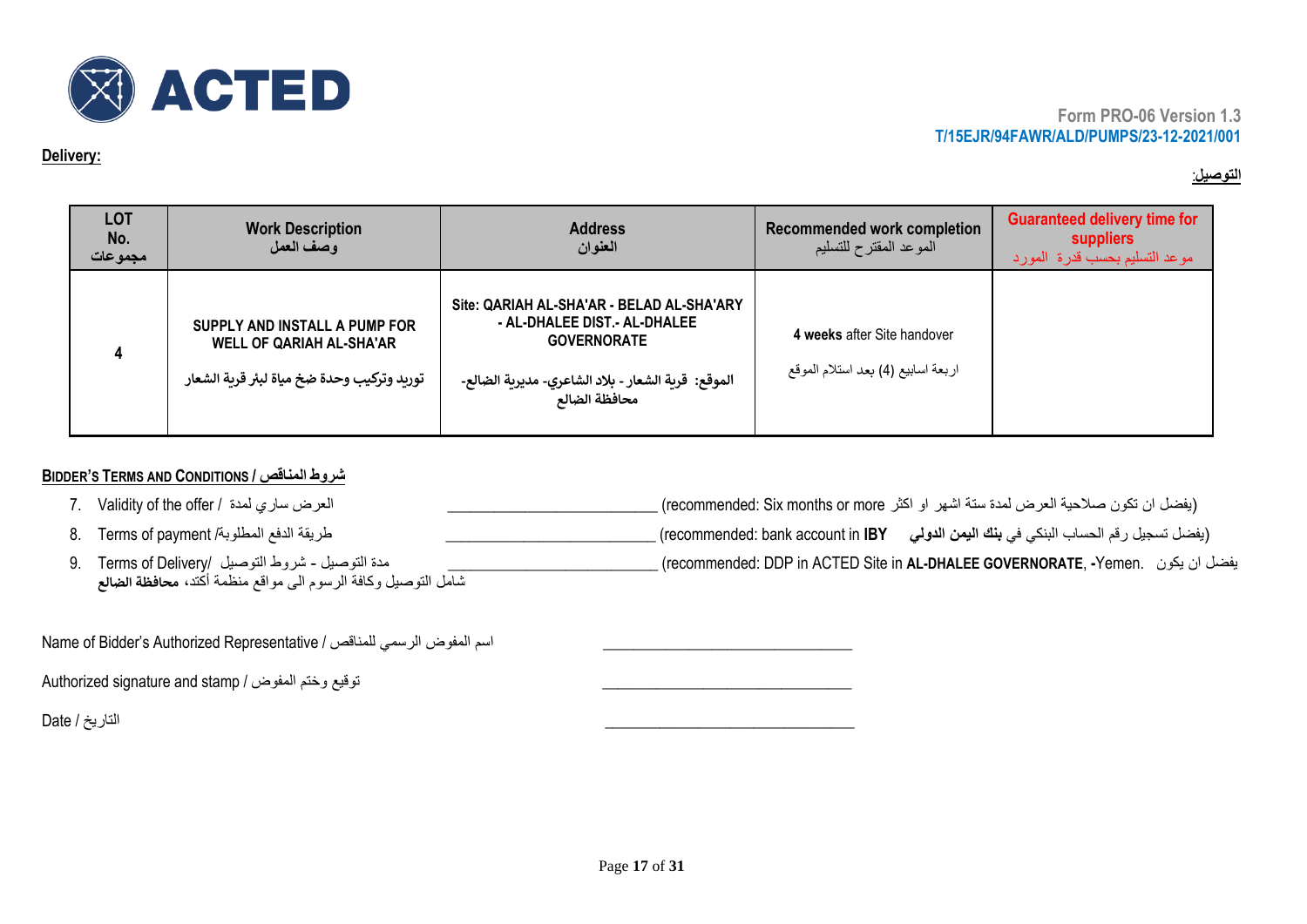

**LOT 5:**

SUPPLY AND INSTALLATION OF A COMPLETE PUMPING UNIT MARRAT - HAREER - AL-HUSSIEN DIST- AL-DHALEE GOVERNORATE

## **44.879273°** - **13.767756°**

**المجموعة الخامسة:**

 **توريد وتركيب وحدة ضخ مياة لبت قرية مرات - حرير - مديرية الحص ي- محافظة الضالع ز**

**44.879273°** - **13.767756°**

| No. | <b>Items details</b>                                                                                                                                                                                                                                                                                                                                                                                                                                                                                                                                                                                                                                                                                                                                                                                                                                                                                                                                                                                                                                                                                                                                    | بيان الاعمال | <b>Measuring</b><br>Unit<br>وحدة القياس | <b>Quantity</b><br>الكمية | <b>Total Unit Price</b><br>اجمالى سعر الوحدة | <b>Total price</b>                                                                                                                                                                                                                                                                                                                                                                                                                                                                                                                                                                                                                                                                                                                                                                                                                                                                                                                                                                                                                                                                  |
|-----|---------------------------------------------------------------------------------------------------------------------------------------------------------------------------------------------------------------------------------------------------------------------------------------------------------------------------------------------------------------------------------------------------------------------------------------------------------------------------------------------------------------------------------------------------------------------------------------------------------------------------------------------------------------------------------------------------------------------------------------------------------------------------------------------------------------------------------------------------------------------------------------------------------------------------------------------------------------------------------------------------------------------------------------------------------------------------------------------------------------------------------------------------------|--------------|-----------------------------------------|---------------------------|----------------------------------------------|-------------------------------------------------------------------------------------------------------------------------------------------------------------------------------------------------------------------------------------------------------------------------------------------------------------------------------------------------------------------------------------------------------------------------------------------------------------------------------------------------------------------------------------------------------------------------------------------------------------------------------------------------------------------------------------------------------------------------------------------------------------------------------------------------------------------------------------------------------------------------------------------------------------------------------------------------------------------------------------------------------------------------------------------------------------------------------------|
| 5   | Supply and installation of a Complete Pump Unit worked by solar system for<br>well of Marrat - Hareer - Al-Hussien Dist. - Al-Dhale'e Gov. suitable for<br>mountain areas, where all components resistant to oxidization and European<br>production with efficiency and excellence, as following:<br>Note:<br>- Attach the catalogs, drawings and specifications for all materials supplied<br>and installation works for the pump unit, which will be used in the<br>implementation of the item with the Offer.<br>Supply and installation of motor and submersible pump, with all belongings<br>of pump inside and outside the well, and all the requirements of installation.<br>Item include insurability and submission in work site, and submit Catalog<br>with offer, where All steel components are made in stainless steel, that<br>ensures high corrosive and humidity resistance according to the following:<br>- Pump Capacity to rise: 75m<br>- Actual flow: 2.5 liter/sec.<br>- Water Temperature: 25C°<br>- Well depth: 26m<br>Installation depth: 25m<br>- Frequency: 50 Hz<br>- Voltage: 3 x 380-400-415 V<br>- Above sea level: 2000m |              |                                         |                           |                                              | الإجمالي الكلي<br>توريد وتركيب وحدة ضخ متكاملة تعمل بمنظومة طاقة شمسية لبئر فرية مرات - حرير - مديرية<br>الحصين ـ محافظة الضالع ,تلانم المناطق الجبلية بحيث تكون جميع مكوناتها مقاومة للصداء والتاكل.<br>وتكون الصناعة اوروبية ومطابقة المواصفات في الكفاءة والتصنيع والجودة في الاتحاد الاوربي كالاتي:<br>ملاحظة<br>- بجب ارفاق الكتلوجات و الرسومات و المواصفات لكافة المواد الموردة و اعمال التركيب لوحدة ضخ<br>المتكاملة التي سوف تستخدم في تنفيذ البنود مع العطاء.<br>توريد وتركيب محرك ومضخة غاطس شامل جميع توابع التشغيل داخل وخارج البنر ، مع جميع<br>مستلزمات التركيب، ويشمل التامين والتسليم في موقع العمل ، وان يرفق الكتلوج مع العطاء ، و تكون<br>جميع العناصر والأجزاء المصنعه له لاتنأثر بالماء مقاومة للصداء والرطوبة والنأكل وأن تكون الريش<br>من المعدن الإستينلس ستيل طبقاً للتالي:<br>َ - قَدرة رفع: 75 متر<br>- اِنتاجية: 2.5 لتر/ثانية<br>- درجة حرارة الماء: 25°<br>- ع <i>مق</i> البئر: 26 م<br>- العمق التركيبي للمضخه: 25 م<br>- التردد الرئيسي: 50 هرتز<br>- الفولتية: 380 -415 فولت 3-فاز<br>ـ ارتفاع عن سطح البحر: 2000 متر<br><b>- قطر البئر : 3 م</b> |
|     | - Well diameter: 3 m<br>Eta pump: not less than 70%<br>Eta motor: not less than 80%                                                                                                                                                                                                                                                                                                                                                                                                                                                                                                                                                                                                                                                                                                                                                                                                                                                                                                                                                                                                                                                                     |              |                                         |                           |                                              | - كفاءة المضخة: لا تقل عن 70%<br>- كفاءة المحرك الغاطس : لا تقل عن 80%                                                                                                                                                                                                                                                                                                                                                                                                                                                                                                                                                                                                                                                                                                                                                                                                                                                                                                                                                                                                              |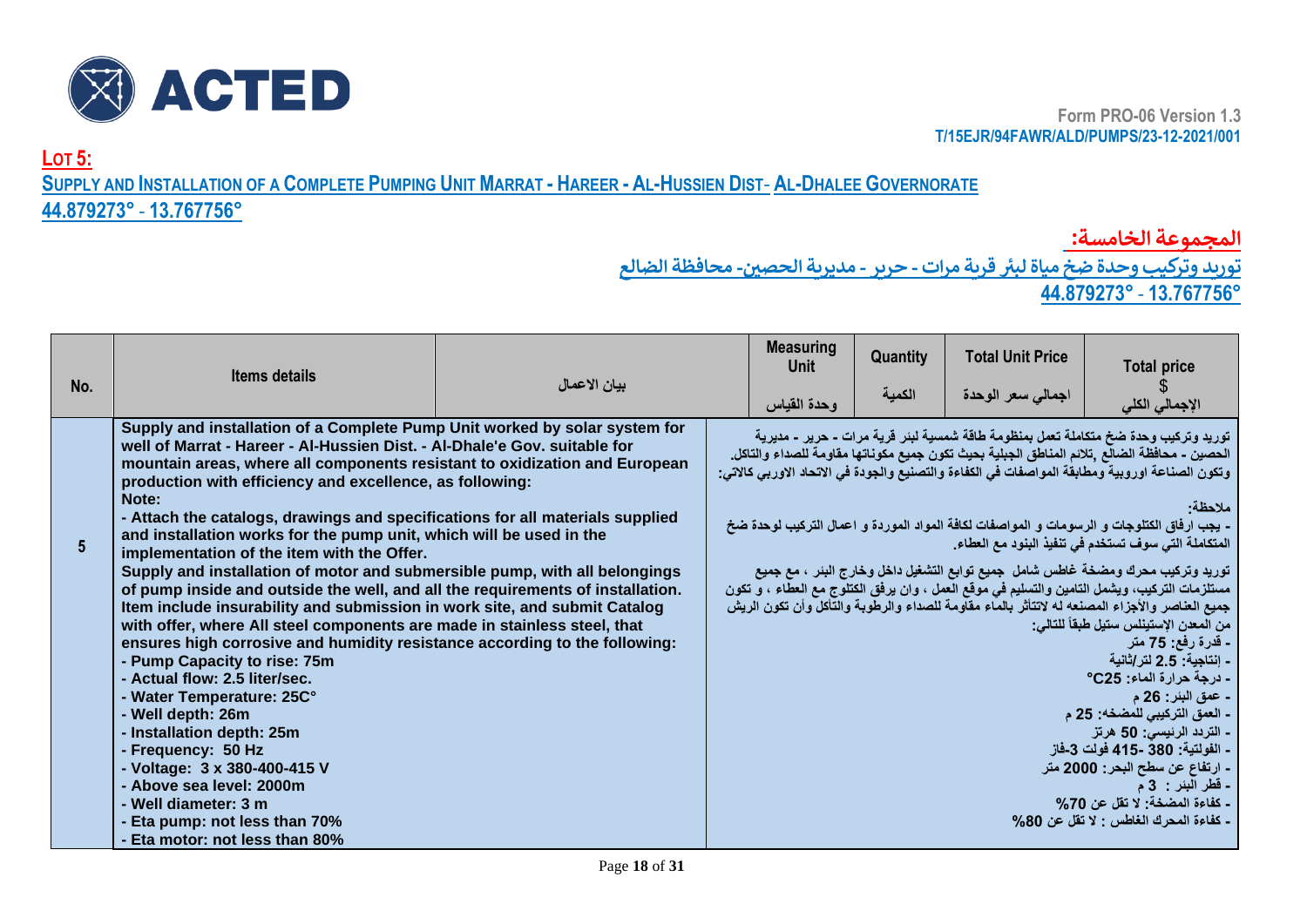

**Form PRO-06 Version 1.3**

|     | and item include all necessary to complete the work in accordance with the<br>drawings and engineering specifications and guidance of the supervising<br>engineer instructions.                                                                                                                                                                                                                                                                                                                                                                                                                                                                                                                                                                                                                                                                                                                                                                                                                                       |                                                                                                                                                                                                                                                                                                                                                                                                                                                                                                                                                                                                                                                                                                                                                                                                                                                                                    |                                    |                 |                | و يشمل العمل كافة القطع و المواد اللازمة لأنهاء العمل بشكل المطلوب لعمل المضخة وطبقاً للمواصفات<br>و الرسومات و توجيهات المهندس المشرف. |
|-----|-----------------------------------------------------------------------------------------------------------------------------------------------------------------------------------------------------------------------------------------------------------------------------------------------------------------------------------------------------------------------------------------------------------------------------------------------------------------------------------------------------------------------------------------------------------------------------------------------------------------------------------------------------------------------------------------------------------------------------------------------------------------------------------------------------------------------------------------------------------------------------------------------------------------------------------------------------------------------------------------------------------------------|------------------------------------------------------------------------------------------------------------------------------------------------------------------------------------------------------------------------------------------------------------------------------------------------------------------------------------------------------------------------------------------------------------------------------------------------------------------------------------------------------------------------------------------------------------------------------------------------------------------------------------------------------------------------------------------------------------------------------------------------------------------------------------------------------------------------------------------------------------------------------------|------------------------------------|-----------------|----------------|-----------------------------------------------------------------------------------------------------------------------------------------|
| 5.1 | Supply and install of motor and<br>submersible pump, with all belongings<br>of the pump inside and outside the well,<br>Materials of manufacturing:<br>- outer cover: Cast iron<br>- Fan: AISI 304<br>- Shaft: Cast iron AISI 431<br>- outer cover of motor: Cast iron AISI 403<br>- Degree of Insulation: Degree (Y) Degree<br>(F)<br>- Type of Insulation: PE2/PVC with Beeper<br>to cut when the temperature goes up.<br>- Degree of protection: IP68<br>- Connect between the motor and pump<br>according (NEMA standard)<br>The work includes Connecting the pumping<br>line with a non-return valve, a pressure<br>gauge (manometer), and a water meter to<br>measure the amount of pumping (flow) at<br>the well. And all the pieces and materials<br>necessary to finish the work required to<br>operate the pump and according to the<br>specifications and drawings and instructions<br>of the supervisor.<br>Note:<br>- Attach the catalogs and the curve and<br>chart of the Pump and motor in the offer. | توريد وتركيب مضخة ومحرك غاطس شامل جميع توابع<br>التشغيل داخل وخارج البئر<br>المواد الداخلة في التصنيع:<br>- الغلاف الخارجي : حديد صلب<br>- الريش : حديد صلب من الإستيناس ستيل AISI 304<br>- عمود الإدارة : حديد صلب من الإستيناس سنيل AISI<br>- الغلاف الخارجي للمحرك : حديد صلب من الإستينلس<br>ستيل AISI 304<br>- درجة العازلية للملفات : در جة (F ) أو درجة ( Y )<br>- نوعية العزل : PE2 /PVC مزود بجهاز استشعار<br>للفصل عند ارتفاع درجة الحرارة .<br>- درجة الحماية : IP68<br>- التوصيل بين المحرك والمضخة وفق ( NEMA<br>و يشمل العمل ربط خط الضخ وتزويده بمحبس عدم الرجوع<br>وجهاز قياس الضغط ( مانومنر ) وعداد مياه لقياس كمية<br>الضخ ( الندفق) عند رأس البئر ٍ و يشمل كافة القطع و المواد<br>اللازمة لأنهاء العمل بشكل المطلوب لعمل المضخة وطبقأ<br>للمواصفات و الرسومات و توجيهات المهندس المشرف.<br>- يجب ارفاق الكتلوجات و المنحنى البياني للمضخة و<br>المحرك في العرض | 431<br>(standard<br><u> ملاحظة</u> | L.S<br>مقطو عية | $\overline{1}$ |                                                                                                                                         |
| 5.2 | <b>Supply and install of Cable:</b><br>Cable for pump Motor, that ensures high<br>corrosive and humidity resistance, and high-<br>temperature resistance, and one piece<br>(HO7RN/F). The work includes all the                                                                                                                                                                                                                                                                                                                                                                                                                                                                                                                                                                                                                                                                                                                                                                                                       | تركيب و توريد كابل التغذية:<br>كابل تغذية للمحرك المضخه مناسب ذو مقاومة عالية للماء<br>ودرجة الحرارة العالية مرن ودبل ومضاعف العازلية وان<br>يكون قطعة واحدة نوع (HO7RN/F) و يشمل العمل كافة<br>القطع و المواد اللازمة لأنهاء العمل بشكل المطلوب لعمل                                                                                                                                                                                                                                                                                                                                                                                                                                                                                                                                                                                                                              |                                    | L.S<br>مقطوعية  | 1              |                                                                                                                                         |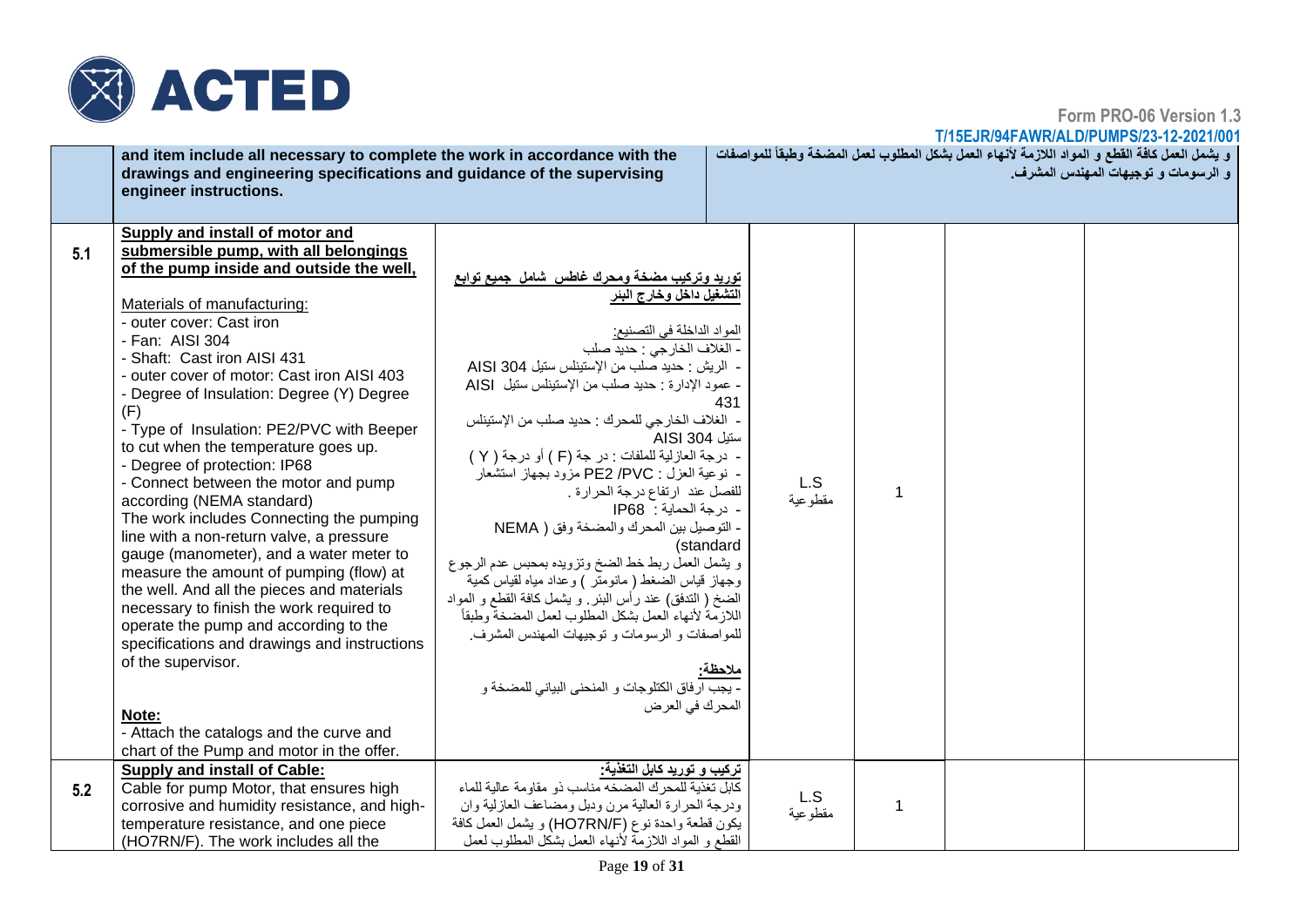

|     | pieces and materials necessary to finish the<br>work required to operate the pump and<br>according to the specifications and<br>instructions of the supervisor.<br>Note:<br>- The distance from the submersible motor<br>of the pump to the pumping room $= 60$ m<br>- Attach the catalogs which show the<br>selected diameter of the cable for<br>connecting the pump and motor in the offer.                                                                                                                                                                                                                                                                                        | المضخة وطبقاً للمواصفات و توجيهات المهندس المشرف.<br>ملاحظة:<br>- المسافة من المحرك الغاطس للمضخة الى غرفة الضخ =<br>- يجب ارفاق الكتلوجات التي توضح قطر الكابل الذي سوف<br>يستخدم لتغذية المحرك و المضخة في العرض.                                                                                                                                                                                                                                                                                 |                  |   |  |
|-----|---------------------------------------------------------------------------------------------------------------------------------------------------------------------------------------------------------------------------------------------------------------------------------------------------------------------------------------------------------------------------------------------------------------------------------------------------------------------------------------------------------------------------------------------------------------------------------------------------------------------------------------------------------------------------------------|-----------------------------------------------------------------------------------------------------------------------------------------------------------------------------------------------------------------------------------------------------------------------------------------------------------------------------------------------------------------------------------------------------------------------------------------------------------------------------------------------------|------------------|---|--|
| 5.3 | Supply and install of Cable for Sensor<br>System of pump for switch on and<br>switch off, accordance of water level in<br>well, that ensures high corrosive and<br>humidity resistance and high-temperature<br>resistance, and one piece. The work<br>includes all the pieces and materials<br>necessary to finish the work required to<br>operate the pump and according to the<br>specifications and drawings and instructions<br>of the supervisor.<br>Note:<br>- The distance from the submersible motor<br>of the pump to the pumping room $= 60$ m<br>- Attach the catalogs which show the<br>selected diameter of the cable for<br>connecting the pump and motor in the offer. | تركيب و توريد كابل الحماية من هبوط منسوب المياه مع<br>الالكترود كابل حساس لتشغيل وغلق بحسب منسوب المياه،<br>وعلى ان يكون ذو مقاومة للماء ودرجة الحرارة وان يكون<br>قطعة واحدة. و يشمل العمل كافة القطع و المواد اللازمة<br>لأنهاء العمل بشكل المطلوب لعمل المصّنخة وطبقاً<br>للمواصفات و الرسومات و توجيهات المهندس المشرف.<br>ملاحظة·<br>- المسافة من المحرك الغاطس للمضخة الى غرفة الضخ =<br>60م<br>- يجب ارفاق الكتلوجات التي توضح قطر الكابل الذي سوف<br>يستخدم لتغذية المحرك و المضخة في العرض | L.S<br>مقطوعية   |   |  |
| 5.4 | Supply and install Steel Clad Pipes of<br>high pressure (heavy) 6mm thickness,<br>3inch diameter, 6m length, and with all<br>components, belongings, and connections<br>to install the pump line. The work includes<br>all the pieces and materials necessary to<br>finish the work required to operate the pump<br>and according to the specifications and<br>instructions of the supervisor.                                                                                                                                                                                                                                                                                        | ترکیب و تورید مواسیر حدید مجلفن ضغط عالی /انابیب<br>مجلفن ضغط عالي (heavy) تريت سماكة 6 ملم  قطر<br><u>2.5</u> ه <b>نش وطول 6 متر</b> مع جميع توابع التركيب وتوصيلات<br>خط الضخ ٍ مع التثبيت كابل الكهربائي ٍ و يشمل العمل كافة<br>القطع و المواد اللازمة لأنهاء العمل بشكل المطلوب لعمل<br>المضَّخة وطبقاً للمواصفات و توجيهات المهندس المشرف.<br>ملاحظة<br>- يجب ار فاق الكتلوجات                                                                                                                 | <b>NO</b><br>عدد | 4 |  |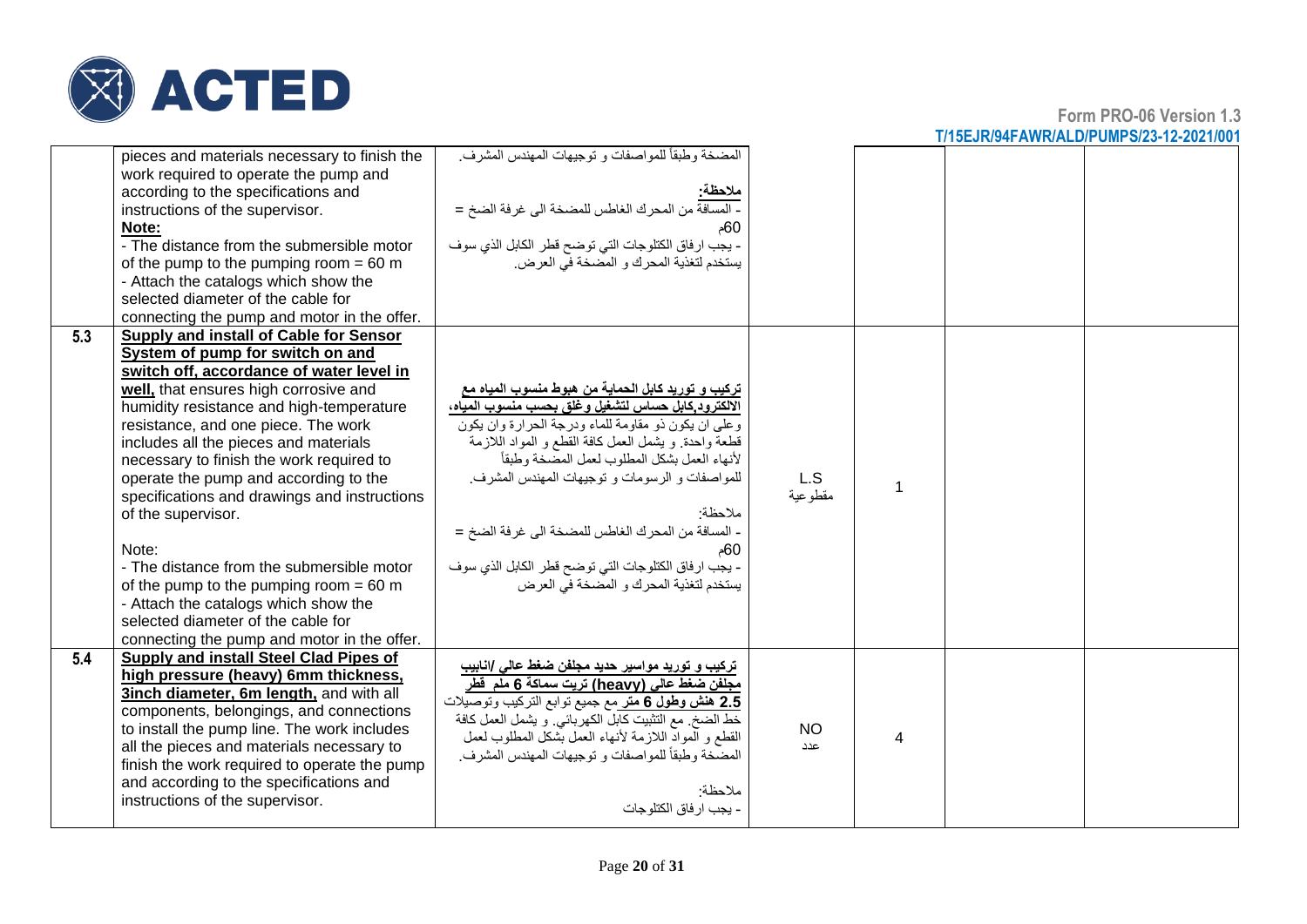

|     | Note:<br>- Attach the catalogs                                                                                                                                                                                                                                                                                                                                                                                                                                                                                                                                                             |                                                                                                                                                                                                                                                                                                                                                                                                                                                                                                                                                                               |                 |                |  |
|-----|--------------------------------------------------------------------------------------------------------------------------------------------------------------------------------------------------------------------------------------------------------------------------------------------------------------------------------------------------------------------------------------------------------------------------------------------------------------------------------------------------------------------------------------------------------------------------------------------|-------------------------------------------------------------------------------------------------------------------------------------------------------------------------------------------------------------------------------------------------------------------------------------------------------------------------------------------------------------------------------------------------------------------------------------------------------------------------------------------------------------------------------------------------------------------------------|-----------------|----------------|--|
| 5.5 | Supply and install control panel with the<br>appropriate protection unit suitable for the<br>pumping system capable of operating the<br>pumping system of both AC / DC. The work<br>includes all the pieces and materials<br>necessary to finish the work required to<br>operate the pump and according to the<br>specifications and instructions of the<br>supervisor.                                                                                                                                                                                                                    | توريد وتركيب لوحة تشغيل وتحكم تشمل وحدة الحماية مع<br>القادر على تشغيل نظام الضخ لكل من مصادر النيار / AC<br>DC . وتوضع لوحة تشغيل وتحكم في صندوق مصنع من<br>المعدن وتكون مثبته على جدار غرفة الضخ و يشمل العمل<br>كافة القطع و المواد اللازمة لأنهاء العمل بشكل المطلوب<br>لعمل المضخة وطبقأ للمواصفات و توجيهات المهندس<br>المشر ف.                                                                                                                                                                                                                                         | L.S<br>مقطوعية  | 1              |  |
|     | Note:<br>- Capacity of electric transformer = 1.5<br>capacity of pump<br>- Attach the catalogs                                                                                                                                                                                                                                                                                                                                                                                                                                                                                             | ملاحظة:<br>- قدرة لوحة تشغيل وتحكم = 1.5 قدرة المضخة الغاطسة<br>- يجب ار فاق الكتلو جات                                                                                                                                                                                                                                                                                                                                                                                                                                                                                       |                 |                |  |
| 5.6 | <b>Supply and install of the necessary</b><br>protection from lightening and the work<br>of the necessary turf (Art) and all the<br>necessary quality is excellent. The work<br>includes all the pieces and materials<br>necessary to finish the work required to<br>operate the pump and according to the<br>specifications and instructions of the<br>supervisor.                                                                                                                                                                                                                        | تركيب و توريد الحماية اللازمة من الصواعق وعمل<br>ا <b>لتاريض اللأزم (الأرت)</b> وكل مايلزم نوعية ممتازه <sub>. و</sub> يشمل<br>البند كافة الاعمال وكل ما بلزم من ادوات ومواد لتنفيذ<br>الحماية اللازمة من الصواعق ولأنهاء العمل بشكل المطلوب<br>لعمل المضخة وطبقأ للمواصفات و توجيهات المهندس<br>المشر ف.                                                                                                                                                                                                                                                                     | L.S<br>مقطوعية  | $\overline{1}$ |  |
| 5.7 | Supply and install of solar panels,<br>conforming to European specifications, with<br>high capacity and capacity suitable for<br>pump lifting capacity. The item includes all<br>electrical works of suitable DC wires,<br>electrical connections, and the work include<br>Supply and install of complaining box from<br>the panel groups, and all the necessary<br>tools and materials to connect the solar<br>panel energy to the transformer in the<br>pumping room and to finish the work<br>required to operate the pump according to<br>the specifications and the directions of the | تركيب و توريد ألواح شمسية، مطابق للمواصفات الأوربية،<br>ذات قدرة وكفاه عالية مناسبة لقدرة رفع المضخة المطلوب<br>تنفيذها. و يشمل البند كافة الاعمال الكهربائية من الاسلاك<br>النحاسيه نوعية DC بقطر مناسب للالواح و الوصلات<br>الكهربائية , ويشمل العمل توريد وتركيب صندوق تجميعي<br>للاسلاك من مجموعات الالواح وكل ما يلزم من ادوات<br>ومواد لربط طاقة الالوح الشمسية الى المحول في غرفة<br>الضخ ولأنهاء العمل بشكل المطلوب لعمل المضخة وطبقأ<br>للمو اصفات و توجيهات المهندس المشرف.<br>ملاحظة<br>- اجمالي قدرة طاقة الالواح لا تقل عن 1.5 قدرة طاقة رفع<br>المضخة المطلوبة. | L.S<br>مقطو عية | 1              |  |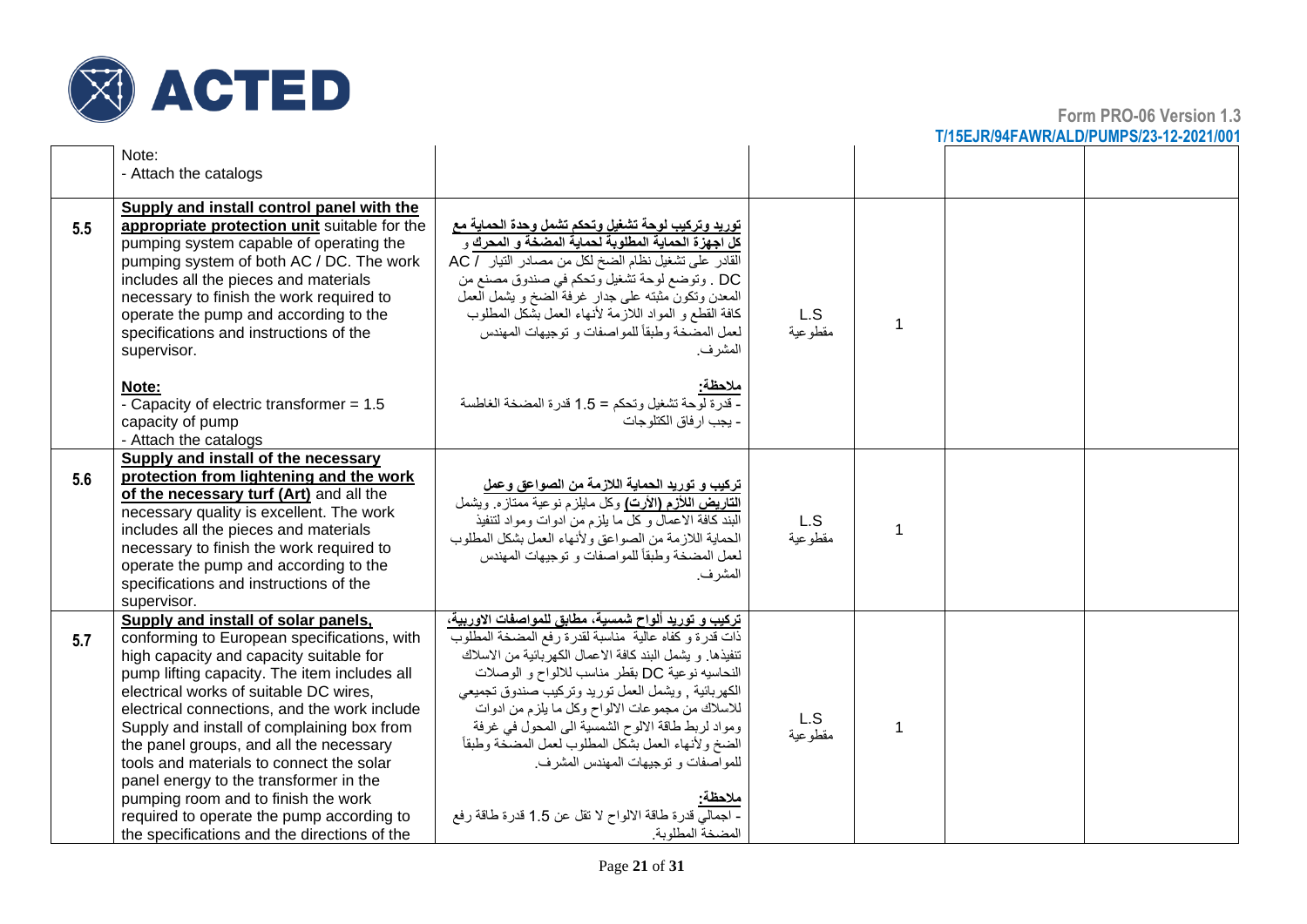

|     | supervisor.                                     | - الواح لا يقل عن 500 وات<br>- بعد غرفة الضخ عن موقع الالواح: 150م                                              |          |  |  |
|-----|-------------------------------------------------|-----------------------------------------------------------------------------------------------------------------|----------|--|--|
|     | Note:                                           |                                                                                                                 |          |  |  |
|     | - The total power capacity of the panels        | ملاحظة:                                                                                                         |          |  |  |
|     | shall not be less than 1.5 the capacity of the  | <u>- يجب ار</u> فاق الكتلوجات                                                                                   |          |  |  |
|     | pump lifting power.                             |                                                                                                                 |          |  |  |
|     | - Solar panels not less than 500 watt.          |                                                                                                                 |          |  |  |
|     | - Distance between Panels and Pump              |                                                                                                                 |          |  |  |
|     | Room: 150m                                      |                                                                                                                 |          |  |  |
|     |                                                 |                                                                                                                 |          |  |  |
|     | Note:                                           |                                                                                                                 |          |  |  |
|     | - Attach the catalogs                           |                                                                                                                 |          |  |  |
|     | Supply and install of a metal structure         |                                                                                                                 |          |  |  |
|     | for carrying solar panels installed on a        |                                                                                                                 |          |  |  |
| 5.8 | concrete base (16 mm iron). Where the           |                                                                                                                 |          |  |  |
|     | boards are raised from the natural ground       |                                                                                                                 |          |  |  |
|     | level by not less than 2 meters, and the        |                                                                                                                 |          |  |  |
|     | concrete base shall be placed at least 70       | <u>تركيب و توريد هيكل معدنى لحمل الالواح الشمسية مثبت</u><br>على قاعدة خرسانية (حديد ابو 16مم) منفذه في الموقع. |          |  |  |
|     | cm below the ground and its dimensions          | حيث يرفع الألواح من منسوب الأرض الطبيعية بمقدار لا يقل                                                          |          |  |  |
|     | (1x1x0.5) m carrying the metal frame on         | عن 2متر, و القاعدة الخرسانية توضع بعمق لا يقل عن 70                                                             |          |  |  |
|     | which the panels are fixed and resistant to     | سم تحت الارض و ابعادها لا تقل عن (1*1*0.5)م لحمل                                                                |          |  |  |
|     | the wind and all-natural factors that may       | الأطار المعدني المثبت عليه الالواح و مقاومة لرياح وكل                                                           |          |  |  |
|     | lead to its fall. (Including the control switch | عوامل الطبيعية التي قد تؤدي الى سقوطها. وتوضع بالميول                                                           |          |  |  |
|     | at the angle of the base of the panels and      | المطلوب لإستقبال أشعة الشمس (بحيث تحتوى على مفتاح                                                               | L.S      |  |  |
|     | the ability to control the angle shift up or    | تحكم للتحكم بزاوية ميول فاعدة الألوح والقدرة التحكم بتغيير                                                      | مقطو عية |  |  |
|     | down, so that the panels can be moved to        | الزاوية إرتفاعا او إنخفاضا, بحيث يمكن تحريك الالواح                                                             |          |  |  |
|     | follow the sun). The item includes all the      | لمتابعة اشعة الشمس) ويشمل البند كافة الاعمال وكل ما يلزم                                                        |          |  |  |
|     | works and everything necessary to finish        | لأنهاء العمل بشكل المطلوب لعمل المضخة وطبقأ                                                                     |          |  |  |
|     | the work required for the work of the pump      | للمواصفات و الرسومات و توجيهات المهندس المشرف.                                                                  |          |  |  |
|     | According to specifications, drawings and       | - ملاحظة:                                                                                                       |          |  |  |
|     | instructions of the supervisor.                 | يجب تسليم رسومات متكامله لتصميم القواعد و الهيكل                                                                |          |  |  |
|     | - Note:                                         | المعدني الذي سوف يتم تركيبه مع العطاء.                                                                          |          |  |  |
|     | Submit Completed drawings of the design         |                                                                                                                 |          |  |  |
|     | of the bases and the metal structure that will  |                                                                                                                 |          |  |  |
|     | be installed must be submitted with the         |                                                                                                                 |          |  |  |
|     | offer.                                          |                                                                                                                 |          |  |  |
| 5.9 | Supply and install of iron netting wall         | عمل جدار شبك حديدي لزوم حماية حول الألواح بإرتفاع 2                                                             |          |  |  |
|     | around solar panels 2 m height:                 |                                                                                                                 | L.S      |  |  |
|     | The work of the iron netting is covered with    | عمل شبك حديد مبطن بالبلاستيك حول الألواح بحيث إر تفاعة                                                          | مقطوعية  |  |  |
|     |                                                 |                                                                                                                 |          |  |  |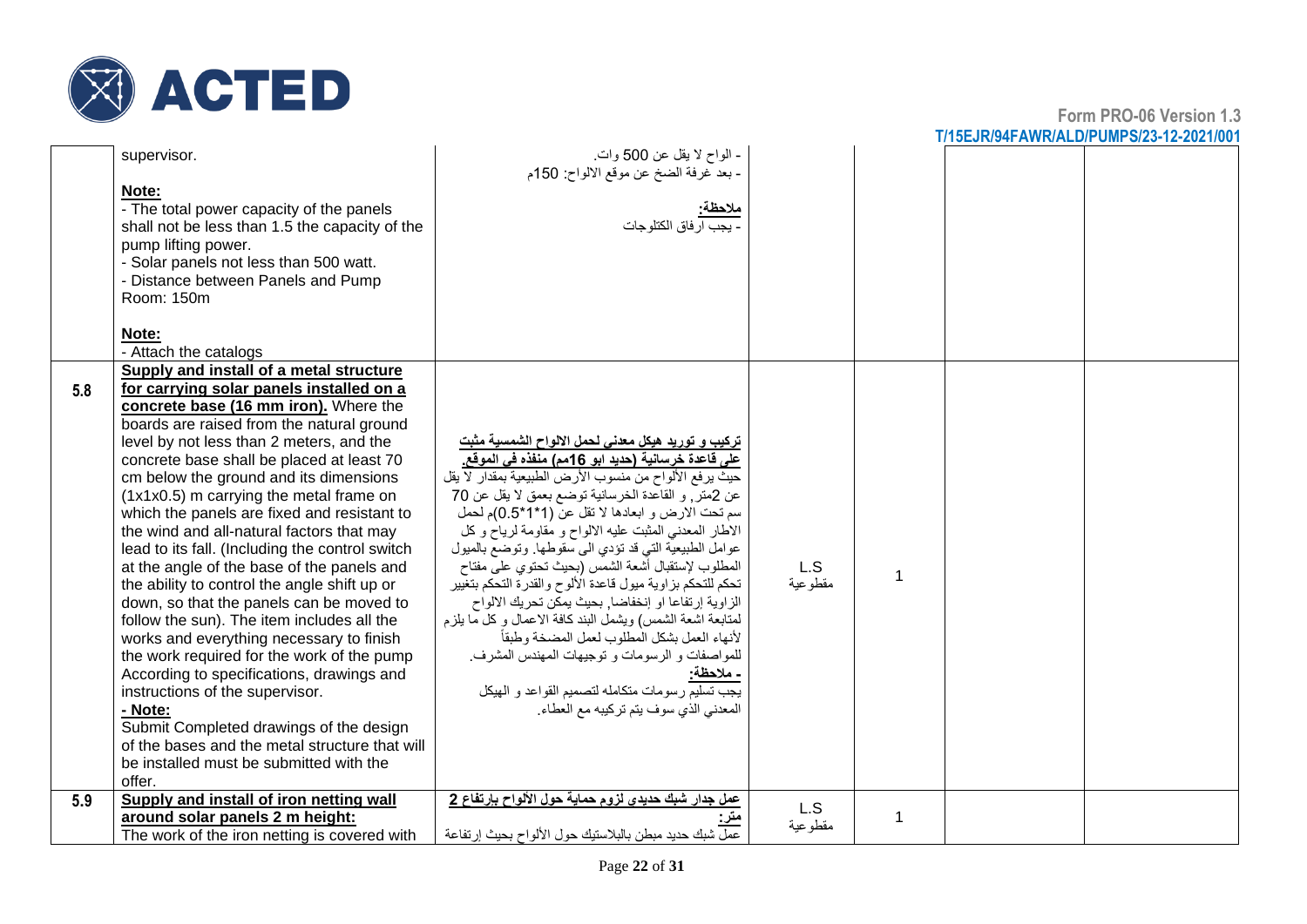

**Form PRO-06 Version 1.3 T/15EJR/94FAWR/ALD/PUMPS/23-12-2021/001**

|      | plastic. The Hight of the net wall is 2.5<br>meters. The work consists of burying 50 cm<br>of netting in the ground with cement mortar<br>in it. Iron diameter 1.5-inch thickness 1.8<br>mm so that the dimension between the<br>vertical is not more than 3 meters the poles<br>of the poles shall be wires along the height<br>of the column and the columns are resistant<br>to rust and the columns are fixed by a<br>concrete base 1: 2: 3 depth 60 cm diameter<br>30 cm, with the work of galvanized iron door<br>for entry and exit the wall of the system.<br>The work includes all the pieces and<br>materials necessary to finish the work<br>according to the specifications and<br>instructions of the supervisor. | 2.5 متر , والعمل شامل دفن 50 سم من الشبك في الأرض<br>مع عمل مونة أسمنتية فيها وشد الشبوك بشكل جيد وتسلم<br>خيوط بحيث تتبث الشبوك بأعمدة مواسير حديد قطر 1.5إنش<br>سماكة 1.8ملم بحيث لايزيد البعد بين العمودي عن 3 متر<br>حييث أن تتبيث الشبوك بالأعمدة يكون باأسلاك على طول<br>إرتفاع العمود ويتم دهان الأعمدة مقاوم للصداء وتتبث<br>الأعمدة بقاعدة خرسانية 1:2:3 عمق 60سم قطر 30سم<br>وذلك يشمل عمل باب من الحديد المجلفن من أجل الدخول<br>والخروج من سور المنظومة. ويشمل البند كافة الاعمال و<br>كل ما يلَّز م لأنهاء العمل طبقاً للمواصفات و توجيهات<br>المهندس المشرف. |                |  |  |
|------|--------------------------------------------------------------------------------------------------------------------------------------------------------------------------------------------------------------------------------------------------------------------------------------------------------------------------------------------------------------------------------------------------------------------------------------------------------------------------------------------------------------------------------------------------------------------------------------------------------------------------------------------------------------------------------------------------------------------------------|----------------------------------------------------------------------------------------------------------------------------------------------------------------------------------------------------------------------------------------------------------------------------------------------------------------------------------------------------------------------------------------------------------------------------------------------------------------------------------------------------------------------------------------------------------------------------|----------------|--|--|
| 5.10 | Connecting and supplying the pumping line<br>with a gate stop, a non-return valve, a<br>pressure gauge (manometer), and a water<br>meter to measure the amount of pumping<br>(flow) at the well.                                                                                                                                                                                                                                                                                                                                                                                                                                                                                                                               | ربط و تزويد خط الضخ بمحبس بوابة ومحبس عدم الرجوع<br>وجهاز قياس الضغط ( مانومنر ) وعداد مياه لقياس كمية<br>الضخ ( التدفق) عند البئر .                                                                                                                                                                                                                                                                                                                                                                                                                                       | L.S<br>مقطوعية |  |  |
|      | <b>Total Price of LOT5 USD</b><br>إجمالي السعر للمجموعة الخامسة بالدولار الامريكي                                                                                                                                                                                                                                                                                                                                                                                                                                                                                                                                                                                                                                              |                                                                                                                                                                                                                                                                                                                                                                                                                                                                                                                                                                            |                |  |  |

#### **BIDDER'S COMMENTS/REMARKS / المناقص ومالحظات تعليقات**

| 10                    |  |
|-----------------------|--|
|                       |  |
| $\overline{ }$<br>. . |  |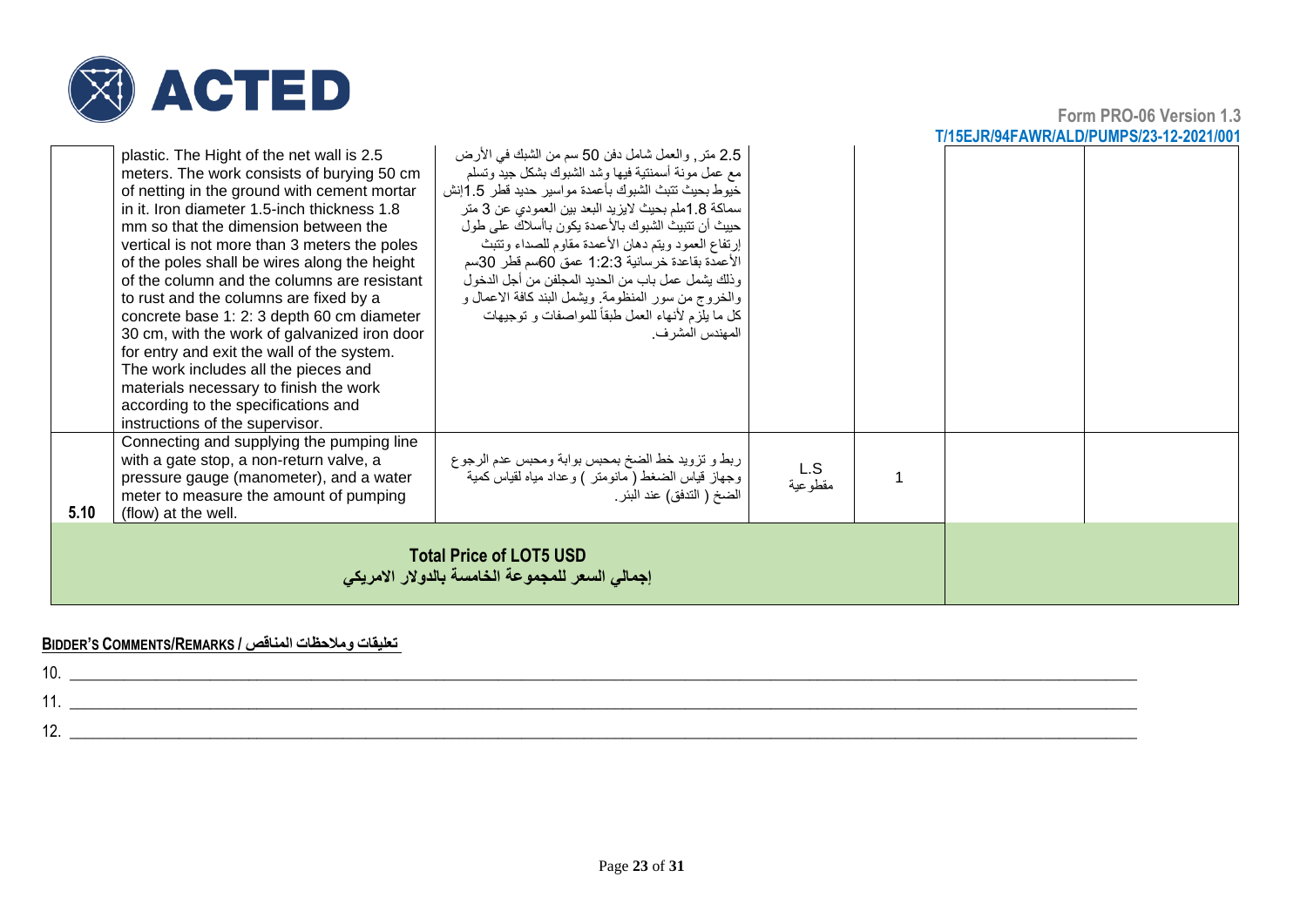

#### **Delivery:**

### **التوصيل** :

| <b>LOT</b><br>No.<br>مجموعات | <b>Work Description</b><br>وصف العمل                                                                   | <b>Address</b><br>العنوان                                                                                                                      | <b>Recommended work completion</b><br>الموعد المقترح للتسليم      | <b>Guaranteed delivery time for</b><br><b>suppliers</b><br>موعد التسليم بحسب قدرة المورد |
|------------------------------|--------------------------------------------------------------------------------------------------------|------------------------------------------------------------------------------------------------------------------------------------------------|-------------------------------------------------------------------|------------------------------------------------------------------------------------------|
|                              | SUPPLY AND INSTALL A PUMP FOR A<br>PUMP FOR WELL OF MARRAT<br>توريد وتركيب وحدة ضخ مياة لبئر قرية مرات | Site: QARIAH MARRAT - HAREER - AL-HUSSIEN<br><b>DIST- AL-DHALEE GOVERNORATE</b><br>الموقع:  قرية مرات - حرير - مديرية الحصين- محافظة<br>الضالع | 4 weeks after Site handover<br>اربعة اسابيع (4) بعد استلام الموقع |                                                                                          |

## **BIDDER'S TERMS AND CONDITIONS / المناقص شروط**

| العرض ساري لمدة  / 10.  Validity of the offer                 | (يفضل ان تكون صلاحية العرض لمدة ستة اشهر او اكثر recommended: Six months or more) ِ                        |
|---------------------------------------------------------------|------------------------------------------------------------------------------------------------------------|
| طريقة الدفع المطلوبة/ 11.  Terms of payment                   | ِ (يفضل تسجيل رقم الحساب البنكي في <b>بنك اليمن الدولي       r</b> ecommended: bank account in <b>IBY)</b> |
| مدة التوصيل - شروط التوصيل  /12.  Terms of Delivery           | _ يفضل ان يكون   .recommended: DDP in ACTED Site in <b>AL-DHALEE GOVERNORATE, -</b> Yemen   يفضل ان يكون   |
| شامل التوصيل وكافة الرسوم الى مواقع منظمة أكتد، محافظة الضالع |                                                                                                            |

Name of Bidder's Authorized Representative / السم المفوض الرسمي للمناقص

Authorized signature and stamp / توقيع وختم المفوض /

\_\_\_\_\_\_\_\_\_\_\_\_\_\_\_\_\_\_\_\_\_\_\_\_\_\_\_\_\_\_\_\_ التاريخ / Date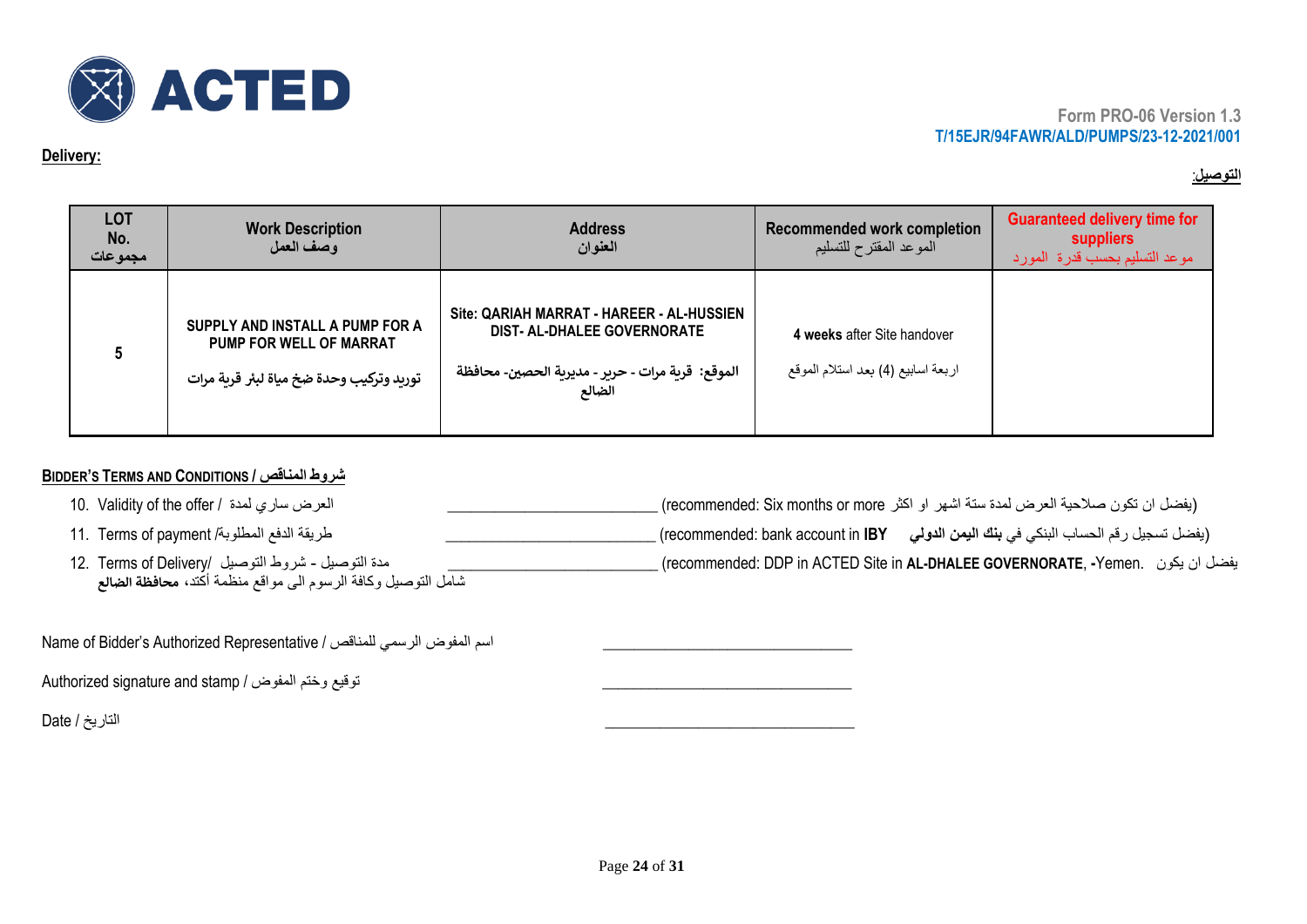

**LOT 6:**

## SUPPLY AND INSTALLATION OF A COMPLETE PUMPING UNIT - MATHADAH - HAREER - AL-HUSSIEN DIST- AL-DHALEE GOVERNORATE

## **44.918627°** - **13.760680°**

**المجموعة السادسة:** 

 **توريد وتركيب وحدة ضخ مياة لبت قرية مثعده - حرير - مديرية الحص ي- محافظة الضالع ز**

**44.918627°** - **13.760680°**

|                | <b>Items details</b>                                                                                                                                                                                                                                                                                                                                                                                                                                                                                                                                                                                                                                        |              | <b>Measuring</b><br>Unit | Quantity | <b>Total Unit Price</b> | <b>Total price</b>                                                                                                                                                                                                                                                                                                                                                                                                                                                                                                                                                                                                                      |
|----------------|-------------------------------------------------------------------------------------------------------------------------------------------------------------------------------------------------------------------------------------------------------------------------------------------------------------------------------------------------------------------------------------------------------------------------------------------------------------------------------------------------------------------------------------------------------------------------------------------------------------------------------------------------------------|--------------|--------------------------|----------|-------------------------|-----------------------------------------------------------------------------------------------------------------------------------------------------------------------------------------------------------------------------------------------------------------------------------------------------------------------------------------------------------------------------------------------------------------------------------------------------------------------------------------------------------------------------------------------------------------------------------------------------------------------------------------|
| No.            |                                                                                                                                                                                                                                                                                                                                                                                                                                                                                                                                                                                                                                                             | بيان الاعمال | وحدة القياس              | الكمية   | اجمالى سعر الوحدة       | الإجمالي الكلي                                                                                                                                                                                                                                                                                                                                                                                                                                                                                                                                                                                                                          |
|                | Supply and installation of a Complete Pump Unit worked by solar system for<br>well of Mathadah - Hareer - Al-Hussien Dist. - Al-Dhale'e Gov. suitable for<br>mountain areas, where all components resistant to oxidization and European<br>production with efficiency and excellence, as following:                                                                                                                                                                                                                                                                                                                                                         |              |                          |          |                         | توريد وتركيب وحدة ضخ متكاملة تعمل بمنظومة طاقة شمسية لبئر فرية مثعده - حرير - مديرية<br>الحصين - محافظة الضالع ,تلانم المناطق الجبلية بحيث تكون جميع مكوناتها مقاومة للصداء والتاكل.<br>وتكون الصناعة اوروبية ومطابقة المواصفات في الكفاءة والتصنيع والجودة في الاتحاد الاوربي كالاتي:                                                                                                                                                                                                                                                                                                                                                  |
| $6\phantom{1}$ | Note:<br>- Attach the catalogs, drawings and specifications for all materials supplied<br>and installation works for the pump unit, which will be used in the<br>implementation of the item with the Offer.                                                                                                                                                                                                                                                                                                                                                                                                                                                 |              |                          |          |                         | ملاحظة<br>- يجب ارفاق الكتلوجات و الرسومات و المواصفات لكافة المواد الموردة و اعمال التركيب لوحدة ضخ<br>المتكاملة التي سوف تستخدم في تنفيذ البنود مع العطاء.                                                                                                                                                                                                                                                                                                                                                                                                                                                                            |
|                | Supply and installation of motor and submersible pump, with all belongings<br>of pump inside and outside the well, and all the requirements of installation.<br>Item include insurability and submission in work site, and submit Catalog<br>with offer, where All steel components are made in stainless steel, that<br>ensures high corrosive and humidity resistance according to the following:<br>- Pump Capacity to rise: 80m<br>- Actual flow: 2 liter/sec.<br>- Water Temperature: 25C°<br>- Well depth: 14m<br>- Installation depth: 12m<br>- Frequency: 50 Hz<br>- Voltage: 3 x 380-400-415 V<br>- Above sea level: 1855m<br>- Well diameter: 6 m |              |                          |          |                         | توريد وتركيب محرك ومضخة غاطس شامل  جميع توابع التشغيل داخل وخارج البنر ، مع جميع<br>مستلزمات التركيب، ويشمل التامين والتسليم في موقع العمل ، وان يرفق الكتلوج مع العطاء ، و تكون<br>جميع العناصر والأجزاء المصنعه له لاتتأثر بالماء مفاومة للصداء والرطوبة والتأكل وأن تكون الريش<br>من المعدن الإستينلس ستيل طبقاً للتالي:<br><b>ـ قدرة رفع: 80 متر</b><br>- اِنتاجية: 2 لتر/ثانية<br>- درجة حرارة الماء: 25°°<br><b>- عمق البئر : 14 م</b><br>- العمق التركيبي للمضخه: 12 م<br>ـ التردد الرئيسي: 50 هرتز<br>- الفولتية: 380 -415 فولت 3-فاز<br>- ارتفاع عن سطح البحر : 1855 متر<br>- قطر البئر : 6 م<br>- كفاءة المضخة: لا تقل عن 70% |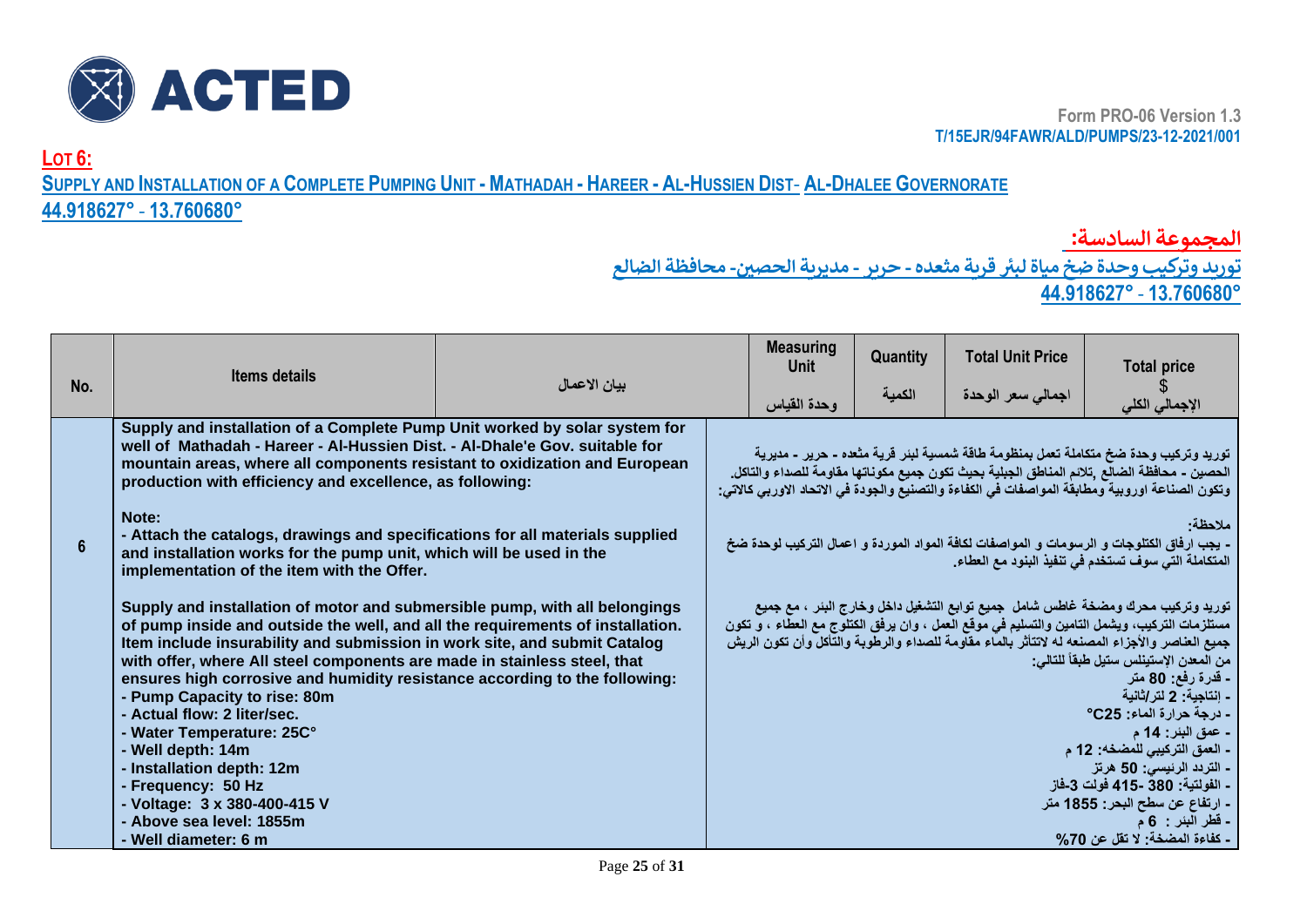

**Form PRO-06 Version 1.3**

**T/15EJR/94FAWR/ALD/PUMPS/23-12-2021/001**

|     | - Eta pump: not less than 70%                                                                                |                                                                          |     |         |              | - كفاءة المحرك الغاطس : لا تقل عن 80%                                                           |
|-----|--------------------------------------------------------------------------------------------------------------|--------------------------------------------------------------------------|-----|---------|--------------|-------------------------------------------------------------------------------------------------|
|     | - Eta motor: not less than 80%<br>and item include all necessary to complete the work in accordance with the |                                                                          |     |         |              | و يشمل العمل كافة القطع و المواد اللازمة لأنهاء العمل بشكل المطلوب لعمل المضخة وطبقاً للمواصفات |
|     | drawings and engineering specifications and guidance of the supervising                                      |                                                                          |     |         |              | و الرسومات و توجيهات المهندس المشرف.                                                            |
|     | engineer instructions.                                                                                       |                                                                          |     |         |              |                                                                                                 |
|     | Supply and install of motor and                                                                              |                                                                          |     |         |              |                                                                                                 |
| 6.1 | submersible pump, with all belongings                                                                        |                                                                          |     |         |              |                                                                                                 |
|     | of the pump inside and outside the well,                                                                     | <u>توريد وتركيب مضخة ومحرك غاطس  ش</u> امل  جميع توابع                   |     |         |              |                                                                                                 |
|     |                                                                                                              | التشغيل داخل وخارج البئر                                                 |     |         |              |                                                                                                 |
|     | Materials of manufacturing:                                                                                  |                                                                          |     |         |              |                                                                                                 |
|     | - outer cover: Cast iron                                                                                     | المواد الداخلة في التصنيع:                                               |     |         |              |                                                                                                 |
|     | - Fan: AISI 304                                                                                              | - الغلاف الخارجي : حديد صلب                                              |     |         |              |                                                                                                 |
|     | - Shaft: Cast iron AISI 431                                                                                  | - الريش : حديد صلب من الإستيناس ستيل AISI 304                            |     |         |              |                                                                                                 |
|     | - outer cover of motor: Cast iron AISI 403                                                                   | - عمود الإدارة : حديد صلب من الإستينلس ستيل AISI                         |     |         |              |                                                                                                 |
|     | - Degree of Insulation: Degree (Y) Degree                                                                    |                                                                          | 431 |         |              |                                                                                                 |
|     | (F)                                                                                                          | - الغلاف الخارجي للمحرك : حديد صلب من الإستينلس                          |     |         |              |                                                                                                 |
|     | - Type of Insulation: PE2/PVC with Beeper                                                                    | ستيل 304 AISI                                                            |     |         |              |                                                                                                 |
|     | to cut when the temperature goes up.                                                                         | - درجة العازلية للملفات : در جة (F ) أو درجة ( Y )                       |     |         |              |                                                                                                 |
|     | - Degree of protection: IP68                                                                                 | - نوعية العزل : PE2 /PVC مزود بجهاز استشعار ْ                            |     | L.S     |              |                                                                                                 |
|     | - Connect between the motor and pump                                                                         | للفصل عند ارتفاع درجة الحرارة .                                          |     | مقطوعية | 1            |                                                                                                 |
|     | according (NEMA standard)                                                                                    | - درجة الحماية : IP68                                                    |     |         |              |                                                                                                 |
|     | The work includes Connecting the pumping                                                                     | - التوصيل بين المحرك والمضخة وفق ( NEMA                                  |     |         |              |                                                                                                 |
|     | line with a non-return valve, a pressure<br>gauge (manometer), and a water meter to                          | (standard<br>و يشمل العمل ربط خط الضخ وتزويده بمحبس عدم الرجوع           |     |         |              |                                                                                                 |
|     | measure the amount of pumping (flow) at                                                                      | وجهاز قياس الضغط ( مانومتر ) وعداد مياه لقياس كمية                       |     |         |              |                                                                                                 |
|     | the well. And all the pieces and materials                                                                   | الضخ ( الندفق) عند رأس البئر ٍ و يشمل كافة القطع و المواد                |     |         |              |                                                                                                 |
|     | necessary to finish the work required to                                                                     | اللازمة لأنهاء العمل بشكل المطلوب لعمل المضخة وطبقأ                      |     |         |              |                                                                                                 |
|     | operate the pump and according to the                                                                        | للمواصفات و الرسومات و توجيهات المهندس المشرف.                           |     |         |              |                                                                                                 |
|     | specifications and drawings and instructions                                                                 |                                                                          |     |         |              |                                                                                                 |
|     | of the supervisor.                                                                                           |                                                                          |     |         |              |                                                                                                 |
|     |                                                                                                              | <mark>ملاحظة:</mark><br>- يجب ارفاق الكتلوجات و المنحني البياني للمضخة و |     |         |              |                                                                                                 |
|     | Note:                                                                                                        | المحرك في العرض                                                          |     |         |              |                                                                                                 |
|     | - Attach the catalogs and the curve and                                                                      |                                                                          |     |         |              |                                                                                                 |
|     | chart of the Pump and motor in the offer.                                                                    |                                                                          |     |         |              |                                                                                                 |
|     | <b>Supply and install of Cable:</b>                                                                          | تركيب و توريد كابل التغذية:                                              |     |         |              |                                                                                                 |
| 6.2 | Cable for pump Motor, that ensures high                                                                      | كابل تغذية للمحرك المضخه مناسب ذو مقاومة عالية للماء                     |     |         |              |                                                                                                 |
|     | corrosive and humidity resistance, and high-                                                                 | ودرجة الحرارة العالية مرن ودبل ومضاعف العازلية وان                       |     | L.S     | $\mathbf{1}$ |                                                                                                 |
|     | temperature resistance, and one piece                                                                        | يكون قطعة واحدة نوع (HO7RN/F) ويشمل العمل كافة                           |     | مقطوعية |              |                                                                                                 |
|     | (HO7RN/F). The work includes all the                                                                         | القطع و المواد اللاز مة لأنهاء العمل بشكل المطلوب لعمل                   |     |         |              |                                                                                                 |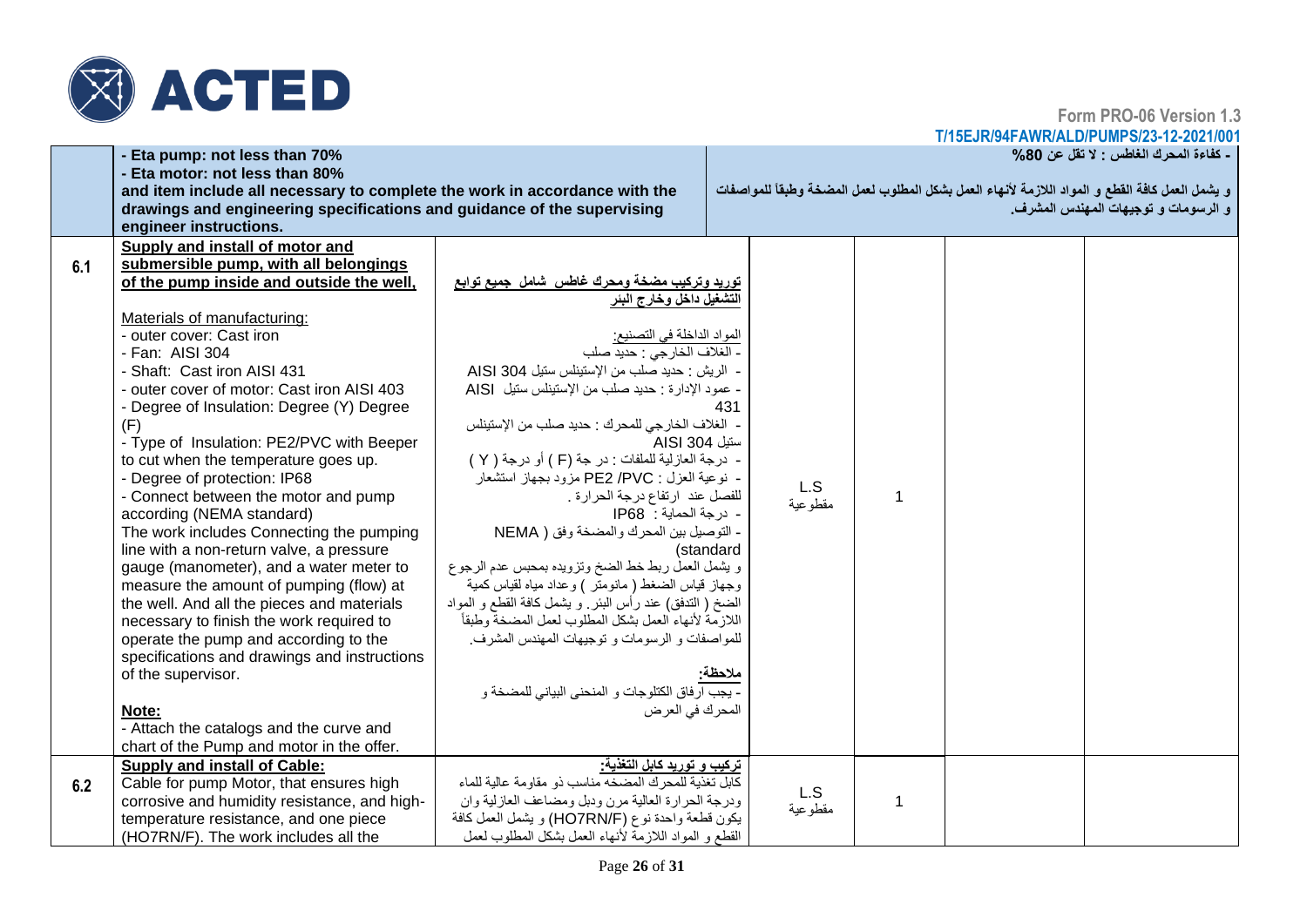

|     | pieces and materials necessary to finish the<br>work required to operate the pump and<br>according to the specifications and<br>instructions of the supervisor.<br>Note:<br>- The distance from the submersible motor<br>of the pump to the pumping room = $60 \text{ m}$<br>- Attach the catalogs which show the<br>selected diameter of the cable for<br>connecting the pump and motor in the offer.                                                                                                                                                                                                                                                                                        | المضخة وطبقاً للمواصفات و توجيهات المهندس المشرف.<br><u>ملاحظة:</u><br>- المسافة من المحرك الغاطس للمضخة الى غرفة الضخ =<br>60م<br>- يجب ارفاق الكتلوجات التي توضح قطر الكابل الذي سوف<br>يستخدم لتغذية المحرك و المضخة في العرض.                                                                                                                                                                                                                                                                       |                  |   |  |
|-----|-----------------------------------------------------------------------------------------------------------------------------------------------------------------------------------------------------------------------------------------------------------------------------------------------------------------------------------------------------------------------------------------------------------------------------------------------------------------------------------------------------------------------------------------------------------------------------------------------------------------------------------------------------------------------------------------------|---------------------------------------------------------------------------------------------------------------------------------------------------------------------------------------------------------------------------------------------------------------------------------------------------------------------------------------------------------------------------------------------------------------------------------------------------------------------------------------------------------|------------------|---|--|
| 6.3 | Supply and install of Cable for Sensor<br>System of pump for switch on and<br>switch off, accordance of water level in<br>well, that ensures high corrosive and<br>humidity resistance and high-temperature<br>resistance, and one piece. The work<br>includes all the pieces and materials<br>necessary to finish the work required to<br>operate the pump and according to the<br>specifications and drawings and instructions<br>of the supervisor.<br>Note:<br>- The distance from the submersible motor<br>of the pump to the pumping room = $60 \text{ m}$<br>- Attach the catalogs which show the<br>selected diameter of the cable for<br>connecting the pump and motor in the offer. | تركيب و توريد كابل الحماية من هبوط منسوب المياه مع<br>الالكترود كابل حساس لتشغيل وغلق بحسب منسوب المياه،<br>وعلى ان يكون ذو مقاومة للماء ودرجة الحرارة وان يكون<br>قطعة واحدة. و يشمل العمل كافة القطع و المواد اللازمة<br>لأنهاء العمل بشكل المطلوب لعمل المصخة وطبقأ<br>للمواصفات و الرسومات و توجيهات المهندس المشرف.<br><u>ملاحظة:</u><br>- المسافة من المحرك الغاطس للمضخة الى غرفة الضخ =<br>60م<br>- يجب ارفاق الكتلوجات التي توضح قطر الكابل الذي سوف<br>يستخدم لتغذية المحرك و المضخة في العرض | L.S<br>مقطو عية  |   |  |
| 6.4 | Supply and install Steel Clad Pipes of<br>high pressure (heavy) 6mm thickness,<br>3inch diameter, 6m length, and with all<br>components, belongings, and connections<br>to install the pump line. The work includes<br>all the pieces and materials necessary to<br>finish the work required to operate the pump<br>and according to the specifications and<br>instructions of the supervisor.                                                                                                                                                                                                                                                                                                | ترکیب و تورید مواسیر حدید مجلفن ضغط عالی /انابیب<br>مجلفن ضغط عالى (heavy) تريت سماكة 6 ملم  قطر<br><mark>2.5</mark> هنش وطول 6 متر مع جميع نوابع التركيب وتوصيلات<br>خط الضخ ٍ مع التثبيت كابل الكهربائي و يشمل العمل كافة<br>القطع و المواد اللازمة لأنهاء العمل بشكل المطلوب لعمل<br>المضَّخة وطبقاً للمواصفات و توجيهات المهندس المشرف.<br>ملاحظة:<br>- يجب ار فاق الكتلو جات                                                                                                                       | <b>NO</b><br>عدد | 4 |  |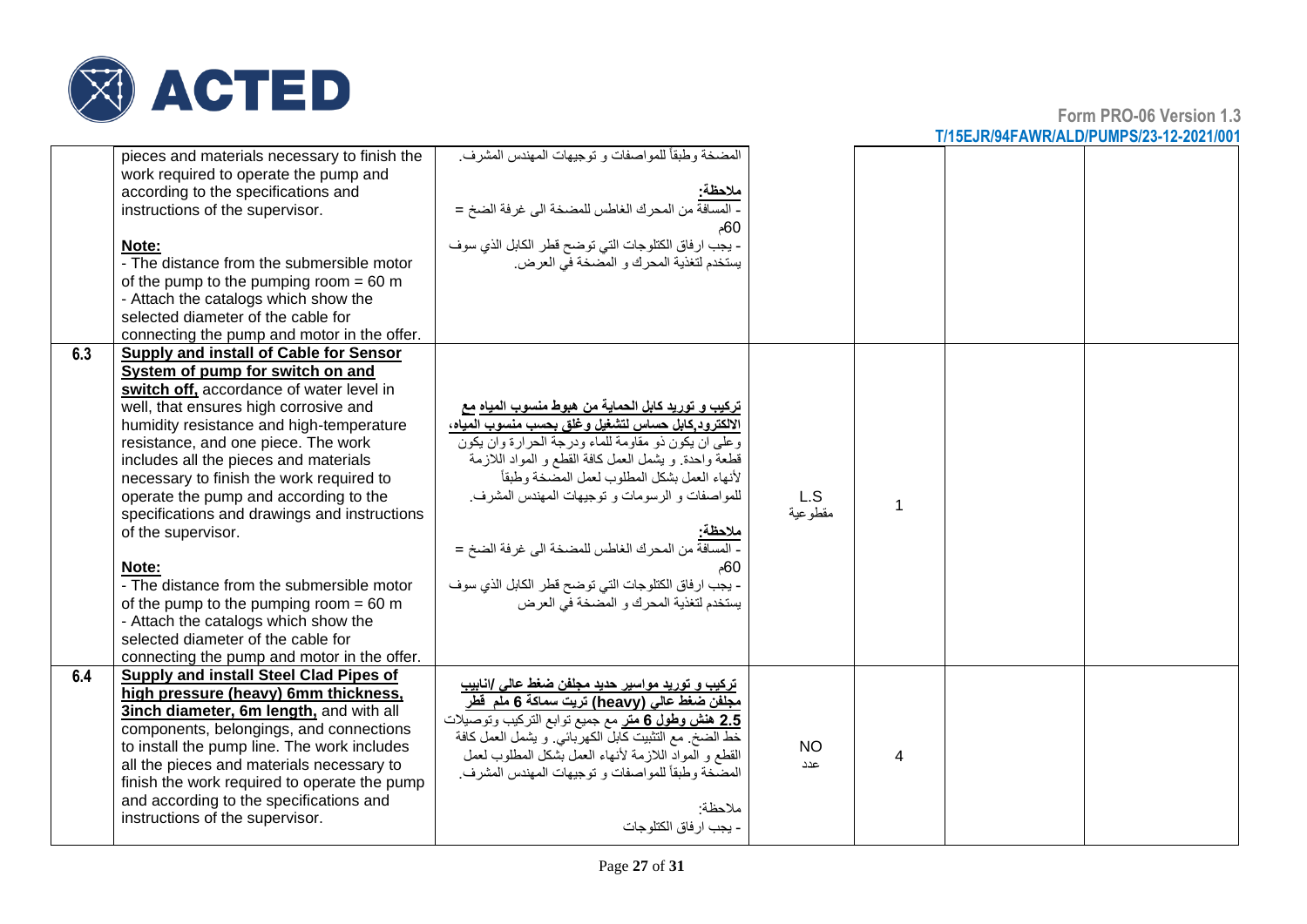

|     |                                                                                                                                                                                                                                                                                                                                                                                                                                                                                                                                                                                            |                                                                                                                                                                                                                                                                                                                                                                                                                                                                                                                                                                                |                |   | <u>III IJLJINJIH ANNIVALDIF UMFOIZJI IZIZUZ IIUU</u> |
|-----|--------------------------------------------------------------------------------------------------------------------------------------------------------------------------------------------------------------------------------------------------------------------------------------------------------------------------------------------------------------------------------------------------------------------------------------------------------------------------------------------------------------------------------------------------------------------------------------------|--------------------------------------------------------------------------------------------------------------------------------------------------------------------------------------------------------------------------------------------------------------------------------------------------------------------------------------------------------------------------------------------------------------------------------------------------------------------------------------------------------------------------------------------------------------------------------|----------------|---|------------------------------------------------------|
|     | Note:<br>- Attach the catalogs                                                                                                                                                                                                                                                                                                                                                                                                                                                                                                                                                             |                                                                                                                                                                                                                                                                                                                                                                                                                                                                                                                                                                                |                |   |                                                      |
| 6.5 | Supply and install control panel with the<br>appropriate protection unit suitable for the<br>pumping system capable of operating the<br>pumping system of both AC / DC. The work<br>includes all the pieces and materials<br>necessary to finish the work required to<br>operate the pump and according to the<br>specifications and instructions of the<br>supervisor.                                                                                                                                                                                                                    | توريد وتركيب لوحة تشغيل وتحكم تشمل وحدة الحماية مع<br>كل اجهزة الحماية المطلوبة لحماية المضخة و المحرك و<br>القادر على تشغيل نظام الضخ لكل من مصادر التيار / AC<br>DC . وتوضع لوحة تشغيل وتحكم في صندوق مصنع من<br>المعدن وتكون مثبته على جدار غرفة الضخ و يشمل العمل<br>كافة القطع و المواد اللازمة لأنهاء العمل بشكل المطلوب<br>لعمل المصَّخة وطبقاً للمواصفات و توجيهات المهندس<br>المشر ف.                                                                                                                                                                                 | L.S<br>مقطوعية | 1 |                                                      |
|     | Note:<br>- Capacity of electric transformer = 1.5<br>capacity of pump<br>- Attach the catalogs                                                                                                                                                                                                                                                                                                                                                                                                                                                                                             | <u>ملاحظ</u> ة:<br>- قدرة لوحة تشغيل وتحكم = 1.5 قدرة المضخة الغاطسة<br>- يجب ار فاق الكتلوجات                                                                                                                                                                                                                                                                                                                                                                                                                                                                                 |                |   |                                                      |
| 6.6 | <b>Supply and install of the necessary</b><br>protection from lightening and the work<br>of the necessary turf (Art) and all the<br>necessary quality is excellent. The work<br>includes all the pieces and materials<br>necessary to finish the work required to<br>operate the pump and according to the<br>specifications and instructions of the<br>supervisor.                                                                                                                                                                                                                        | <u>تركيب و توريد الحماية اللازمة من الصواعق وعمل</u><br>التاريض اللأزم (الأرت) وكل مايلزم نوعية ممتازه ويشمل<br>البند كافة الاعمال وكل ما بلزم من ادوات ومواد لتنفيذ<br>الحماية اللازمة من الصواعق ولأنهاء العمل بشكل المطلوب<br>لعمل المضخة وطبقاً للمو اصفات و توجيهات المهندس<br>المشر ف.                                                                                                                                                                                                                                                                                   | L.S<br>مقطوعية | 1 |                                                      |
| 6.7 | Supply and install of solar panels,<br>conforming to European specifications, with<br>high capacity and capacity suitable for<br>pump lifting capacity. The item includes all<br>electrical works of suitable DC wires,<br>electrical connections, and the work include<br>Supply and install of complaining box from<br>the panel groups, and all the necessary<br>tools and materials to connect the solar<br>panel energy to the transformer in the<br>pumping room and to finish the work<br>required to operate the pump according to<br>the specifications and the directions of the | تركيب و توريد ألواح شمسية، مطابق للمواصفات الاوربية،<br>ذات قدرة و كفاه عالية ً مناسبة لقدرة رفع المضخة المطلوب<br>تنفيذها. و يشمل البند كافة الاعمال الكهربائية من الاسلاك<br>النحاسيه نوعية DC بقطر مناسب للالواح و الوصلات<br>الكهربائية , ويشمل العمل توريد وتركيب صندوق تجميعي<br>للاسلاك من مجموعات الالواح وكل ما يلزم من ادوات<br>ومواد لربط طاقة الالوح الشمسية الى المحول في غرفة<br>الضخ ولأنهاء العمل بشكل المطلوب لعمل المضخة وطبقأ<br>للمواصفات و توجيهات المهندس المشرف.<br>ملاحظه<br>- اجمالي قدرة طاقة الالواح لا نقل عن 1.5 قدرة طاقة رفع<br>المضخة المطلوبة | L.S<br>مقطوعية |   |                                                      |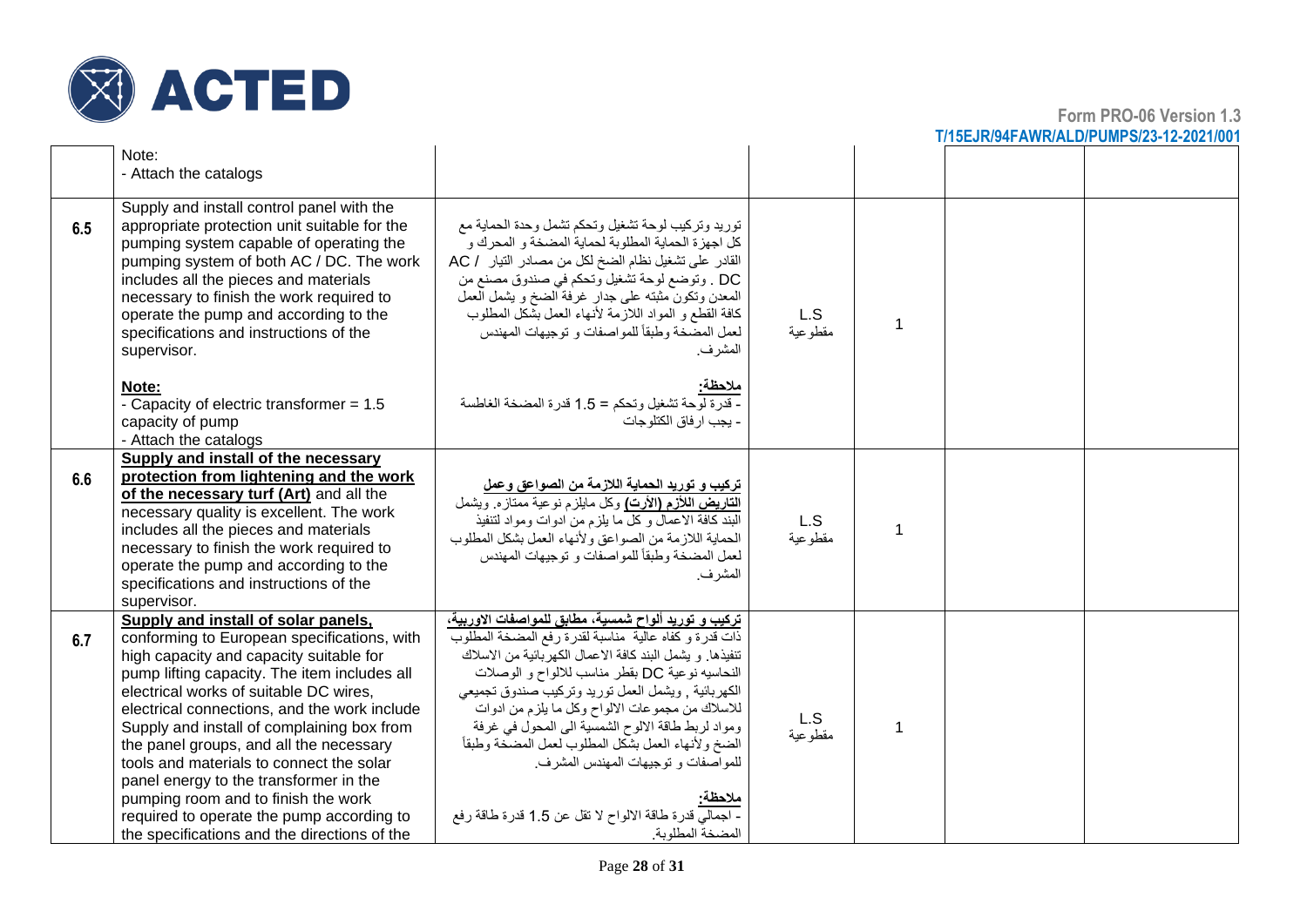

|     | supervisor.<br>Note:<br>- The total power capacity of the panels<br>shall not be less than 1.5 the capacity of the<br>pump lifting power.<br>- Solar panels not less than 500 watt.<br>- Distance between Panels and Pump<br>Room: 150m                                                                                                                                                                                                                                                                                                                                                                                                                                                                                                                                                                                                                                                                                                                                                                                               | - الواح لا يقل عن 500 وات.<br>- بعد غرفة الضخ عن موقع الالواح: 150م<br>ملاحظة:<br>. يجب ار فاق الكتلو جات                                                                                                                                                                                                                                                                                                                                                                                                                                                                                                                                                                                                                                                                                                                                                        |                |              |  |
|-----|---------------------------------------------------------------------------------------------------------------------------------------------------------------------------------------------------------------------------------------------------------------------------------------------------------------------------------------------------------------------------------------------------------------------------------------------------------------------------------------------------------------------------------------------------------------------------------------------------------------------------------------------------------------------------------------------------------------------------------------------------------------------------------------------------------------------------------------------------------------------------------------------------------------------------------------------------------------------------------------------------------------------------------------|------------------------------------------------------------------------------------------------------------------------------------------------------------------------------------------------------------------------------------------------------------------------------------------------------------------------------------------------------------------------------------------------------------------------------------------------------------------------------------------------------------------------------------------------------------------------------------------------------------------------------------------------------------------------------------------------------------------------------------------------------------------------------------------------------------------------------------------------------------------|----------------|--------------|--|
|     | Note:<br>- Attach the catalogs                                                                                                                                                                                                                                                                                                                                                                                                                                                                                                                                                                                                                                                                                                                                                                                                                                                                                                                                                                                                        |                                                                                                                                                                                                                                                                                                                                                                                                                                                                                                                                                                                                                                                                                                                                                                                                                                                                  |                |              |  |
| 6.8 | Supply and install of a metal structure<br>for carrying solar panels installed on a<br>concrete base (16 mm iron). Where the<br>boards are raised from the natural ground<br>level by not less than 2 meters, and the<br>concrete base shall be placed at least 70<br>cm below the ground and its dimensions<br>(1x1x0.5) m carrying the metal frame on<br>which the panels are fixed and resistant to<br>the wind and all-natural factors that may<br>lead to its fall. (Including the control switch<br>at the angle of the base of the panels and<br>the ability to control the angle shift up or<br>down, so that the panels can be moved to<br>follow the sun). The item includes all the<br>works and everything necessary to finish<br>the work required for the work of the pump<br>According to specifications, drawings and<br>instructions of the supervisor.<br>- Note:<br>Submit Completed drawings of the design<br>of the bases and the metal structure that will<br>be installed must be submitted with the<br>offer. | <u>تركيب و توريد هيكل معدنى لحمل الالواح الشمسية مثبت</u><br>على فاعدة خرسانية (حديد ابو 16مم) منفذه في الموقع.<br>حيث يرفع الألواح من منسوب الأرض الطبيعية بمقدار لا يقل<br>عن 2متر, و القاعدة الخرسانية توضع بعمق لا يقل عن 70<br>سم تحت الارض و ابعادها لا تقل عن (1*1*0.5)م لحمل<br>الاطار المعدني المثبت عليه الالواح و مقاومة لرياح وكل<br>عوامل الطبيعية التي قد تؤدي الى سقوطها. وتوضع بالميول<br>المطلوب لإستقبال أشعة الشمس (بحيث تحتوي علىي مفتاح<br>تحكم للتحكم بزاوية ميول قاعدة الألوح والقدرة التحكم بتغيير<br>الزاوية إرتفاعا او إنخفاضا, بحيث يمكن تحريك الالواح<br>لمتابعة اشعة الشمس) ويشمل البند كافة الاعمال وكل ما يلزم<br>لأنهاء العمل بشكل المطلوب لعمل المضخة وطبقأ<br>للمواصفات و الرسومات و توجيهات المهندس المشرف.<br>- ملاحظة:<br>.<br>يجب تسليم ر سو مات متكامله لتصميم القو اعد و الهيكل<br>المعدني الذي سوف يتم تركيبه مع العطاء | L.S<br>مقطوعية | 1            |  |
| 6.9 | Supply and install of iron netting wall<br>around solar panels 2 m height:<br>The work of the iron netting is covered with                                                                                                                                                                                                                                                                                                                                                                                                                                                                                                                                                                                                                                                                                                                                                                                                                                                                                                            | عمل جدار شبك حديدي لزوم حماية حول الألواح بإرتفاع 2<br>عمل شبك حديد مبطن بالبلاستيك حول الألواح بحيث إر تفاعة                                                                                                                                                                                                                                                                                                                                                                                                                                                                                                                                                                                                                                                                                                                                                    | L.S<br>مقطوعية | $\mathbf{1}$ |  |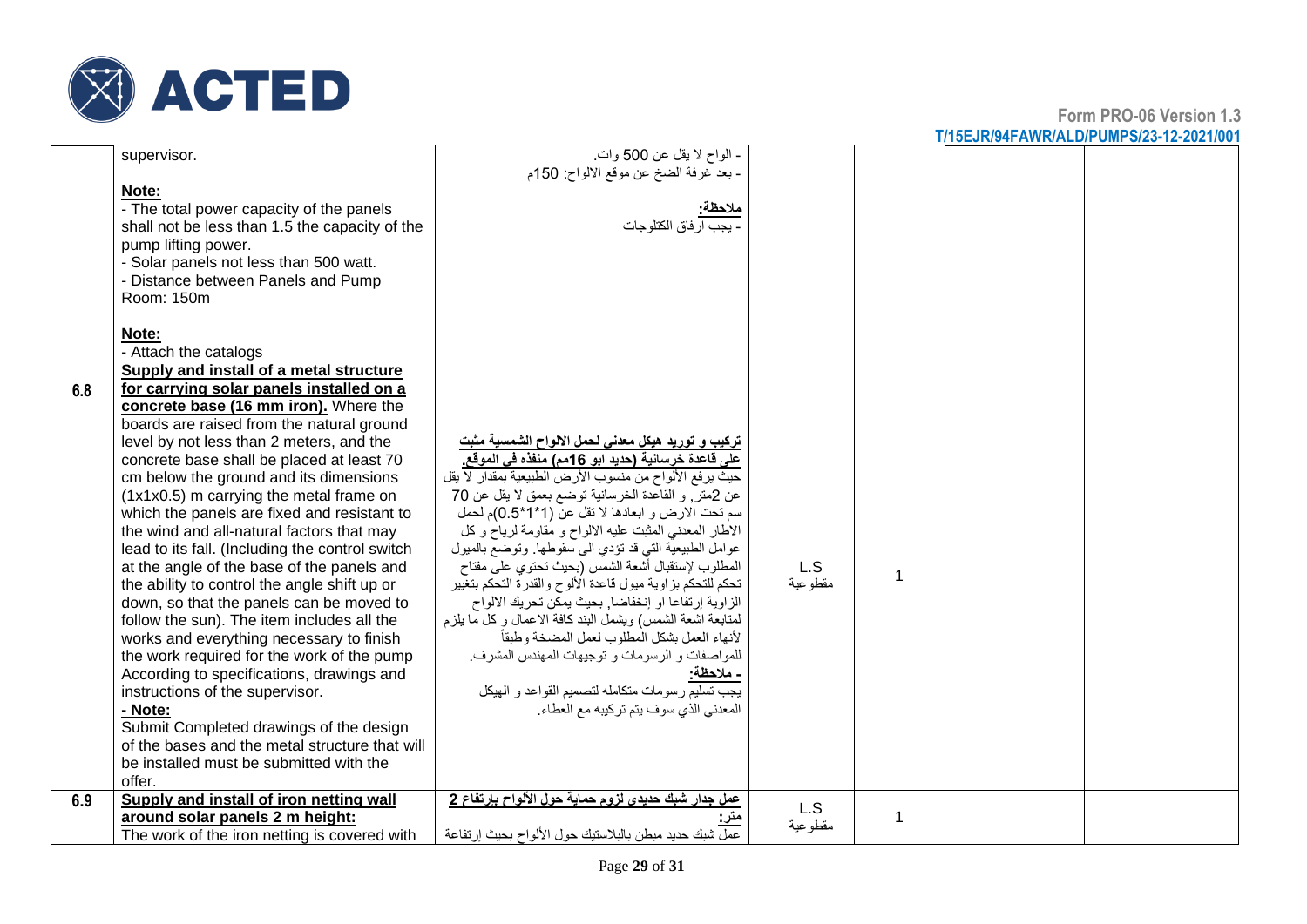

**Form PRO-06 Version 1.3 T/15EJR/94FAWR/ALD/PUMPS/23-12-2021/001**

|      | <b>Total Price of LOT6 USD</b><br>إجمالي السعر للمجموعة السادسة بالدولار الامريكي                                                                                                                                                                                                                                                                                                                                                                                                                                                                                                                                                                                                                                              |                                                                                                                                                                                                                                                                                                                                                                                                                                                                                                                                                                         |                |  |  |  |
|------|--------------------------------------------------------------------------------------------------------------------------------------------------------------------------------------------------------------------------------------------------------------------------------------------------------------------------------------------------------------------------------------------------------------------------------------------------------------------------------------------------------------------------------------------------------------------------------------------------------------------------------------------------------------------------------------------------------------------------------|-------------------------------------------------------------------------------------------------------------------------------------------------------------------------------------------------------------------------------------------------------------------------------------------------------------------------------------------------------------------------------------------------------------------------------------------------------------------------------------------------------------------------------------------------------------------------|----------------|--|--|--|
| 6.10 | Connecting and supplying the pumping line<br>with a gate stop, a non-return valve, a<br>pressure gauge (manometer), and a water<br>meter to measure the amount of pumping<br>(flow) at the well.                                                                                                                                                                                                                                                                                                                                                                                                                                                                                                                               | ربط و تزويد خط الضخ بمحبس بوابة ومحبس عدم الرجوع<br>وجهاز قياس الضغط ( مانومتر ) وعداد مياه لقياس كمية<br>الضخ ( التدفق) عند البئر .                                                                                                                                                                                                                                                                                                                                                                                                                                    | L.S<br>مقطوعية |  |  |  |
|      | plastic. The Hight of the net wall is 2.5<br>meters. The work consists of burying 50 cm<br>of netting in the ground with cement mortar<br>in it. Iron diameter 1.5-inch thickness 1.8<br>mm so that the dimension between the<br>vertical is not more than 3 meters the poles<br>of the poles shall be wires along the height<br>of the column and the columns are resistant<br>to rust and the columns are fixed by a<br>concrete base 1: 2: 3 depth 60 cm diameter<br>30 cm, with the work of galvanized iron door<br>for entry and exit the wall of the system.<br>The work includes all the pieces and<br>materials necessary to finish the work<br>according to the specifications and<br>instructions of the supervisor. | 2.5 متر, والعمل شامل دفن 50 سم من الشبك في الأرض<br>مع عمل مونة أسمنتية فيها وشد الشبوك بشكل جيد وتسلم<br>خيوط بحيث تتبث الشبوك بأعمدة مواسير حديد فطر 1.5إنش<br>سماكة 1.8ملم بحيث لايزيد البعد بين العمودي عن 3 متر<br>حييث أن تتبيث الشبوك بالأعمدة يكون باأسلاك على طول<br>إرتفاع العمود ويتم دهان الأعمدة مقاوم للصداء وتتبث<br>الأعمدة بقاعدة خرسانية 1:2:3 عمق 60سم قطر 30سم<br>وذلك يشمل عمل باب من الحديد المجلفن من أجل الدخول<br>والخروج من سور المنظومة. ويشمل البند كافة الاعمال و<br>كل ما يلزم لأنهاء العمل طبقاً للمواصفات و توجيهات<br>المهندس المشر ف. |                |  |  |  |

#### **BIDDER'S COMMENTS/REMARKS / المناقص ومالحظات تعليقات**

| . ت |  |
|-----|--|
|     |  |
|     |  |